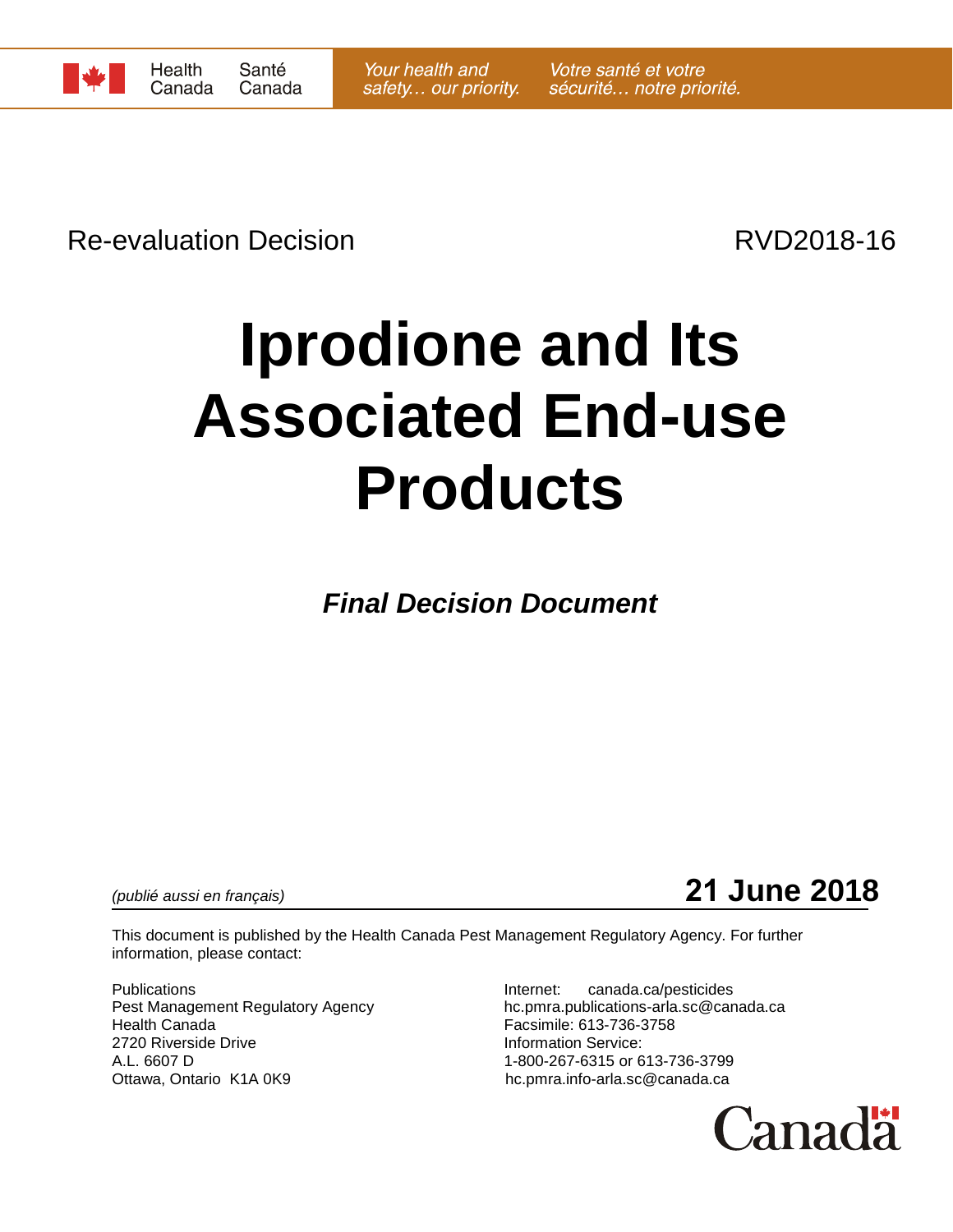ISSN: 1925-1017 (print) 1925-1025 (online)

Catalogue number: H113-28/2018-16E (print version) H113-28/2018-16E-PDF (PDF version)

#### **© Her Majesty the Queen in Right of Canada, represented by the Minister of Health Canada, 2018**

All rights reserved. No part of this information (publication or product) may be reproduced or transmitted in any form or by any means, electronic, mechanical, photocopying, recording or otherwise, or stored in a retrieval system, without prior written permission of the Minister of Public Works and Government Services Canada, Ottawa, Ontario K1A 0S5.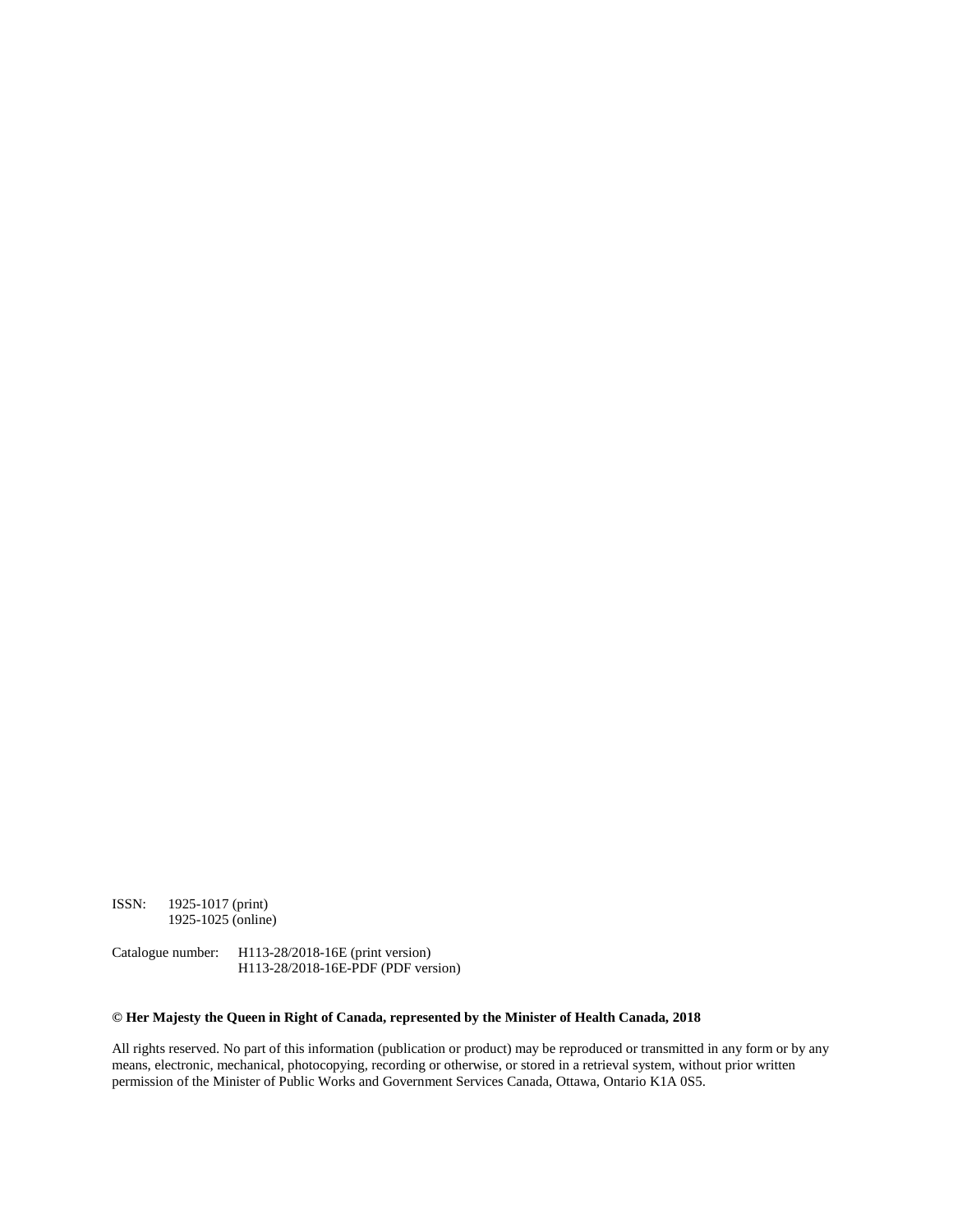# **Table of Contents**

| 1.0                                                                                          |  |
|----------------------------------------------------------------------------------------------|--|
| 1.1                                                                                          |  |
| 1.2                                                                                          |  |
|                                                                                              |  |
|                                                                                              |  |
|                                                                                              |  |
| 1.2.4 Registration Changes Based on the Food and Drinking Water Assessment  8                |  |
|                                                                                              |  |
| 1.3                                                                                          |  |
| 2.0                                                                                          |  |
| 3.0                                                                                          |  |
| 3.1                                                                                          |  |
|                                                                                              |  |
|                                                                                              |  |
|                                                                                              |  |
|                                                                                              |  |
| 1.1                                                                                          |  |
| 1.1.1 Comment relating to the liver tumour response observed in mouse carcinogenicity        |  |
| studies 17                                                                                   |  |
| 1.1.2 Comment regarding use of para-chloroaniline (PCA) data as surrogate for 3,5-           |  |
|                                                                                              |  |
|                                                                                              |  |
| Comment relating to ovarian and uterine histopathology evaluation in a two-year rat<br>1.1.3 |  |
| study 19                                                                                     |  |
| 1.1.4 Comment relating to the Leydig cell testicular tumours observed in rat                 |  |
|                                                                                              |  |
|                                                                                              |  |
| Comment regarding the availability of a repeat-dose inhalation toxicity study 20<br>1.1.6    |  |
| 1.2                                                                                          |  |
| 1.2.1                                                                                        |  |
| 1.2.2                                                                                        |  |
| Comments from Grower Associations and Registrants Related to MRLs  23<br>1.2.3               |  |
| 1.3                                                                                          |  |
| 1.3.1                                                                                        |  |
| 1.3.2                                                                                        |  |
| 1.3.3                                                                                        |  |
| 2.0                                                                                          |  |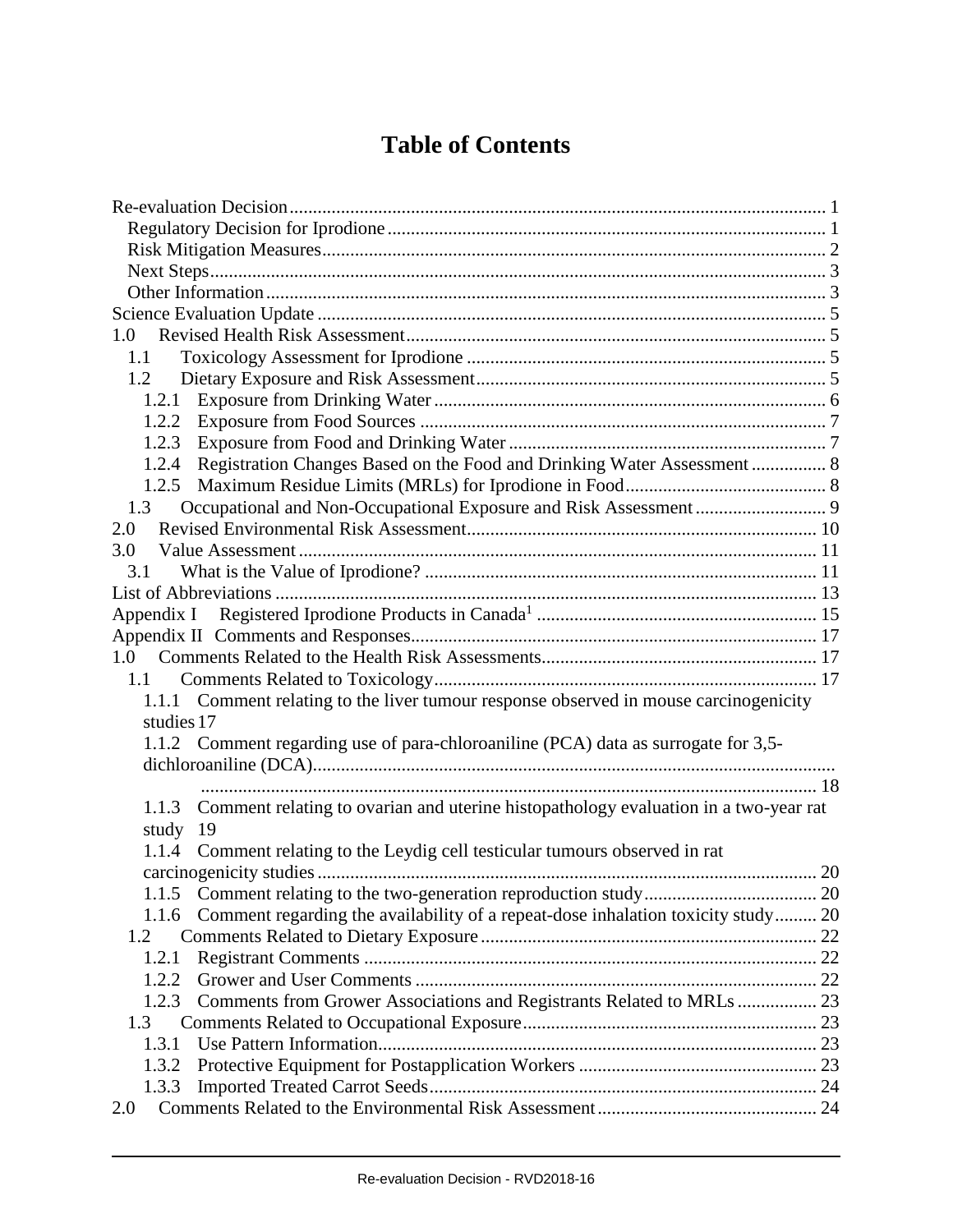| 2.1  |                                                                                          |  |
|------|------------------------------------------------------------------------------------------|--|
| 3.0  |                                                                                          |  |
| 3.1  | Comments relating to the Importance of Iprodione for Resistance Management 25            |  |
| 3.2  |                                                                                          |  |
| 3.3  |                                                                                          |  |
| 3.4  |                                                                                          |  |
| 3.5  |                                                                                          |  |
| 3.6  |                                                                                          |  |
| 3.7  |                                                                                          |  |
| 3.8  |                                                                                          |  |
| 3.9  |                                                                                          |  |
| 3.10 | Comments relating to the Management of Monolinia Brown Rot on Stone Fruit 29             |  |
|      |                                                                                          |  |
|      | Table 1 Toxicology Endpoints for Use in Health Risk Assessment for Iprodione  31         |  |
|      |                                                                                          |  |
|      |                                                                                          |  |
|      | Table IV-2 Estimated Environmental Concentrations for Iprodione, RP30228, and RP30249 33 |  |
|      |                                                                                          |  |
|      | Table IV-4 Iprodione Drinking Water Acute Exposure and Risk Assessment 34                |  |
|      | Table IV-5 Iprodione Drinking Water Chronic Exposure and Risk Assessment 34              |  |
|      | Table IV-6 Iprodione Drinking Water Cancer Exposure and Risk Assessment  34              |  |
|      | Table IV-7 3,5-DCA Drinking Water Cancer Exposure and Cancer Risk Assessment 35          |  |
|      |                                                                                          |  |
|      |                                                                                          |  |
|      |                                                                                          |  |
|      | Table IV-11 Food and Drinking Water Acute Exposure and Risk Assessment 35                |  |
|      | Table IV-12 Food and Drinking Water Chronic Exposure and Risk Assessment 36              |  |
|      | Table IV-13 Food and Drinking Water Cancer Exposure and Risk Assessment  36              |  |
|      | Appendix V Occupational Mixer/Loader/Applicator (MLA) and Postapplication Exposure and   |  |
|      |                                                                                          |  |
|      | Table 1 Wettable Powder/Wettable Granule Formulation: Occupational Exposure Risk         |  |
|      |                                                                                          |  |
|      | Table 2 Suspension Formulation: Occupational Exposure Risk Assessment Summary 38         |  |
|      |                                                                                          |  |
|      |                                                                                          |  |
|      |                                                                                          |  |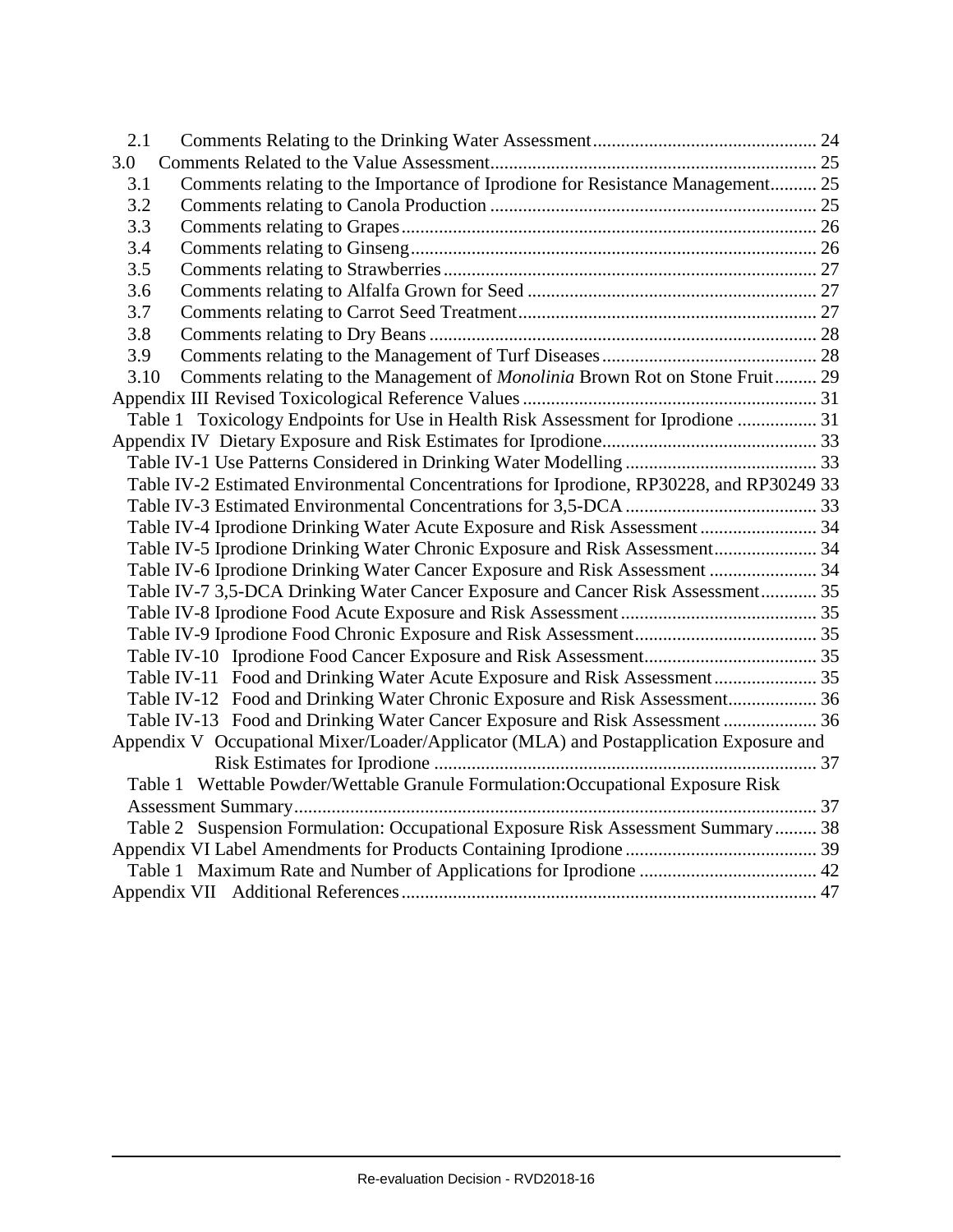# **Re-evaluation Decision**

<span id="page-4-0"></span>Under the authority of the *Pest Control Products Act,* all registered pesticides must be regularly re-evaluated by Health Canada's Pest Management Regulatory Agency (PMRA) to ensure that they continue to meet current health and environmental safety standards and continue to have value. The re-evaluation considers data and information from pesticide manufacturers, published scientific reports and other regulatory agencies. PMRA applies internationally accepted risk assessment methods as well as current risk management approaches and policies.

Iprodione is a contact fungicide with protective and curative action. It is used to control a broad range of fungal pathogens on a wide variety of greenhouse, orchard and field crops, ornamentals and turf. Currently registered products containing iprodione are listed in Appendix I. Registered product labels containing iprodione in Canada can be accessed through PMRA's label transcription service.<sup>[1](#page-4-2)</sup>

This document presents the final regulatory decision<sup>[2](#page-4-3)</sup> for the re-evaluation of iprodione, including the required risk mitigation measures to protect human health and the environment. All products containing iprodione that are registered in Canada are subject to this re-evaluation decision.

This re-evaluation has undergone a 120-day consultation period on the Proposed Re-evaluation Decision PRVD2016-09, *Iprodione,* [3](#page-4-4) which ended on 15 July 2016. PMRA received comments relating to health, environment and value. These comments are summarized in Appendix II along with responses by PMRA. These comments and new data/information resulted in revisions to the risk assessments (see Science Evaluation Update), and subsequently, in changes to the proposed regulatory decision as described in PRVD2016-09. A reference list of data used as the basis for the proposed re-evaluation decision is included in PRVD2016-09, and further data used in the reevaluation decision is listed in Appendix VII.

# <span id="page-4-1"></span>**Regulatory Decision for Iprodione**

PMRA has completed the re-evaluation of iprodione. Under the authority of the *Pest Control Products Act*, PMRA has found the continued registration of some products containing iprodione to be acceptable for sale and use in Canada. An evaluation of available scientific information found that some uses of iprodione products meet current standards for the protection of human health or the environment, when used according to the conditions of registration which include required amendments to label directions. Certain uses of iprodione are cancelled to address potential risks of concern for human health. Label amendments, as summarized below and listed in Appendix VI, are required for all end-use products. No additional data are requested.

<span id="page-4-2"></span><sup>&</sup>lt;sup>1</sup> PMRA's label transcription service is available online here: http://pr-rp.hc-sc.gc.ca/ls-re/index-eng.php. Pesticide labels can also be accessed on a mobile device using the pesticide label app available here: https://www.canada.ca/en/health-canada/services/consumer-product-safety/pesticides-pestmanagement/registrants-applicants/tools/pesticide-label-search.html.

<span id="page-4-3"></span><sup>2</sup> "Decision statement" as required by subsection 28(5) of the *Pest Control Products Act*.

<span id="page-4-4"></span><sup>3</sup> "Consultation statement" as required by subsection 28(2) of the *Pest Control Products Act.*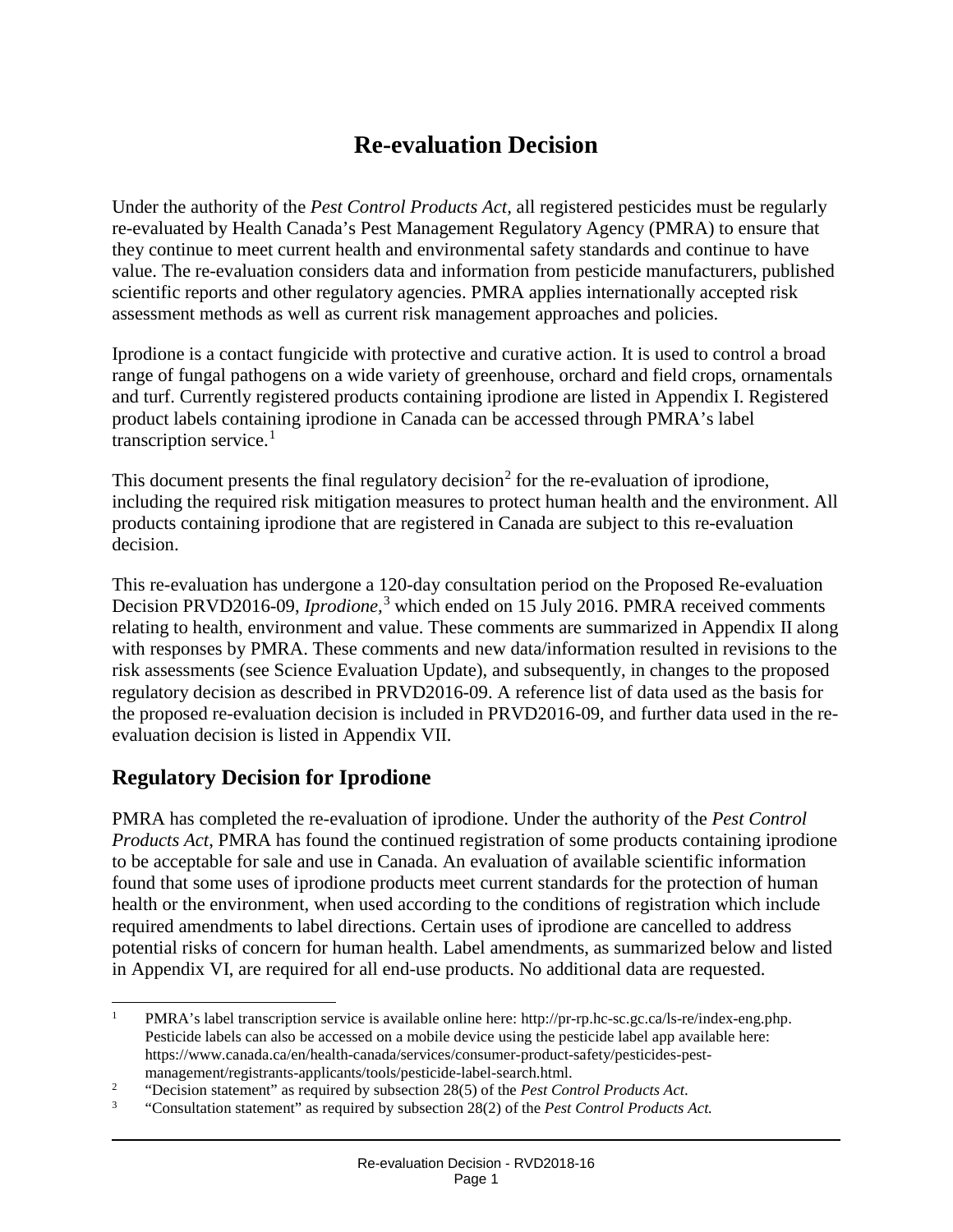# <span id="page-5-0"></span>**Risk Mitigation Measures**

Registered pesticide product labels include specific instructions for use. Directions include risk mitigation measures to protect human health and the environment. Following these directions is required by law. As a result of the re-evaluation of iprodione, the PMRA is requiring further risk mitigation measures in addition to those already identified on iprodione product labels.

#### **Human Health**

- Removal of the following uses from the labels of commercial class products: o Garlic seed dip.
- Cancellation of the following uses from the labels of commercial class products:
	- o Foliar treatment of canola, alfalfa, strawberries, raspberries, peaches, plums, prunes, cherries, apricots, grapes, lettuce, cauliflower, cabbage, snap beans, kidney beans, white beans, onions, leeks, and ginseng;
	- o Turf;
	- o Foliar treatment of greenhouse and outdoor cut flowers;
	- o Greenhouse tomato and cucumber;
	- o Seed treatment of canola and mustard;
	- o Potato seed treatment for seed potatoes.
- The following uses are acceptable for continued registration when required mitigation measures, as outlined below, are implemented:
	- o Foliar application to outdoor and greenhouse potted ornamentals (non-cut flowers);
	- o Soil drench application to outdoor and greenhouse ornamentals (including cut flowers);
	- o Greenhouse lettuce;
	- o Conifer seedlings;
	- o Potato seed treatment for table and processing potatoes;
	- o Imported treated carrot seed.
- Required mitigation measures:
	- o Mixers/loaders and applicators: increased personal protective equipment (PPE) and prohibition of certain handheld application equipment (mist blower and fogger).
	- o Postapplication workers: increased restricted-entry intervals (REIs) for some activities and limited number of applications for most crops.
	- o For potato seed treatment (table and processing potatoes):
		- Increased PPE and limit to amount treated per day.
		- A plant back interval (PBI) of 30 days is required for all crops except root vegetables (crop group 1) and leafy brassica greens (crop group 5b). The PBI requirement for crop group 1 and 5b is 12 months.
	- o To protect bystanders from spray drift: a statement to promote best management practices to minimize human exposure from spray drift or spray residues resulting from drift.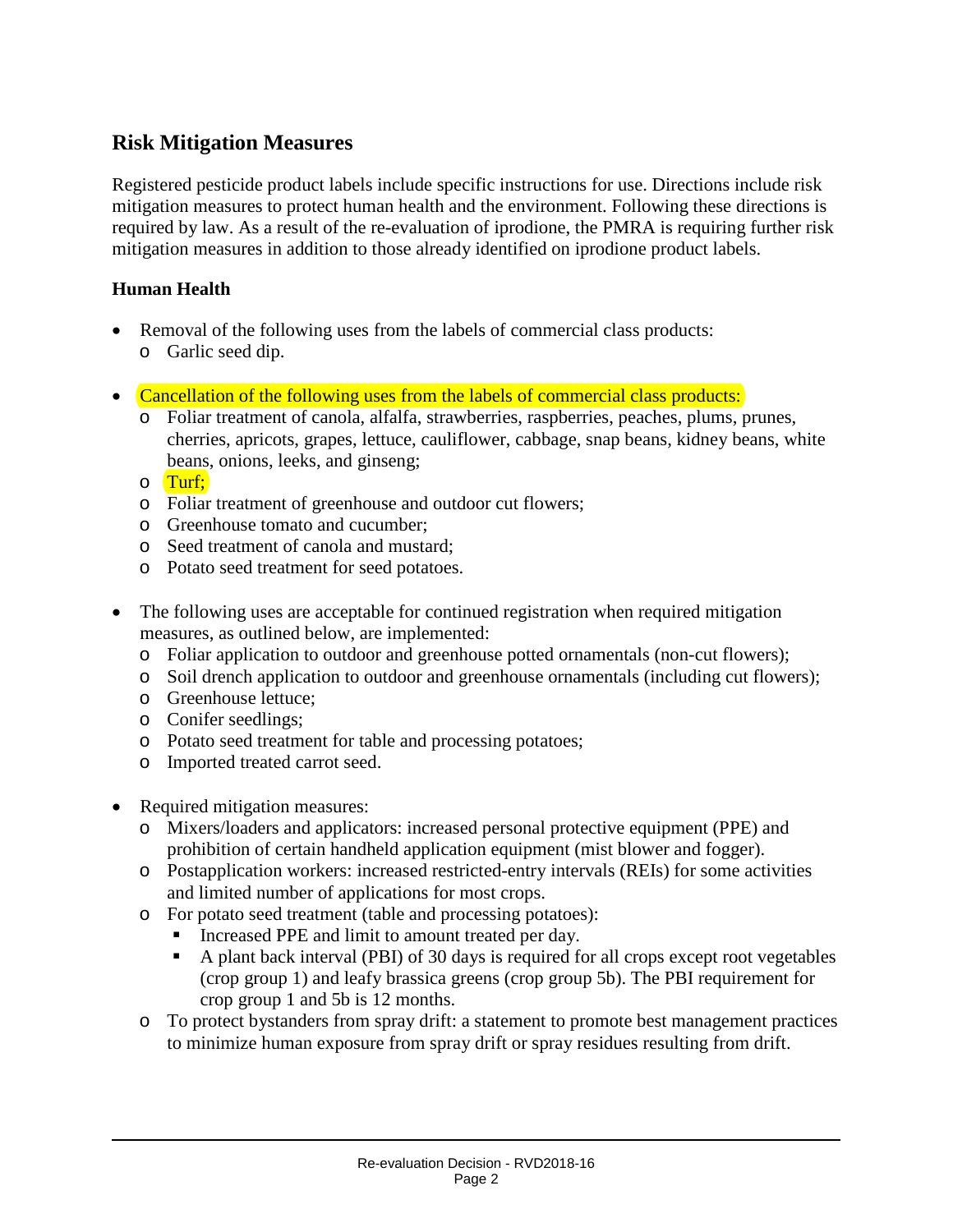#### **Environment**

- Spray buffer zones to protect non-target habitats from pesticide spray drift (1 to 2 m for freshwater habitats).
- Standard runoff reduction labelling.
- Hazard statements on product labels warning of the potential to contaminate groundwater through leaching.
- Warnings on foliar use product labels regarding toxicity of iprodione to aquatic organisms, birds, and bees.
- Hazard statement on all seed treatment product labels stating that any spilled or exposed seeds must be incorporated into the soil or otherwise cleaned-up from the soil surface.
- Warning on greenhouse product labels that use may harm bees and other beneficial insects used in greenhouse production.

#### **International Context**

Iprodione is currently acceptable for use in other Organization for Economic Co-operation and Development (OECD) member countries, including the United States, and Australia. In November 2017, the European Commission published a decision of non-renewal of iprodione as a plant protection product. Therefore, PMRA has initiated a special review under subsection 17(2) of the *Pest Control Products Act*. No other decision by an OECD member country to prohibit all uses of iprodione for health or environmental reasons has been identified.

# <span id="page-6-0"></span>**Next Steps**

To comply with this decision, the required mitigation measures must be implemented on all products labels sold by registrants no later than 24 months after the publication date of this decision document. Appendix I lists the products containing iprodione that are registered under the authority of the *Pest Control Products Act*.

# <span id="page-6-1"></span>**Other Information**

Any person may file a notice of objection<sup>[4](#page-6-2)</sup> regarding this decision on iprodione within 60 days from the date of publication of this Re-evaluation Decision. For more information regarding the basis for objecting (which must be based on scientific grounds), please refer to the Pesticides and Pest Management portion of Health Canada's website (Request a Reconsideration of Decision) or contact the PMRA's Pest Management Information Service.

<span id="page-6-2"></span> <sup>4</sup> As per subsection 35(1) of the *Pest Control Products Act.*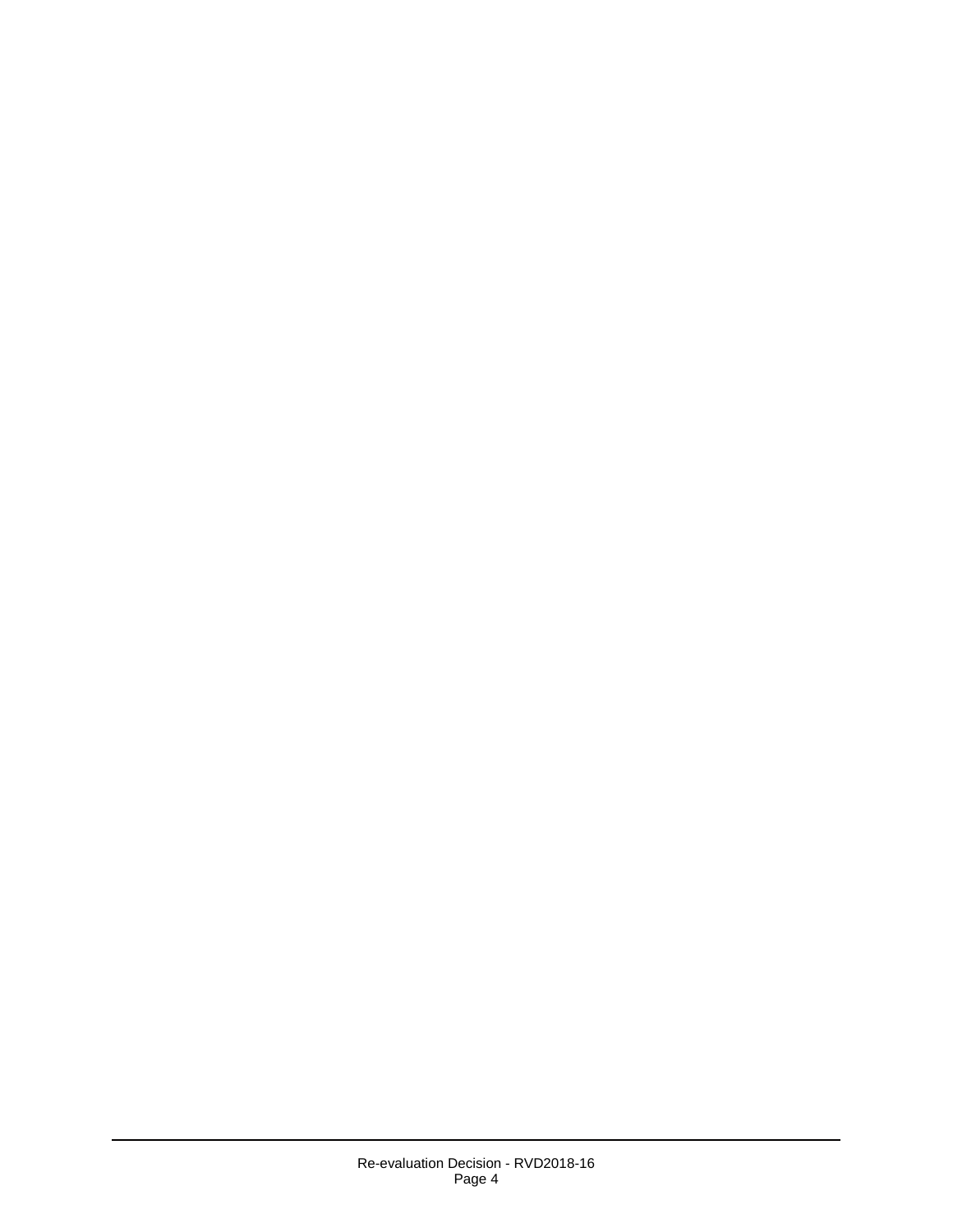# **Science Evaluation Update**

# <span id="page-8-1"></span><span id="page-8-0"></span>**1.0 Revised Health Risk Assessment**

#### <span id="page-8-2"></span>**1.1 Toxicology Assessment for Iprodione**

Comments and data were received with respect to PRVD2016-09, *Iprodione*, regarding a range of issues including the mode of action for mouse liver tumours, the use of para-chloroaniline data as a surrogate for 3,5-dichloroaniline and repeat-dose inhalation toxicity. Based on this information, some changes were made to the toxicology reference values outlined in PRVD2016-09 which included the following:

- updated inhalation reference values as a result of the submitted repeat-dose inhalation toxicity study, and
- replacement of the  $q_1$ <sup>\*</sup> value for the mouse liver tumours used in PRVD2016-09 with the  $q_1$ <sup>\*</sup> for the rat testicular tumours.

Detailed responses to the comments received are provided in Appendix II. Revised reference values are provided in Appendix III, Table 1.

#### <span id="page-8-3"></span>**1.2 Dietary Exposure and Risk Assessment**

Based on comments received on PRVD2016-09, further refinements to the dietary exposure and risk assessment were made taking into account revised drinking water estimates, revised toxicological reference values, as well as import maximum residue limits (MRLs) and recent registrations for potato seed pieces.

Sufficient information was available to adequately assess the dietary exposure and risk to iprodione. Acute, chronic, and cancer dietary (food and drinking water) exposure and risk assessments were conducted using the Dietary Exposure Evaluation Model - Food Commodity Intake Database™ (DEEM-FCID™; Version 4.02) program. This program incorporates food consumption data from the National Health and Nutrition Examination Survey/What We Eat in America (NHANES/WWEIA) from 2005 to 2010 which is available through the Centers for Disease Control and Prevention (CDC)'s National Center for Health Statistics. For detailed information on dietary risk, refer to Appendix IV.

The acute and chronic exposure estimates are considered to be highly refined (more precise) as monitoring residues, percent crop treated, experimental processing factors and domestic/import data were used to the extent possible.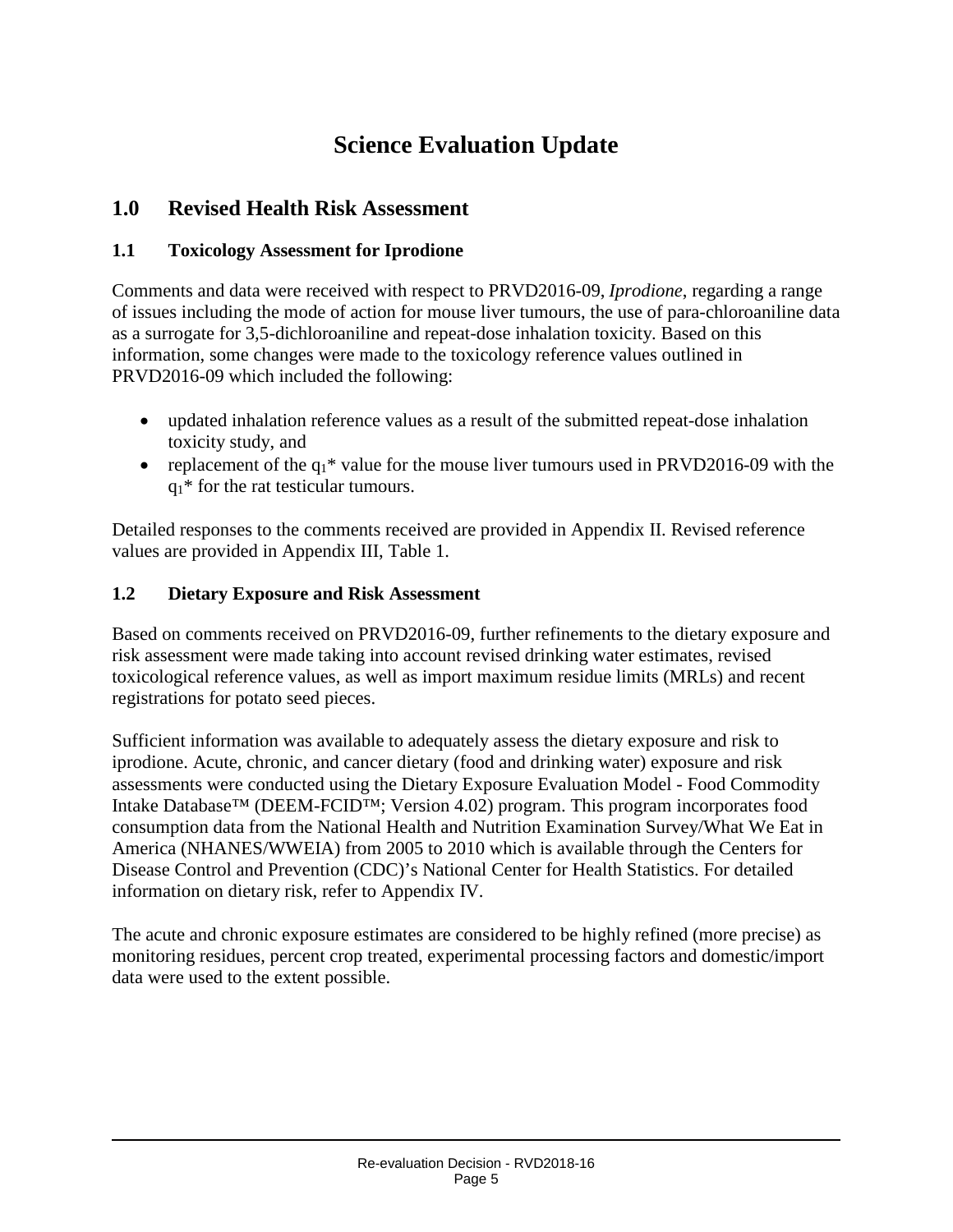#### <span id="page-9-0"></span>**1.2.1 Exposure from Drinking Water**

The assessment for drinking water exposure was conducted first as it was necessary to mitigate concerns from water sources prior to assessing risk from food sources. Modelled water estimates for the combined residues of iprodione and its transformation products, RP30228 and RP32490, were updated.

Furthermore, separate estimates were generated for 3,5-dichloroaniline (3,5-DCA), a terminal metabolite of iprodione that may be formed in water as a result of iprodione use, whereas 3,5- DCA could not be modelled previously. This metabolite is not expected to be formed in food commodities. The  $q_1$ <sup>\*</sup> for 3,5-DCA is higher than that of iprodione and its other metabolites. Thus, a separate cancer assessment was conducted for 3,5-DCA exposure from drinking water.

Drinking water estimates were generated for several uses to examine different mitigation scenarios. The modelled use scenarios are summarized in Appendix IV. The highest daily (acute), yearly (chronic), and average (cancer) estimated environmental concentrations (EEC) were assessed for each scenario where required.

Greenhouse uses (USC5 and USC6) and outdoor ornamental uses (USC27) were not modelled. It is not expected that greenhouse effluent would contribute significantly to the overall exposure to iprodione. For outdoor ornamentals, the exposure to iprodione is low taking into consideration the scale of use.

Acute and chronic risks to iprodione in drinking water were below 18% of the acute reference dose (ARfD) and 20% of the acceptable daily intake (ADI) for all relevant population groups when using the highest EECs of all the use scenarios and thus, are not of concern.

For the cancer assessment, iprodione/RP30228/RP32490 and 3,5-DCA were assessed separately as discussed earlier. For iprodione/RP30228/RP32490, the cancer risk from exposure to drinking water exceeded one-in-a-million (that is  $1 \times 10^{-6}$ ) threshold for the turf use scenario at both the high rate (cancer risk:  $1 \times 10^{-5}$ ) and the typical rate (cancer risk:  $6 \times 10^{-6}$ ). Cancer risks were below  $1 \times 10^{-6}$  for all other use scenarios. For 3,5-DCA, the cancer risk from exposure to drinking water exceeded  $1 \times 10^{-6}$  threshold for all outdoor foliar application uses that were modelled (cancer risk:  $2 \times 10^{-6}$  to  $8x10^{-5}$ ) and was of concern for potato seed piece treatment (potatoes used for seed) at the higher planting rate (cancer risk:  $2 \times 10^{-6}$ ). For other seed treatment uses, the cancer risk was below  $1 \times 10^{-6}$  and is not of concern.

In summary, the uses below were not of concern with respect to potential drinking water exposure:

- Potato seed piece treatment for table and processing potatoes at the lower planting rate of 203.4 g a.i./ha;
- Mustard and canola seed treatments;
- Imported carrot seeds;
- Greenhouse uses on tomatoes, cucumbers, and lettuce;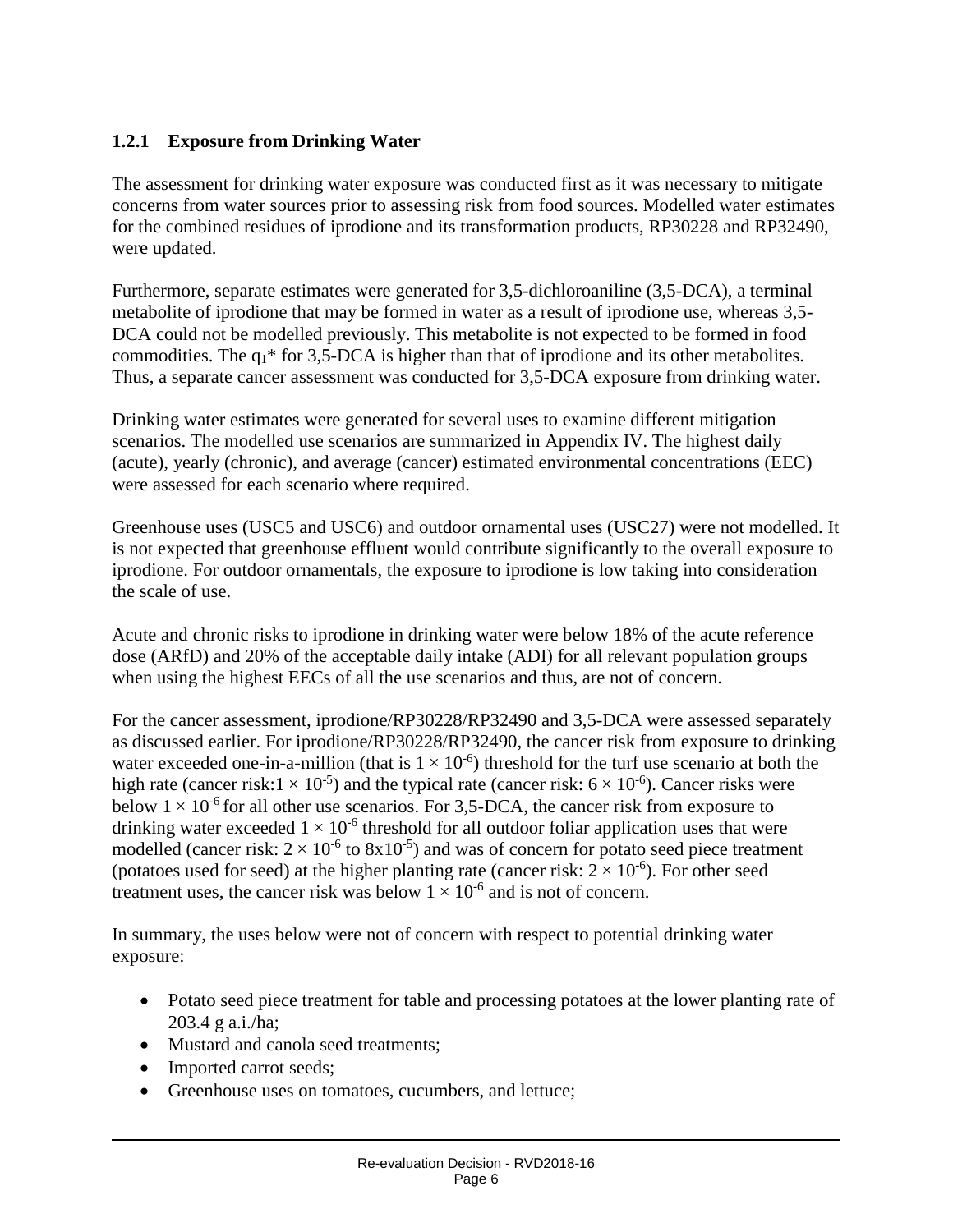- Outdoor and greenhouse ornamentals;
- Outdoor and greenhouse conifer seedlings.

#### <span id="page-10-0"></span>**1.2.2 Exposure from Food Sources**

The revised food assessment considered a subset of registered domestic and imported commodities. The domestic commodities included those that did not pose risk concerns via the drinking water route. Residues from imported counterparts (that is imported cucumbers, tomatoes, and carrots) were also included. Exposure from imported almond, cotton seed, kiwifruit, raspberries, grapes, and blackberries/loganberries were included to retain established Canadian MRLs for import purposes.

Most outdoor registered foliar food uses were excluded from the assessment due to concerns from drinking water, as well as their imported counterparts. Other than the commodities identified in the paragraph above, all other commodities with no Canadian MRLs, but with established US tolerances and Codex MRLs, were also excluded from the assessment. In addition, commodities with detected residues found in monitoring data that have no known registrations or MRLs were also excluded from the assessment.

Residue estimates for food commodities were updated for the assessment and were mostly based on Canadian Food Inspection Agency (CFIA) monitoring data. When CFIA monitoring data were not available, the Canadian MRL or field trial data were used. Percent crop treated information, chemical specific processing factors, and food supply information were used when available. Food residue estimates were refined to the extent possible.

Acute and chronic exposure estimates to iprodione from food sources were below 5% of the ARfD and 1% of the ADI for all relevant population groups and are not of concern when excluding most uses from the assessment as discussed above. While the cancer risk from exposure to iprodione from food is at the risk threshold of  $1 \times 10^{-6}$  for the general population, therefore the cancer risk is not of concern only when most uses are excluded from the dietary assessment.

### <span id="page-10-1"></span>**1.2.3 Exposure from Food and Drinking Water**

Exposure from food sources were aggregated with exposure from water sources. The drinking water EECs used in this assessment were selected based on the highest modelled use that was not of risk concern from the water route.

Acute and chronic exposure estimates to iprodione from food and drinking water were below 5% of the ARfD and 1% of the ADI for all relevant populations group and are not of concern when excluding most uses from the assessment as discussed in Section 1.2.2. While the cancer risk from exposure to iprodione from food and drinking water is at the risk threshold of  $1 \times 10^{-6}$  for the general population, therefore the cancer risks from food and drinking water are not of concern only when most uses are excluded from the dietary assessment.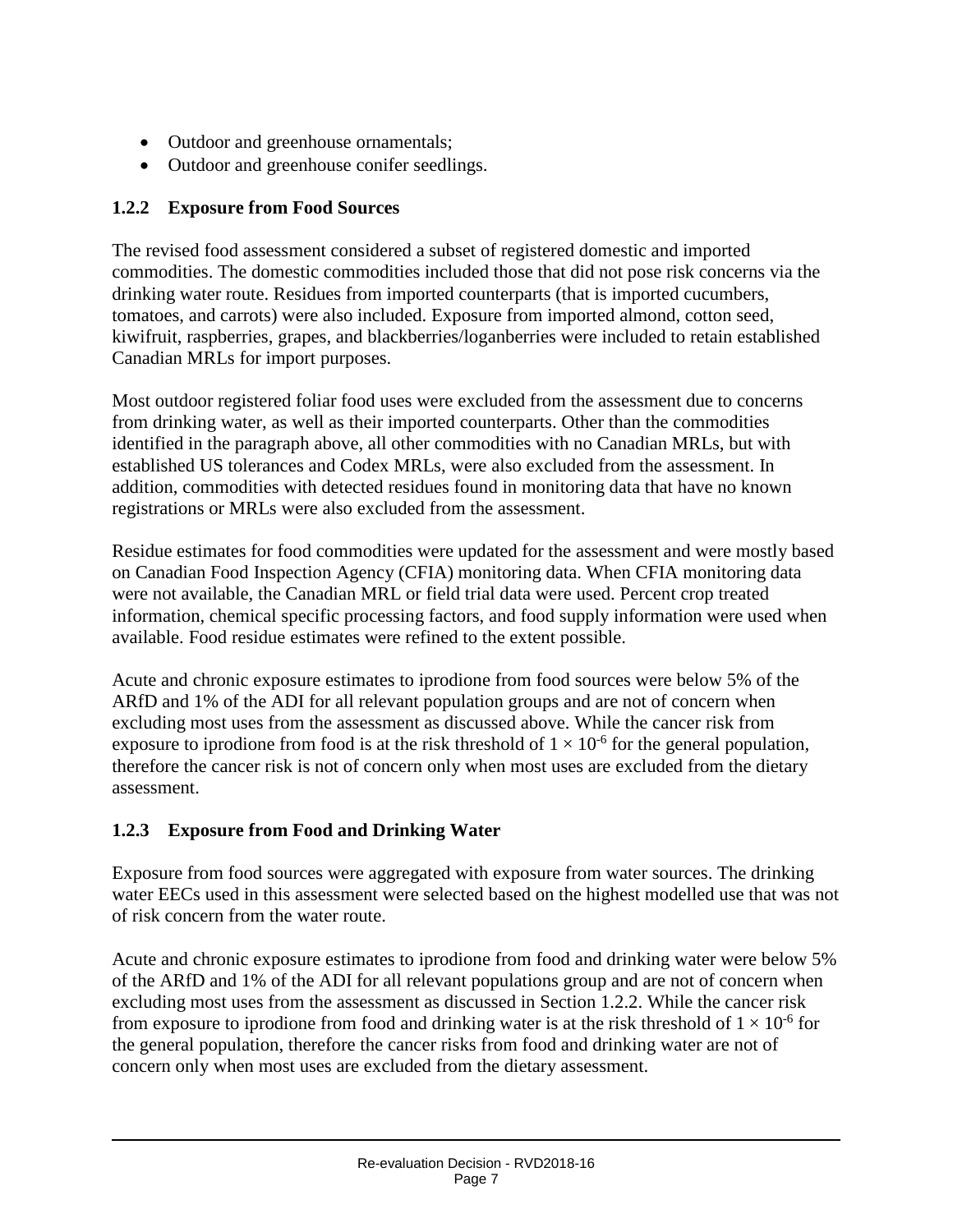### <span id="page-11-0"></span>**1.2.4 Registration Changes Based on the Food and Drinking Water Assessment**

Garlic seed dip use is to be removed due to lack of data required to estimate exposure.

The following uses are to be removed in order to mitigate the health risk concerns to iprodione and its metabolites in food and drinking water:

Alfalfa, apricot, beans (all varieties), cabbage, canola (ground and aerial applications), cauliflower, cherries, ginseng, grapes, leeks, lettuce (outdoor uses only), onions dry bulb, peachs, plums/prunes, raspberries, strawberries, and turf.

Plant Back Interval Restriction:

A plant back interval restriction (PBI) was identified in the initial re-evaluation review based on field crop rotation studies. The restriction was not proposed in PRVD2016-09 given that all uses were proposed for cancellation. As some uses can be retained as a result of the updated assessment, the restriction is required to applicable uses. Specifically, the restriction will be added to the potato seed piece treatment label where potential soil contamination can occur. The PBI restriction is not applicable to greenhouse, outdoor ornamental, and other seed treatment uses. The restriction is indicated below:

A PBI of 30 days is required for all crops except root vegetables (crop group 1) and leafy brassica greens (crop group 5b). The PBI requirement for crop group 1 and 5b is 12 months.

#### <span id="page-11-1"></span>**1.2.5 Maximum Residue Limits (MRLs) for Iprodione in Food**

As a next step in this re-evaluation decision, the PMRA intends to update Canadian MRLs and to remove MRLs that are no longer supported. MRLs for pesticides in/on food are specified by Health Canada's PMRA under the authority of the *Pest Control Products Act*.

Canadian MRLs for iprodione are currently specified for several commodities.

As a result of the iprodione re-evaluation, the PMRA will:

- maintain the current MRLs for almond nuts  $(0.3$  ppm), blackberries  $(25$  ppm), carrots  $(5$ ppm), cucumbers (0.5 ppm), grapes (10 ppm), head lettuce (25 ppm), kiwifruit (0.5 ppm), leaf lettuce (25 ppm), loganberries (25 ppm), raisins (60 ppm), raspberries (25 ppm), tomatoes (0.5 ppm), underlinted cotton seed (0.1 ppm), and wild raspberries (25 ppm);
- establish MRLs for potatoes based on field trials for potato seed piece treatment;
- remove the MRL for wine (5 ppm) as the grape MRL of 10 ppm is sufficient to cover wine;
- replace the current Canadian MRLs for apricots (3 ppm), cherries (5 ppm), dry and succulent beans (2 ppm), dry bulb onions (0.2 ppm), ginseng root (4 ppm), leeks (13 ppm), loganberries (25 ppm), mustard greens (11 ppm), nectarines (10 ppm), peaches (10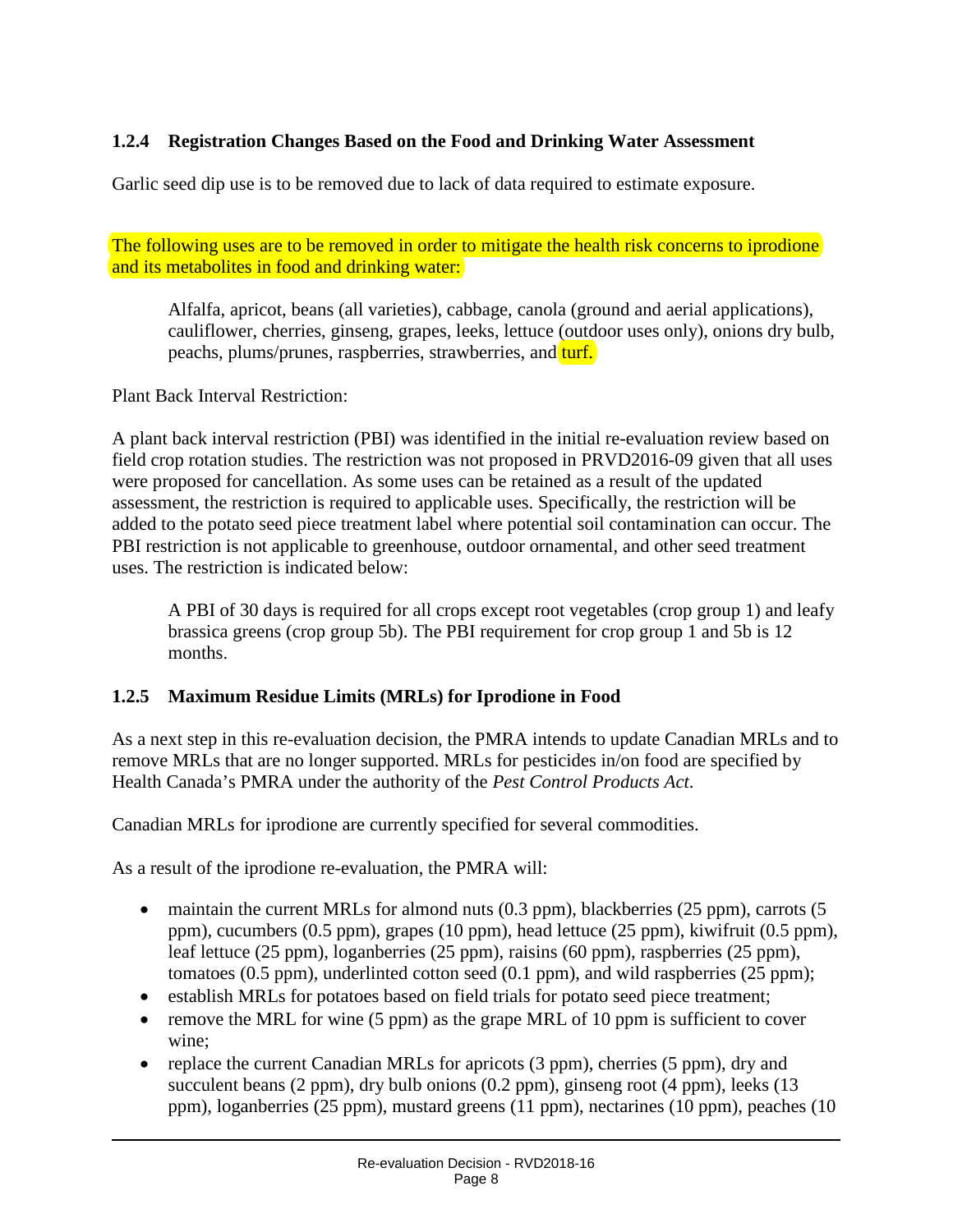ppm), plums and fresh prunes (2 ppm), rapeseed/canola (1 ppm), and strawberries (5 ppm) with risk-based MRLs at the LOQ of the CFIA enforcement method; and

- specify risk-based MRLs (i.e., at the limit of quantitation (LOQ) of the CFIA enforcement method) for all non-registered food crops.
- Change the enforcement residue definition from iprodione and the metabolites RP30228 and RP32490 to iprodione alone, and to specify the residue definition for all food crops instead of all food commodities. The proposed change is based on available metabolism data where iprodione was found to be a sufficient marker in different plant commodities. The residue definition is only required for plant based foods or food crops as there are no MRLs and no expectation of residues for animal commodities.

Any changes to the MRLs will be consulted on through a Proposed Maximum Residue Limit (PMRL2018-14) document. Refer to the PMRA MRL database for further information on MRLs.

### <span id="page-12-0"></span>**1.3 Occupational and Non-Occupational Exposure and Risk Assessment**

In PRVD2016-09, PMRA had identified many application and postapplication risks of concern. Calculated restricted-entry intervals (REIs) were not considered to be agronomically feasible for most crops. Since all uses were proposed for cancellation due to drinking water and food risks of concern, proposed mitigation measures were not outlined in PRVD2016-09 at that time.

Comments and use information were received with respect to PRVD2016-09 and considered in the revised risk assessment. PMRA responses to comments are provided in Appendix II. Details regarding the revised occupational risk assessment are presented in Appendix V.

The revised occupational risk assessment considered only those uses that did not pose risks of concern via the food and drinking water route (refer to Section 1.2.1). The revisions to the risk assessment included updates to the dislodgeable foliar residue (DFR) default for greenhouse ornamentals and updates to the toxicology reference values for inhalation risk and cancer risk.

As a result of the comments and additional information submitted, the outcome of the occupational risk assessment and mitigation measures proposed in PRVD2016-09 has changed for a few scenarios:

- Most of the agricultural uses previously proposed for cancellation are still of concern and will be removed from the product labels due to drinking water and food concerns (see Section 1.2.4), therefore the occupational assessments for these uses were not revised.
- Some uses are acceptable for continued registration provided the use pattern and mitigation measures outlined in Appendix VI are implemented for: greenhouse lettuce, greenhouse/outdoor conifer seedlings, greenhouse/outdoor foliar treated potted ornamentals (non-cut-flowers), greenhouse/outdoor soil drench treated ornamentals (including cut-flowers), planting imported carrot seed, and potato seed treatment and planting for table and processing potatoes.

Risks of concern continue to be identified for the following uses and these uses are required to be cancelled: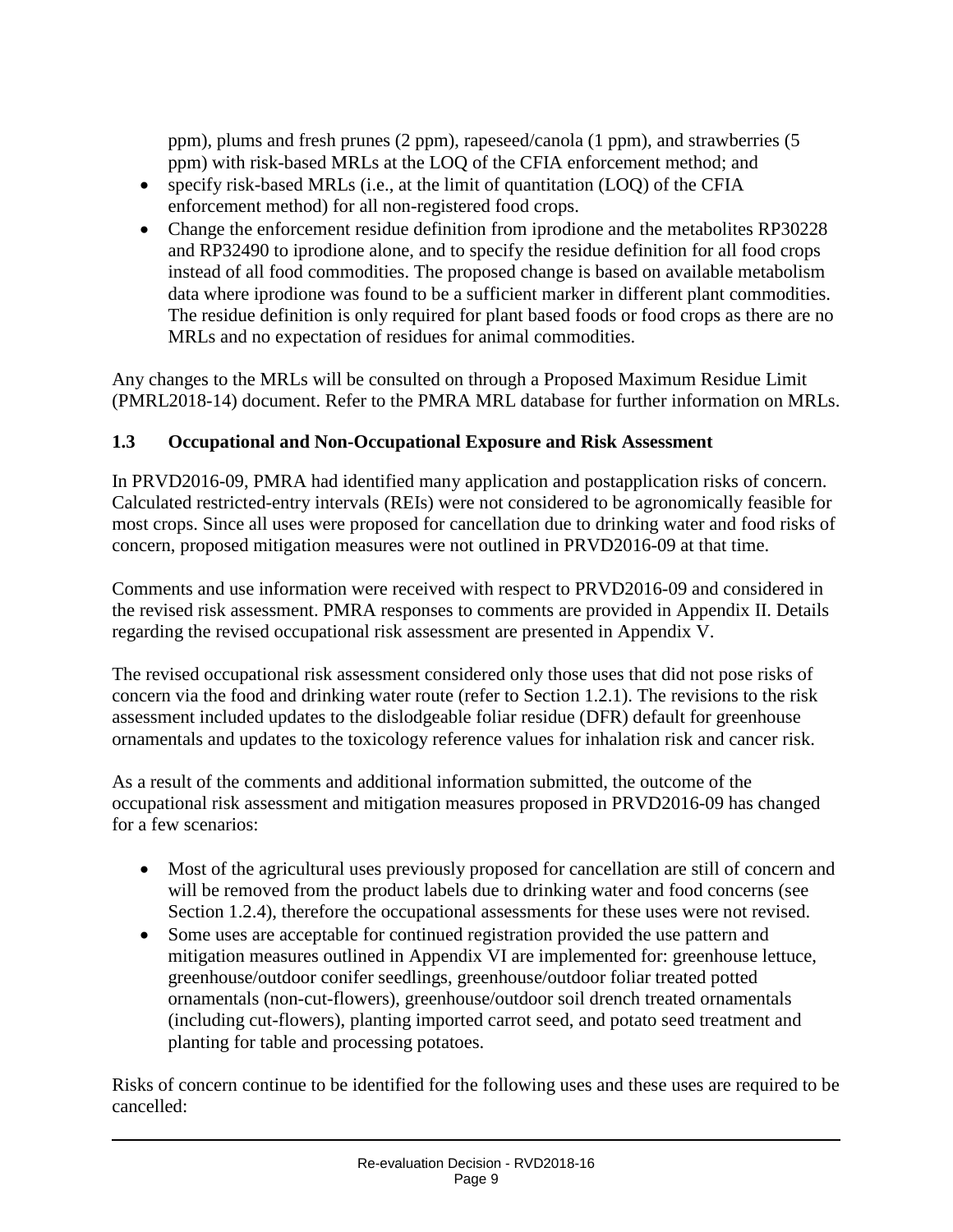- Foliar treatment of greenhouse/outdoor cut flowers;
- Greenhouse tomatoes and cucumbers;
- Seed treatment for canola and alfalfa.

There were no data available to estimate exposure for garlic dip use. Furthermore, no data was available for handheld mist blower and handheld fogger equipment; therefore, this use and these application methods will be removed from labels.

The non-occupational and aggregate exposure and risk assessments were updated based on the revised use pattern and toxicology reference values. No risks of concern were identified for the relevant scenarios.

# <span id="page-13-0"></span>**2.0 Revised Environmental Risk Assessment**

In PRVD2016-09, PMRA had proposed risk mitigation measures to minimize exposure and potential risks to the environment. Since all uses were proposed for cancellation due to drinking water and food risks of concern, proposed mitigation measures were not specified in PRVD2016- 09 at that time.

The environmental risk assessment has been updated to reflect the revised use pattern, as a result of the updated health risk assessments, as well as additional information and comments received regarding PRVD2016-09. Updates include:

- examination of ecotoxicity studies received during the comment period,
- environmental risk assessment revisions based on reduced use pattern, and
- recalculation of spray buffer zones for the protection of aquatic habitats.

The initial environmental risk assessment conducted for PRVD2016-09 considered the highest registered foliar application rates on raspberry (1000 g a.i./ha  $\times$  8 at 7 day intervals) and turf (9000 g a.i./ha  $\times$  3 at 14 day intervals). The revised use pattern includes outdoor foliar uses on conifer seedlings which are applied at a lower application rate of 1000 g/ha  $\times$  3 applications per season with a 21 day interval. As a result, the amount of iprodione released to the environment from these uses is much lower than what was considered in the initial risk assessment.

The revised environmental risk assessment shows that outdoor foliar uses of iprodione remain a potential risk of concern to bees, birds and aquatic organisms; however, the risk exceedances for these organisms are relatively low. The ingestion of treated carrot seed may pose a potential reproductive risk to birds and small mammals. The use of iprodione in greenhouses (lettuce) may also pose a risk to beneficial arthropods.

Additional environmental toxicity data for iprodione were submitted in regards to PRVD2016-09 and endpoints from these studies were compared to the toxicity endpoints considered in the initial risk assessment. The new information did not change the conclusions of the initial risk assessment; therefore, formal reviews of the submitted studies were not conducted.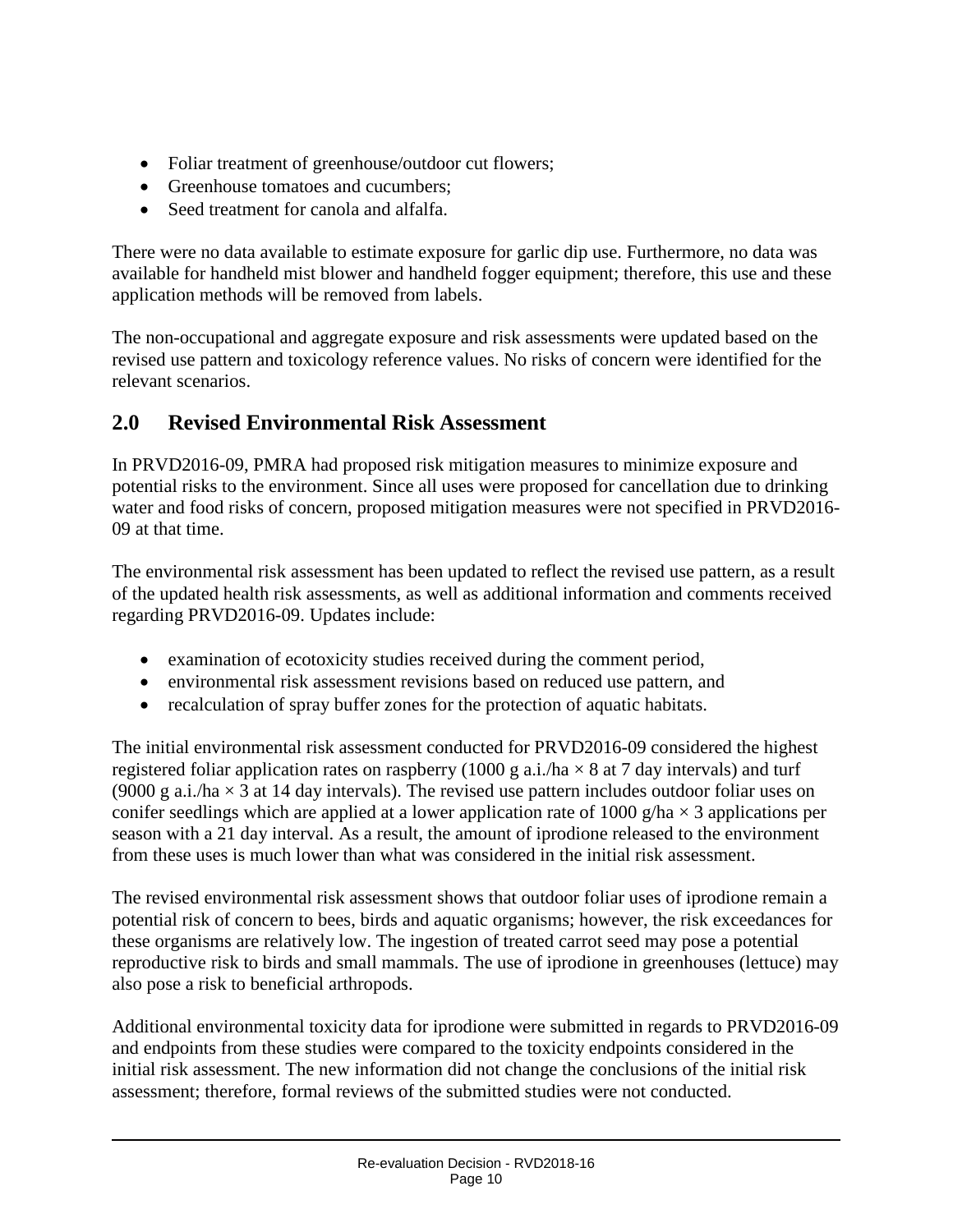Based on the risks identified, the following mitigation measures are required (refer to Appendix VI):

- Spray buffer zones to protect non-target habitats from pesticide spray drift:
- Standard runoff reduction labelling.
- Hazard statements on product labels warning of the potential to contaminate groundwater through leaching.
- Warnings on foliar use product labels regarding toxicity of iprodione to aquatic organisms, birds and bees.
- Warnings on seed treatment product labels regarding toxicity of iprodione to birds and mammals.
- Warnings on seed treatment product labels stating that any spilled or exposed seeds must be incorporated into the soil or otherwise cleaned-up from the soil surface.
- Warning on greenhouse product labels that use may harm bees and other beneficial insects used in greenhouse production.

#### <span id="page-14-0"></span>**3.0 Value Assessment**

#### <span id="page-14-1"></span>**3.1 What is the Value of Iprodione?**

Iprodione is a contact fungicide that belongs to the Fungicide Resistance Management Group 2. It is valued by growers for its efficacy against certain plant diseases, as well as a rotational chemistry for resistance management purposes.

Based on the occupational, dietary and drinking water risk assessments, the following uses were acceptable for continued registration: greenhouse lettuce, greenhouse and outdoor conifer seedlings, greenhouse and outdoor foliar treated potted ornamentals (non-cut-flowers), greenhouse and outdoor soil drench treated ornamentals (including cut flowers), imported carrot seed treatment, and potato seed treatment for table and processing potatoes (not potatoes grown for seed).

Currently, there are several active ingredients registered for the majority of the iprodione uses that will be cancelled. There is one low-risk conventional fungicide, fluazinam, and two multisite fungicides, captan and chlorothalonil, that are registered or approved for continued registration for some of the iprodione uses that were identified as being important by growers. These uses include: control of Botrytis on strawberry, brown rot on peach, brown patch, snow moulds (only chlorothalonil) and leaf spot and melting-out on turf. In addition, there are other alternative active ingredients registered for these uses, although most of these alternatives are classified as having a medium to high risk for resistance development in susceptible fungal pathogens.

Of the remaining iprodione uses to be cancelled, the use to control of *Sclerotinia* on alfalfa grown for seed was indicated as important by this sector. There are two alternatives registered to manage this disease, however they are both from the same fungicide resistance management group (Group 7), which may limit grower's ability to rotate fungicides for resistance management purposes.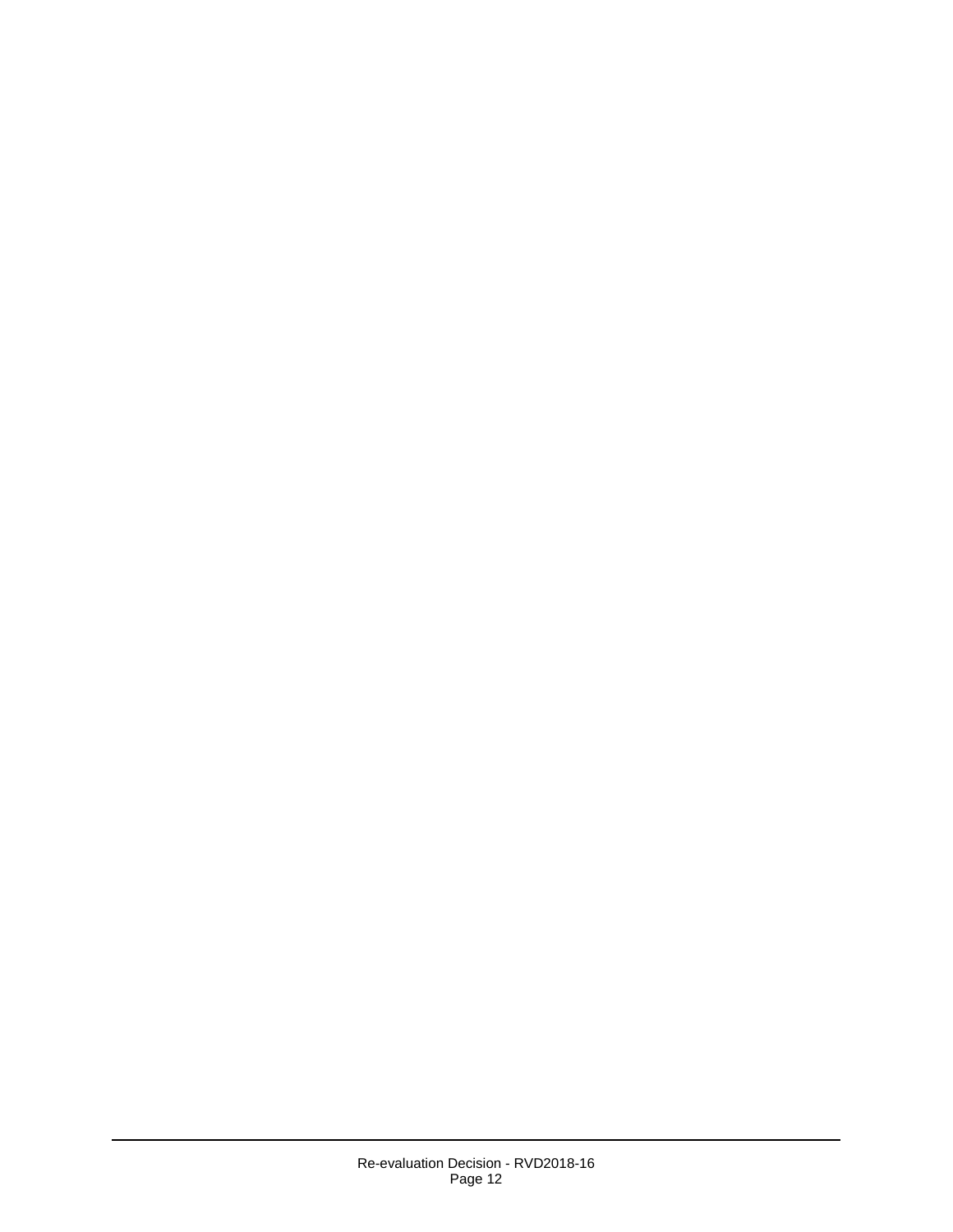# <span id="page-16-0"></span>**List of Abbreviations**

| ADI          | acceptable daily intake                       |
|--------------|-----------------------------------------------|
| <b>ARfD</b>  | acute reference dose                          |
| <b>AUC</b>   | area under the curve                          |
| bw           | body weight                                   |
| <b>CAF</b>   | composite assessment factor                   |
| <b>CFIA</b>  | <b>Canadian Food Inspection Agency</b>        |
| <b>CR</b>    | Chemical resistant                            |
| <b>CSAF</b>  | chemical-specific adjustment factor           |
| $\rm cm^2$   | centimetres squared                           |
| d            | day(s)                                        |
| DA           | dermal absorption                             |
| <b>DIR</b>   | Directive                                     |
| <b>DFR</b>   | dislodgeable foliar residue                   |
| <b>EEC</b>   | Environmental estimated concentrations        |
| <b>EFSA</b>  | <b>European Food Safety Authority</b>         |
| <b>EPA</b>   | <b>Environmental Protection Agency</b>        |
| et al        | and others                                    |
| F1           | first generation                              |
| F2           | second generation                             |
| F3           | third generation                              |
| ha           | hectare                                       |
| <b>JMPR</b>  | Joint Meeting on Pesticide Residues           |
| kg           | kilogram(s)                                   |
| L            | litre(s)                                      |
| $LD_{50}$    | lethal dose to 50%                            |
| LOAEL        | lowest observed adverse effect level          |
| <b>LOAEC</b> | lowest observed adverse effect concentration  |
| mg           | milligram(s)                                  |
| M/L          | mixer/loader                                  |
| M/L/A        | mixer/loader/applicator                       |
| mg           | milligram(s)                                  |
| <b>MOE</b>   | margin of exposure                            |
| <b>MRL</b>   | maximum residue limit                         |
| <b>NOAEL</b> | no observed adverse effect level              |
| <b>NOAEC</b> | no observed adverse effect concentration      |
| <b>PHED</b>  | Pesticide Handlers Exposure Database          |
| <b>PMRA</b>  | Pest Management Regulatory Agency             |
| <b>PPE</b>   | personal protective equipment                 |
| <b>PRVD</b>  | proposed re-evaluation decision               |
| REI          | restricted-entry interval                     |
| <b>SPN</b>   | <b>Science Policy Note</b>                    |
| SU           | Suspension                                    |
| TC           | transfer coefficient                          |
| UF           | uncertainty factor                            |
| <b>USEPA</b> | United States Environmental Protection Agency |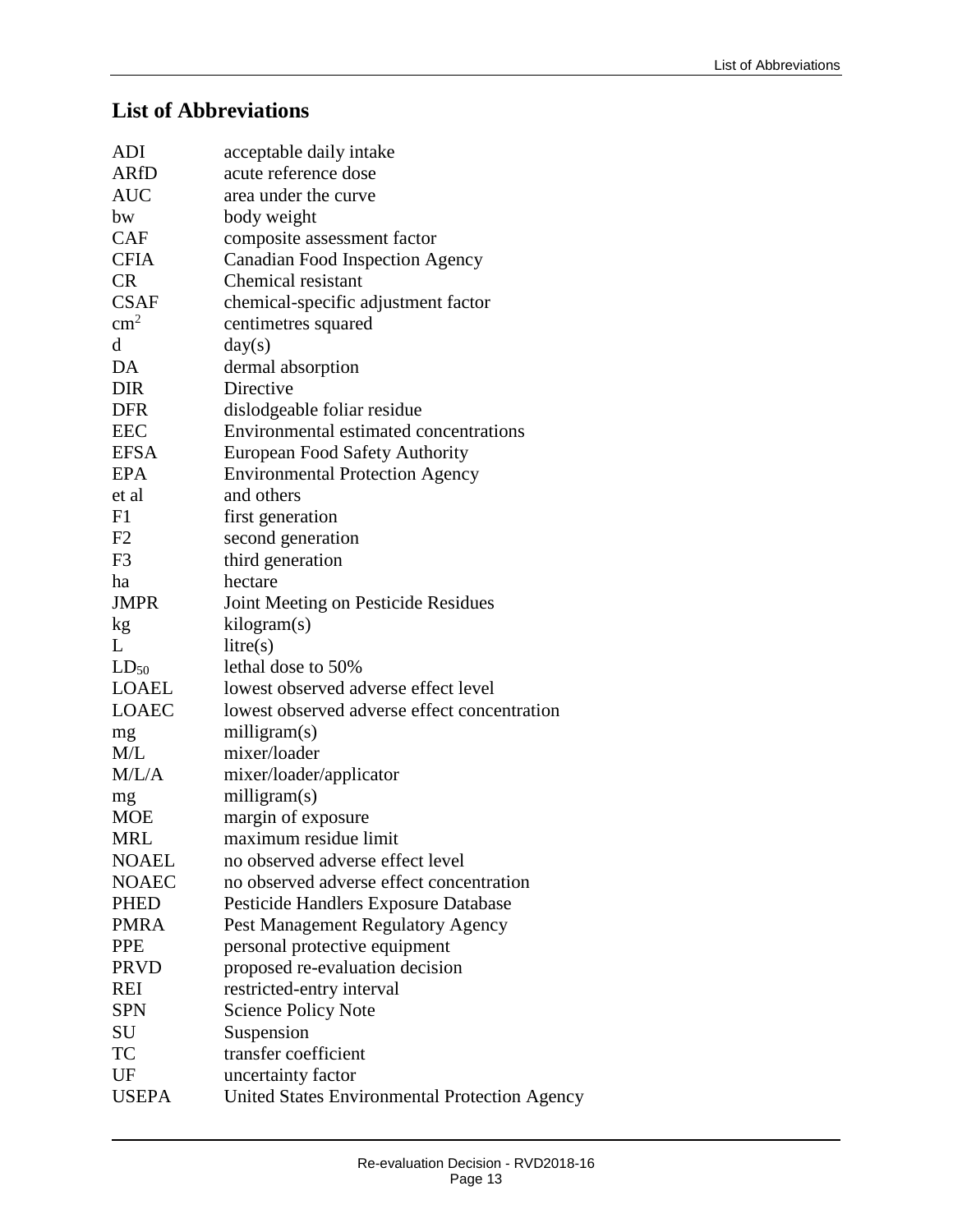# WP wettable powder formulation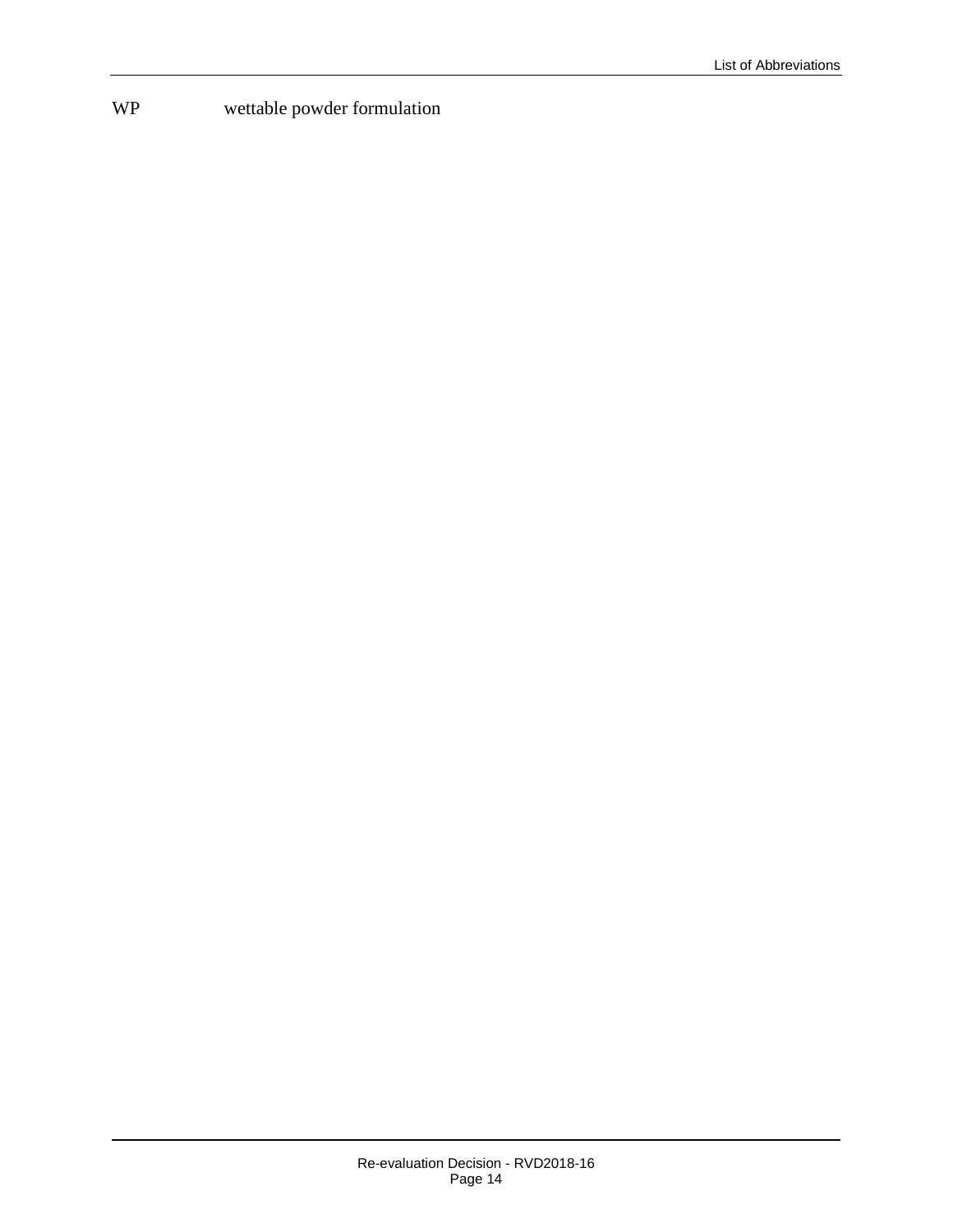| <b>Regn No</b> | <b>Marketing</b><br><b>Class</b> | <b>Registrant</b>                           | <b>Product Name</b>                               | <b>Formulation</b>       | <b>Guarantee</b><br>(iprodione) |
|----------------|----------------------------------|---------------------------------------------|---------------------------------------------------|--------------------------|---------------------------------|
| 29379          | Technical                        | ADAMA AGRICULTURAL<br>SOLUTIONS CANADA LTD. | <b>QUALI-PRO IPRODIONE TECHNICAL</b>              | <b>SOLID</b>             | 99%                             |
| 20267          |                                  | <b>FMC CORPORATION</b>                      | <b>IPRODIONE TECHNICAL</b>                        | Not Specified            | 98.6%                           |
| 31892          |                                  | <b>BAYER CROPSCIENCE INC.</b>               | <b>BES IPRODIONE TECHNICAL</b>                    | <b>SOLID</b>             | 98.6%                           |
| 32489          |                                  | <b>SHARDA CROPCHEM</b><br><b>LIMITED</b>    | SHARDA IPRODIONE TECHNICAL<br><b>FUNGICIDE</b>    | <b>SOLID</b>             | 98.3%                           |
| 29410          | Commercial                       | ADAMA AGRICULTURAL<br>SOLUTIONS CANADA LTD. | QUALI-PRO IPRODIONE 240 SE                        | <b>SUSPENSION</b>        | 240 g/L                         |
| 30275          |                                  |                                             | <b>OVERALL 240 SC</b>                             | <b>SUSPENSION</b>        | 240 g/L                         |
| 32765          |                                  |                                             | <b>OUALI-PRO INTAGLIO FUNGICIDE</b>               | <b>SUSPENSION</b>        | 55 g/L                          |
| 24379          |                                  | <b>BAYER CROPSCIENCE INC.</b>               | <b>GREEN GT</b>                                   | <b>SUSPENSION</b>        | 240 g/L                         |
| 29870          |                                  |                                             | TRILOGY STRESSGARD                                | <b>SUSPENSION</b>        | 29.41%                          |
| 30534          |                                  |                                             | <b>IPRODIONE TURF AND</b><br>ORNAMENTAL FUNGICIDE | <b>WETTABLE POWDER</b>   | 500 g/kg                        |
| 31906          |                                  |                                             | <b>INTERFACE STRESSGARD</b>                       | <b>SUSPENSION</b>        | $256$ g/L                       |
| 15213          |                                  | <b>FMC CORPORATION</b>                      | ROVRAL FUNGICIDE WETTABLE<br><b>POWDER</b>        | <b>WETTABLE POWDER</b>   | 500 g/kg                        |
| 24378          |                                  |                                             | <b>ROVRAL RX FUNGICIDE</b>                        | <b>SUSPENSION</b>        | $240$ g/L                       |
| 24709          |                                  |                                             | ROVRAL WDG FUNGICIDE WATER<br>DISPERSABLE GRANULE | <b>WETTABLE GRANULES</b> | 500 g/kg                        |
| 29315          |                                  |                                             | <b>ROVRAL FLO FUNGICIDE</b>                       | <b>SUSPENSION</b>        | $240$ g/L                       |
| 29866          |                                  |                                             | <b>ID FUNGICIDE</b>                               | <b>SUSPENSION</b>        | 240 g/L                         |
| 28525          |                                  | NIPPON SODA COMPANY<br>LTD.                 | <b>NISSO FOUNDATION LITE</b>                      | <b>SUSPENSION</b>        | 132 g/L                         |
| 32490          |                                  | <b>SHARDA CROPCHEM</b><br><b>LIMITED</b>    | PRODEX SC FUNGICIDE                               | <b>SUSPENSION</b>        | 240 g/L                         |
| 32491          |                                  |                                             | PRODEX TZ FUNGICIDE                               | <b>SUSPENSION</b>        | $500$ g/L                       |
| 32868          |                                  |                                             | PRODEX T 240SC FUNGICIDE                          | <b>SUSPENSION</b>        | 240 g/L                         |
| 32872          |                                  |                                             | PRODEX T 500SC FUNGICIDE                          | <b>SUSPENSION</b>        | $500$ g/L                       |

# <span id="page-18-0"></span>**Appendix I Registered Iprodione Products in Canada1**

<sup>1</sup>as of 24 January 2018, excluding discontinued products or products with a submission for discontinuation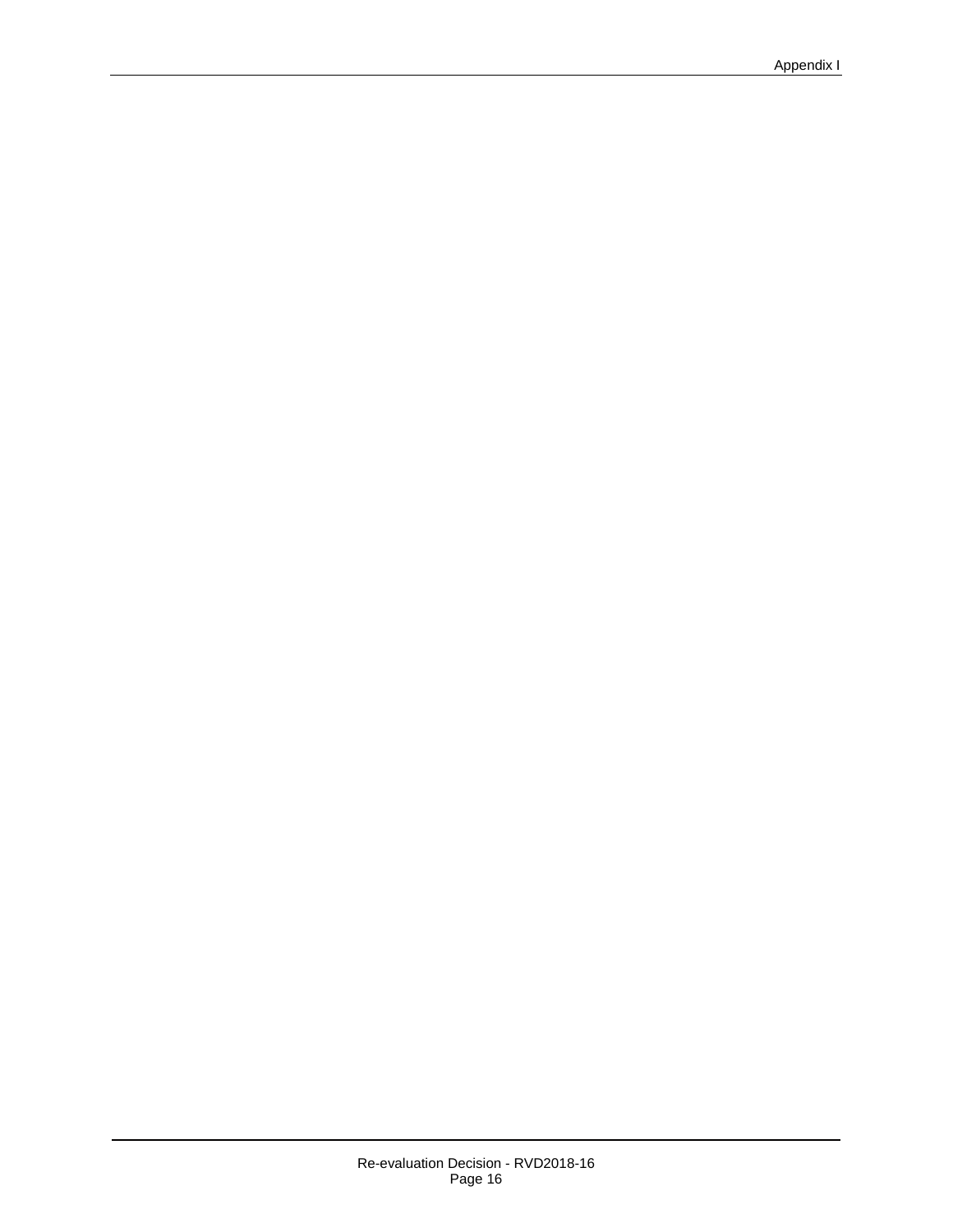# <span id="page-20-0"></span>**Appendix II Comments and Responses**

In response to the consultation for the iprodione proposed re-evaluation decision, the following comments were received:

# <span id="page-20-1"></span>**1.0 Comments Related to the Health Risk Assessments**

<span id="page-20-2"></span>**1.1 Comments Related to Toxicology**

#### <span id="page-20-3"></span>**1.1.1 Comment relating to the liver tumour response observed in mouse carcinogenicity studies**

One registrant submitted a position paper (PMRA #2661283) to address the mode of action (MOA) and human relevance of the liver tumours noted in the mouse carcinogenicity studies conducted with iprodione. The position paper provides a summary of relevant data, including mechanistic data generated to explain the MOA for iprodione-induced mouse liver tumours. The paper concludes that the activation of the nuclear receptor, constitutive androstane receptor (CAR), is responsible for the increased incidence of liver tumours in mice. Since this MOA is rodent-specific, the registrant believes that iprodione will not pose a carcinogenic risk to humans.

#### **PMRA Response:**

The PMRA conducted a re-analysis of the hepatocellular tumour response in light of the position paper and has included an additional registrant-supplied study (PMRA #2661282) in the analysis that was not previously considered in PRVD2016-09.

The PMRA takes the position that overall, the key events were clear and demonstrable to support a CAR/PXR-mediated MOA. In general there was dose and temporal concordance for the parameters that were observed; however, there was a lack of information to describe the onset of precursor events at non-tumourigenic dose levels.

Despite this shortcoming, the key events were consistently demonstrated within the database and were centered specifically on the liver effects that would be expected with a CAR/PXR-mediated pathway.

The MOA for this tumour response was biologically plausible and coherent; however, there were some uncertainties. These included the lack of direct measures of CAR/PXR activation and cell proliferation at non-tumourigenic dose levels, the lack of data addressing specificity, and the possibility of alternative MOAs at play. Given these limitations, the PMRA determined that it was prudent to not dismiss human relevance at this time.

The data were considered sufficient to support the proposed MOA and consequently, a threshold approach to cancer risk assessment for liver tumours, despite the remaining uncertainties. The point of departure (POD) (4.1 mg/kg bw/day) used in the iprodione risk assessment for repeat exposure scenarios is lower than the no observed adverse effect level (NOAEL) of 115 mg/kg bw/day for liver tumours and is thus, considered protective. Furthermore, adequate margins (>8000) are obtained when comparing NOAEL for liver tumours to the reference values such as the ADI established in the iprodione assessment.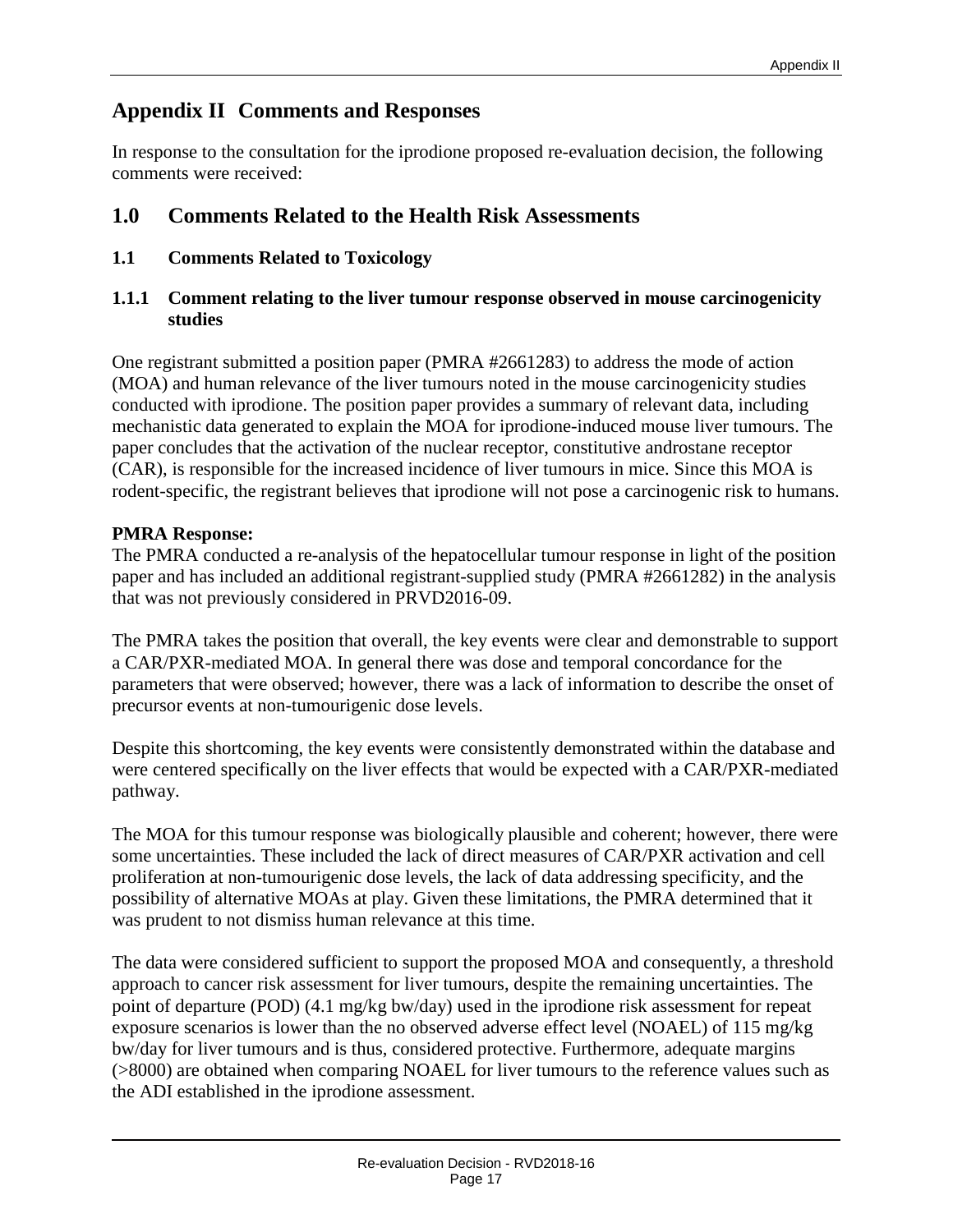It should be noted that although the  $q_1$ <sup>\*</sup> for the mouse liver tumours is no longer necessary the PMRA continues to have concerns regarding other tumour types. As such, a  $q_1$ <sup>\*</sup> of 3.48  $\times$  10<sup>-2</sup>  $(mg/kg$  bw/day)<sup>-1</sup> for rat Leydig cell tumours has been used for the cancer risk assessment (see response below for additional discussion).

#### <span id="page-21-0"></span>**1.1.2 Comment regarding use of para-chloroaniline (PCA) data as surrogate for 3,5 dichloroaniline (DCA)**

One registrant submitted a position paper to refute the PMRA's use of PCA data as surrogate for DCA data. The paper discusses the significant differences between these two molecules in terms of structure, genotoxicity, reactivity towards hemoglobin and DNA binding (PMRA #2661284). To support the claims made several studies, either recently conducted by one of the registrants or previously published in peer reviewed journals, were cited and discussed in the position paper.

The position paper contends that DCA should not be considered equivalent to PCA. The paper states DCA is 40-fold weaker than PCA as a base, based on the calculation of relative pKa value, and its binding to rat blood hemoglobin is approximately 0.1% of the degree of binding by PCA. Due to the inductive effect, the paper indicates there is a much greater electron density around the C1 and N atoms in PCA, making it much more reactive than DCA. The paper purports that PCA should be much more readily activated by P450 isozymes than DCA, forming hydroxylamines and nitrenium ions that are highly reactive towards DNA, thus forming DNA adducts. The paper goes on to state that DCA is not mutagenic, while PCA is a known mutagen. It is, therefore, suggested that PCA not be used as a surrogate for DCA in estimating cancer risk from possible exposure to DCA in drinking water.

The registrant indicated that work is currently underway to gain access to DCA data consisting of in vivo micronucleus studies as well as 28 and 90-day oral toxicity studies in rats. Furthermore, the registrant proposed conducting a new rat metabolism study to investigate whether DCA is a rat metabolite. Although DCA was not identified in the existing rat metabolism studies, a significant percentage of the metabolites found in these studies were unidentified. It was the registrant's opinion that if one of these metabolites was indeed DCA, then the long-term toxicity studies with iprodione would have taken into account DCA-related toxicity.

#### **PMRA Response:**

Limited data were available to the PMRA to assess the hazard potential of DCA, a transformation product of iprodione found in soil and water. Consequently, the PMRA used data on the structural analog PCA as surrogate for DCA, for cancer risk assessment. A  $q_1$ <sup>\*</sup> of 6.38  $\times$  $10^{-2}$  (mg/kg bw/day)<sup>-1</sup> was generated by the PMRA for DCA based on the increased incidence of hemangiosarcomas (spleen and liver) in mice and rats treated with PCA.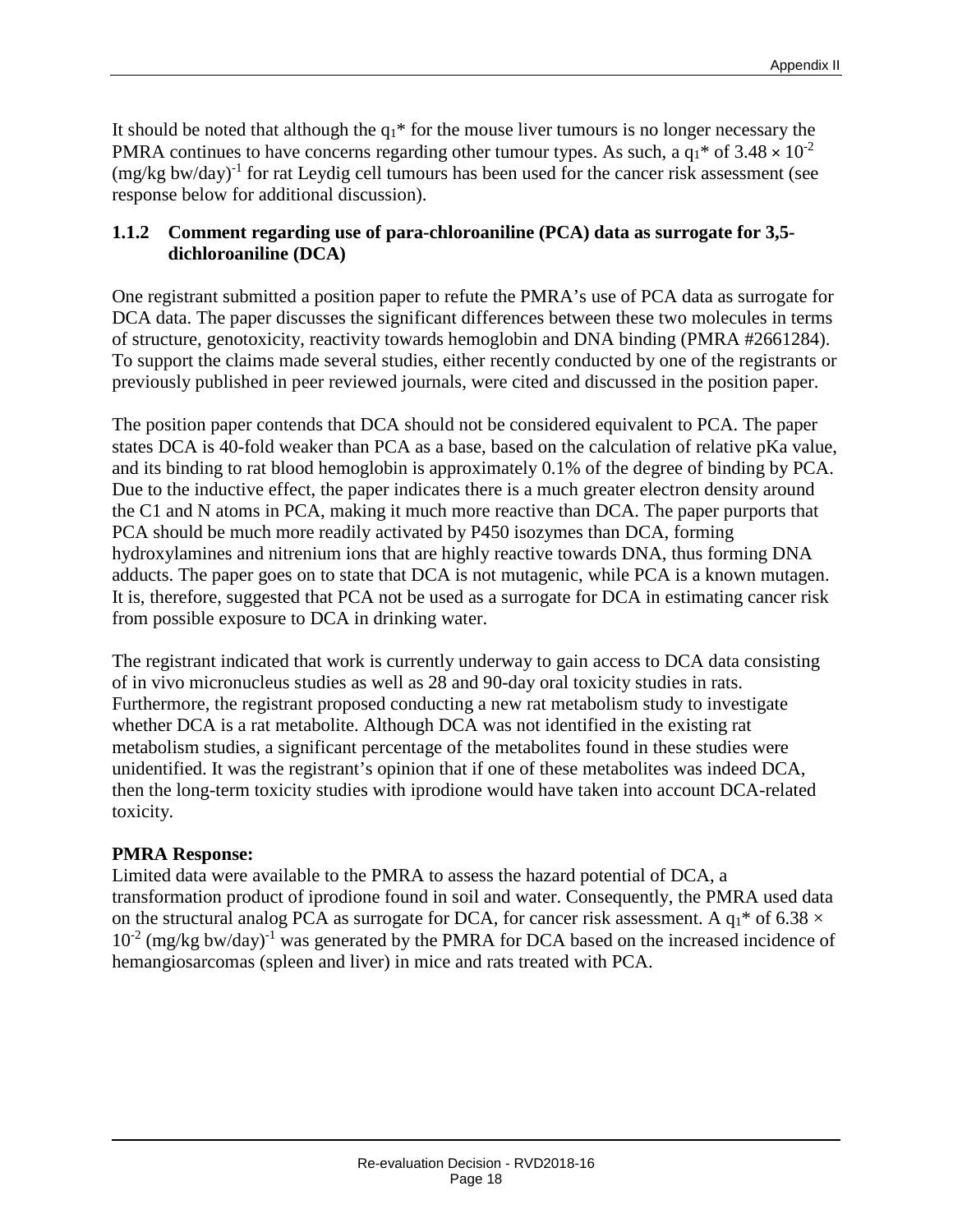Although DCA may bind less strongly to rat hemoglobin than PCA, the relationship between hemoglobin binding and cytotoxicity has not been adequately explained. The same reference (PMRA #2780063) that is cited in the position paper states that "hemoglobin binding may prove not to be a useful index of the genotoxic potency of arylamines and nitroarenes. Further work is needed to investigate the relationship between hemoglobin binding and cytotoxicity of these compounds."

The registrant's rebuttal was focused primarily on the differences between DCA and PCA with respect to physicochemical and biological properties; with the exception of a discussion of genotoxicity, no comparisons of biological effects were undertaken. The hematopoietic system has been shown to be a target of toxicity for DCA (PMRA #2780065) and PCA (PMRA #2780058). Results from these studies indicate that both can induce methemoglobin formation despite their physiochemical differences.

Many chemicals are known to produce hemangiosarcomas by non-genotoxic, proliferative mechanisms (PMRA #2780059). The assertion that the increased incidence of hemangiosarcomas following PCA exposure was the result of genotoxicity has not been validated. Accordingly, the difference in genotoxicity profiles between PCA and DCA may be of little consequence. It has been postulated in the literature that for PCA, the potential MOA for the hemangiosarcomas tumour response involves hemolysis leading to iron overload in macrophages and increased reactive oxygen species (ROS) (PMRA #2780220).

Overall, there are similarities in biological response between DCA and its structural analog PCA. Although there are uncertainties surrounding the etiology of hemangiosarcomas, formation can occur via a non-genotoxic mechanism. Until such time that more comprehensive toxicity data are available for DCA, the PMRA considers it prudent to utilize the PCA data as surrogate data for DCA and maintains use of the  $q_1$ <sup>\*</sup> value of 6.38  $\times$  10<sup>-2</sup> (mg/kg bw/day)<sup>-1</sup> in risk assessment.

Although the registrant was unable to provide the 28 and 90-day studies rat with DCA during the consultation period, the PMRA notes that recent documentation from the European Food Safety Agency (EFSA) (PMRA #2780060) summarizes the results of DCA studies of similar duration. The EFSA summary of the NOAELs from these studies suggests that from a non-cancer perspective, DCA is of equal or greater toxicity than iprodione. This notwithstanding, the quantitative risk values resulting from both the DCA and iprodione cancer assessments conducted by the PMRA subsume any possible DCA non-cancer risk associated to the endpoints, (both the ADI and ARfD) established by the EFSA report. As such, it is assumed that any uses deemed acceptable following the cancer assessments would also be acceptable with the assessed DCA non-cancer risk.

#### <span id="page-22-0"></span>**1.1.3 Comment relating to ovarian and uterine histopathology evaluation in a two-year rat study**

One registrant indicated that work was proceeding with another registrant, who submitted the two-year rat study to determine if tissue samples remain available for analysis and submission to the PMRA.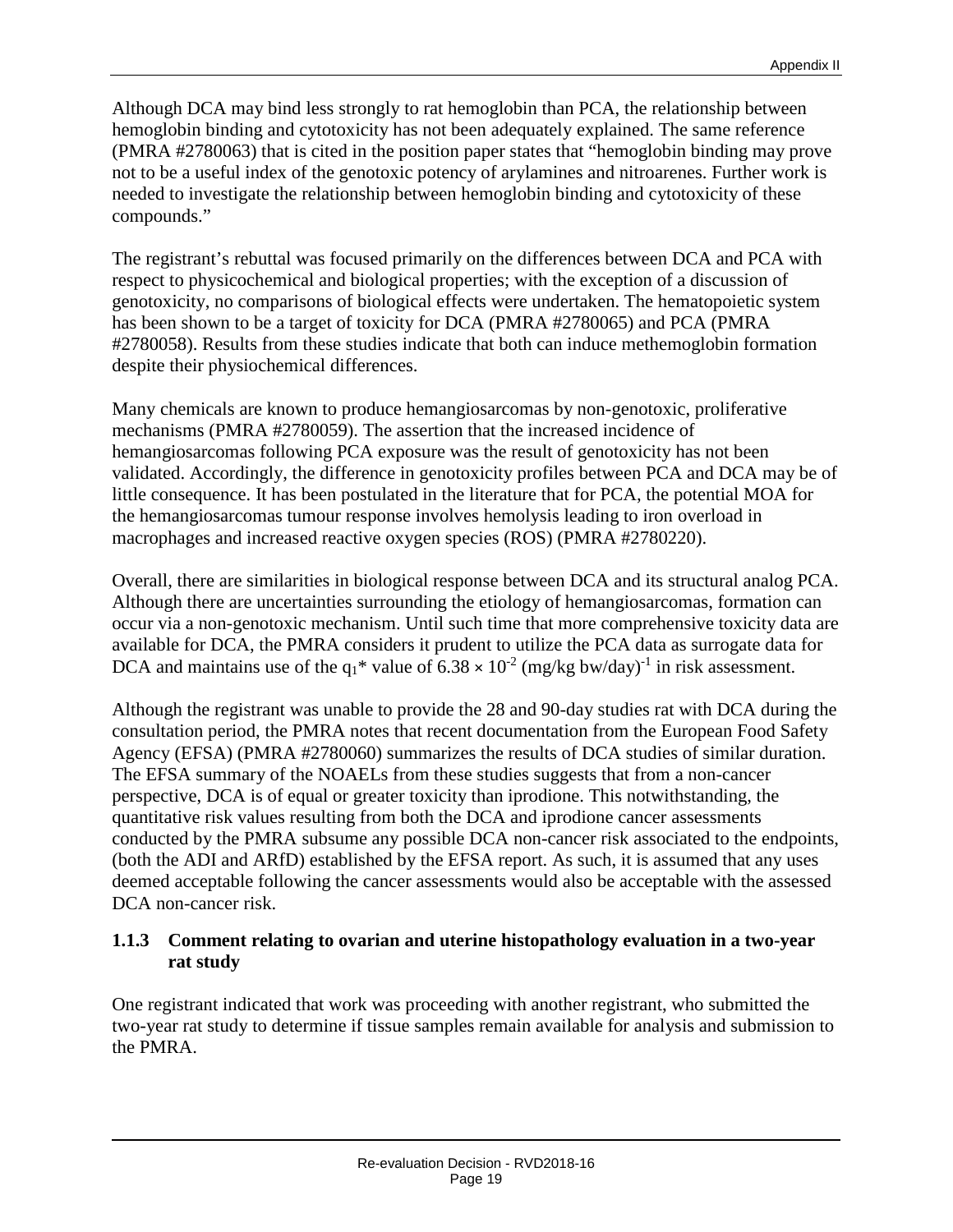#### **PMRA Comment:**

No data were provided during the consultation period; thus, no changes were warranted to the PMRA assessment.

#### <span id="page-23-0"></span>**1.1.4 Comment relating to the Leydig cell testicular tumours observed in rat carcinogenicity studies**

One registrant noted that a study had been commissioned to support a proposed non-genotoxic threshold MOA for the testicular tumours seen in the rat carcinogenicity studies conducted with iprodione. The study was intended to fully characterize the point of departure for the precursor effects leading to Leydig cell tumour development to support a MOA. The registrant indicated that the study has taken longer than predicted to complete due to unforeseen scientific questions. The registrant states that the preliminary data collected from this study indicates that there is a clear threshold mode of action for all measured endpoints which may relate to Leydig cell tumour formation in male rats, with a NOAEL of 24 mg/kg/day.

#### **PMRA Response:**

As the final report of the aforementioned study was not provided to the PMRA during the consultation period, the PMRA maintains that the currently available information is insufficient to conclusively support a MOA for the Leydig cell tumours. Although the proposed MOA involving hormonal perturbation is biologically plausible, uncertainty remains with respect to the dose level corresponding to the onset of effects on the testosterone and luteinizing hormone. In the absence of this key information to support the MOA, the PMRA will use the  $q_1$ <sup>\*</sup> of 3.48  $\times$  $10^{-2}$  (mg/kg bw/day)<sup>-1</sup> for rat Leydig cell tumours for the cancer risk assessment.

It should also be noted that the aforementioned study was intended to address a data gap with regards to effects of iprodione on sperm measurements (namely sperm count, motility and morphology). The PMRA continues to lack robust information on these parameters, which was taken into consideration in terms of providing the toxicology endpoints for risk assessment purposes.

### <span id="page-23-1"></span>**1.1.5 Comment relating to the two-generation reproduction study**

One registrant indicated that work was underway to gain access to a two-generation reproduction study completed by another registrant.

### **PMRA Response:**

No study was provided during the consultation period. Consequently, the PMRA continues to lack information regarding the potential effects of iprodione on sexual differentiation and onset of puberty. Accordingly, the PMRA is maintaining use of the threefold PCPA factor for dietary and residential risk assessment and the additional threefold uncertainty factor for occupational risk assessment.

### <span id="page-23-2"></span>**1.1.6 Comment regarding the availability of a repeat-dose inhalation toxicity study**

One registrant provided two inhalation toxicity studies in rats: a seven-day range-finding study (PMRA #2661279) and a 28-day study (PMRA #2661280). The purpose of the 28-day study was to determine the potential toxicity of iprodione and its effect on serum and testicular testosterone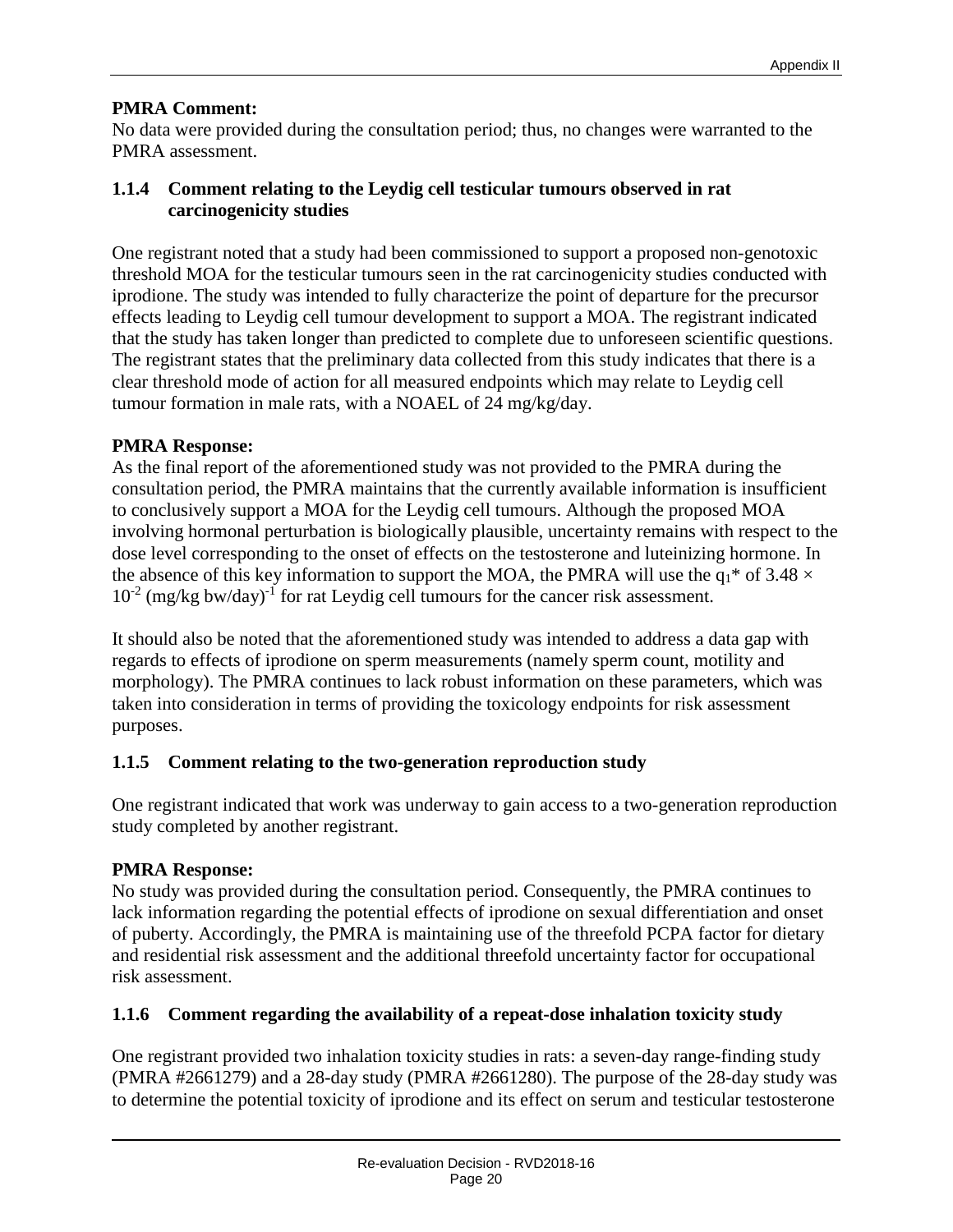levels when rats were exposed via the inhalation route. The toxicity of iprodione was determined by examining the endpoints of mortality, clinical observations, body weight, food consumption, serum and testicular fluid testosterone analysis, clinical pathology and anatomic pathology. The NOAEL for the 28-day study was stated to be an inhaled dose of up to 250 mg/kg bw/day (1.07 mg/L) for both male and female rats.

#### **PMRA Response:**

The PMRA has reviewed the data and identified iprodione-related effects following both the 28 day exposure period and the 28-day post-exposure recovery period:

#### **Exposure period**

- **≥ 0.043 mg/L (7.3/9 mg/kg bw/day):** Squamous metaplasia of the epiglottis in the larynx (considered non-adverse)
- $\geq 0.21$  mg/L (36/41 mg/kg bw/day):  $\uparrow$  ovarian weights,  $\uparrow$  liver weights ( $\circ$ )
- **≥ 1.07 mg/L (196/226 mg/kg bw/day):** ↑ adrenal weights, ↑ cholesterol, minimal grade hypertrophy in the adrenal glands, hyperplasia in the epithelium of the epiglottis of the larynx ; ↑ thyroid weights, ↑ liver weights, hyperplasia and metaplasia of the respiratory epithelium in the nose/turbinates (1), erosion of the olfactory epithelium (1),  $\uparrow$  minimal grade nephropathy in the kidneys, ↑ histiocytic cellular infiltrate in the lungs, minimal grade degeneration in the testes (1)  $(\vec{c})$ ; degeneration in the epithelium of the trachea  $(\varphi)$ .

#### **Recovery period**

• **≥ 0.21 mg/L (36/41 mg/kg bw/day):** ↓ body weight (~5–9%) and body weight gain during study days 26–54 (~19-–50%) ( $\sqrt{2}$ );  $\downarrow$  food consumption during study days 33– 54 $(\textcolor{blue}{\triangle})$ 

The PMRA established a LOAEC of 0.21 mg/L for this study, based on decreased body weight, body weight gain (both sexes) and food consumption (males) during the recovery period as well as increased ovarian and liver weights in females recorded at the end of the exposure period. The NOAEC was determined to be 0.043 mg/L.

The short and intermediate-term inhalation reference values were revised in view of the submission of this study and are lower than those established in PRVD2016-09. The endpoints are based on the NOAEC from the 28-day inhalation toxicity study; 0.043 mg/L (7.3 mg/kg bw/day). The target MOE established by the PMRA was 300; this includes standard uncertainty factors of 10-fold for interspecies extrapolation and 10-fold for intraspecies variability as well as a threefold factor for uncertainty regarding potential effects on onset of puberty and sexual differentiation resulting from in utero or lactational exposure to iprodione. Although the oral toxicity studies in the iprodione database showed evidence of increasing toxicity with increasing duration of exposure, an additional uncertainty factor for the use of a short-term inhalation toxicity study for the intermediate-term exposure scenario was deemed unnecessary. The PMRA determined that the use of the threefold PCPA factor would encompass potential durational effects, including progression of respiratory tract pathology. Progression of the respiratory tract changes to neoplasia in humans was considered unlikely (PMRA #2780061). No changes were made to the reference values for long-term inhalation exposure scenarios.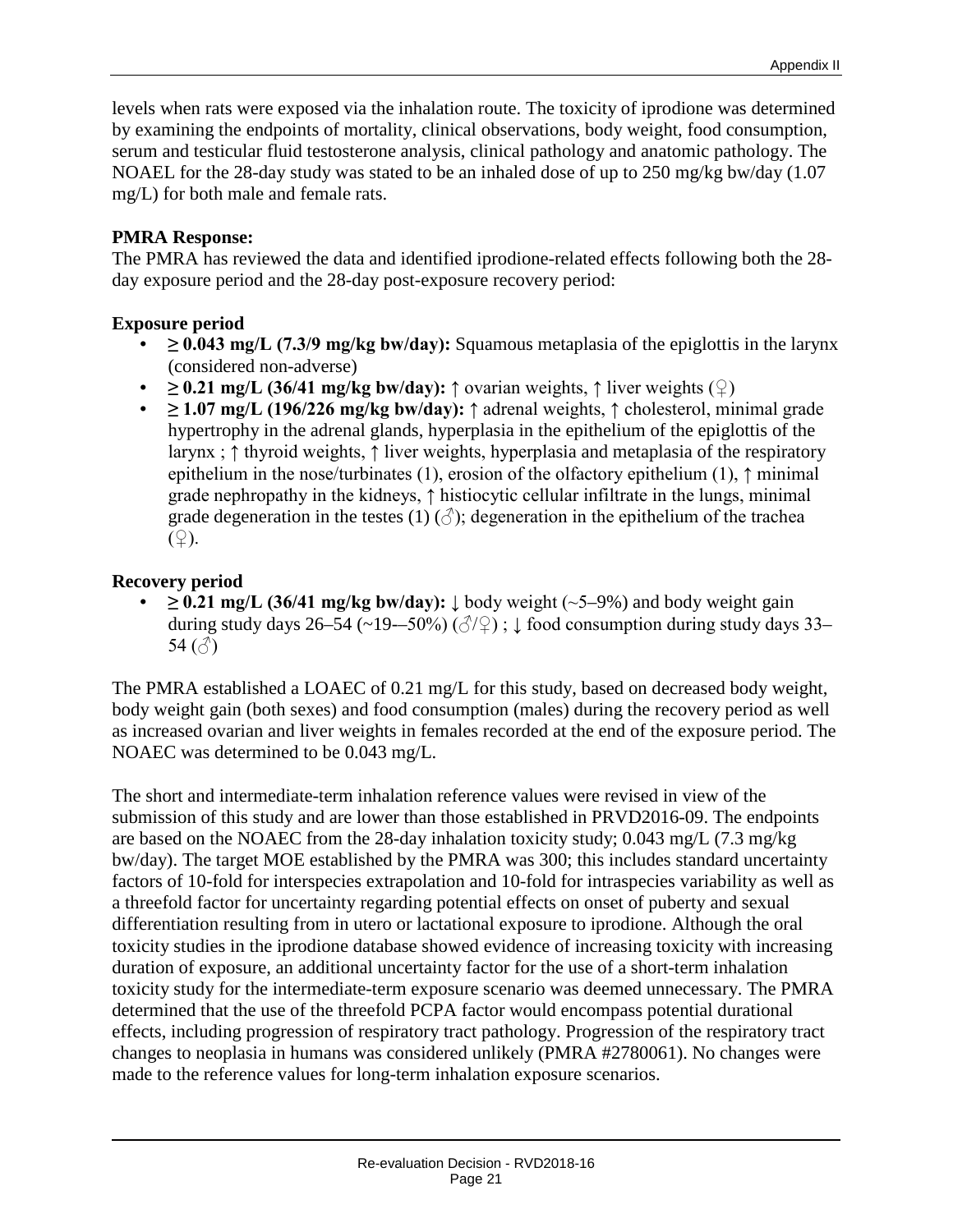The PMRA also revised the short-term aggregate reference value. The critical effect for shortterm aggregate risk assessment was increased adrenal weight. For the inhalation route, the NOAEC from the 28-day inhalation study in rats of 0.21 mg/L (36/41 mg/kg bw/day) was selected on the basis of this endpoint. For the oral route, the selection of the oral NOAEL (15 mg/kg bw/day) from the 13-week rat study remains in place as per PRVD2016-09. As the existing 3-week dermal rabbit study did not assess the adrenal gland, the NOAEL of 15 mg/kg bw/day from the oral study was used as the endpoint for the dermal route as well. The target MOE for all routes is 300 which reflects the use of the threefold PCPA factor in addition to the standard 10-fold factors each for interspecies extrapolation and intraspecies variability.

#### <span id="page-25-0"></span>**1.2 Comments Related to Dietary Exposure**

#### <span id="page-25-1"></span>**1.2.1 Registrant Comments**

Registrants submitted comments regarding drinking water and percent crop treated (PCT) estimates. There were no comments regarding residue estimates for food commodities or for the residue chemistry review.

#### **PMRA Response:**

The information was reviewed by the PMRA and considered in the revised assessment. The information provided did not have a significant impact on the results of the dietary assessment.

#### <span id="page-25-2"></span>**1.2.2 Grower and User Comments**

#### **Comment:**

A number of comments were submitted that indicated the importance of iprodione as a pest management tool.

#### **PMRA Response:**

The PMRA recognizes the importance of iprodione in agriculture and commercial sectors. A revised dietary exposure and risk assessment was conducted to examine whether important registered uses could be retained. Drinking water estimates were determined for specific use scenarios including turf, orchards, canola, greenhouse crops, outdoor ornamentals, and seed treatment. The results of the dietary assessment indicate no concerns for some greenhouse uses, outdoor ornamental uses, and seed treatment uses. However, all other outdoor uses remain of concern.

#### **Comment:**

The inclusion of turf use in the food and drinking water exposure and risk assessment was questioned.

#### **PMRA Response:**

Turf use was considered in the dietary exposure and risk assessment because of the potential for iprodione and its metabolite to enter drinking water sources following turf application. There is no expectation of exposure and risk from food sources as a result of turf use.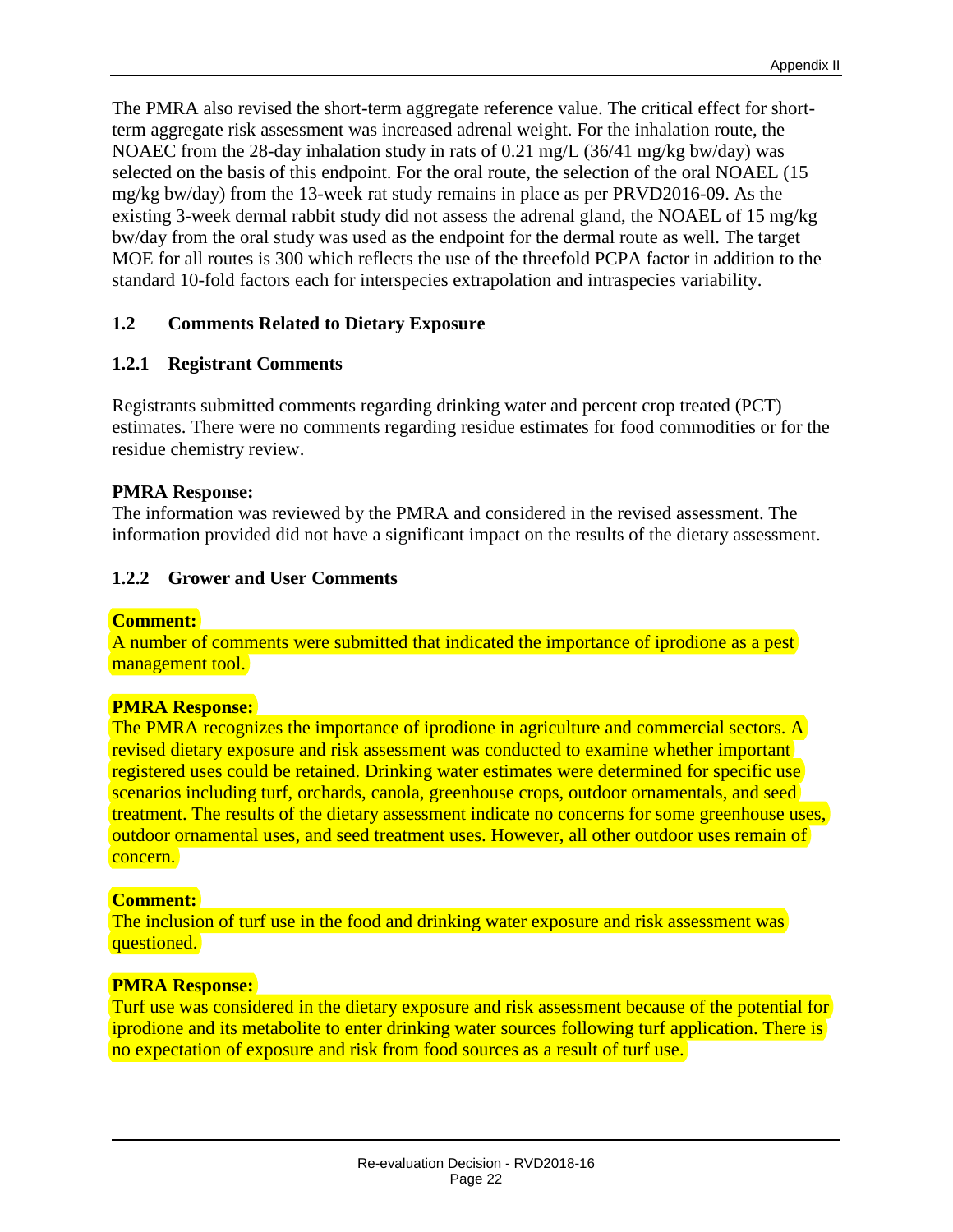#### <span id="page-26-0"></span>**1.2.3 Comments from Grower Associations and Registrants Related to MRLs**

Comments were submitted on the proposed revocation of MRLs for grapes, raspberries, almonds, and kiwifruit. The registrants also indicated concerns over the potential trade impact of revoking MRLs on these commodities and petitioned to keep the existing Canadian MRLs. No other comments regarding MRL changes were submitted.

#### **PMRA Response:**

A revised dietary exposure and risk assessment was conducted that considered exposure from imported grapes, raspberries, almonds, and kiwis, as well as exposure from a subset of registered Canadian uses and other commodities with import MRLs. The updated dietary exposure assessment indicates no risk concerns from the imported commodities and the MRLs can remain.

#### <span id="page-26-1"></span>**1.3 Comments Related to Occupational Exposure**

#### <span id="page-26-2"></span>**1.3.1 Use Pattern Information**

Grower associations and registrants submitted important use information and grower practices for several crops and turf.

#### **PMRA Response:**

PMRA acknowledges receipt of this information and has considered it to be very useful. However, many outdoor foliar applications to agricultural crops and turf pose a cancer risk of concern through drinking water and/or food exposure and are to be removed from labels. Therefore, the uses were not considered in the occupational risk assessment.

#### <span id="page-26-3"></span>**1.3.2 Protective Equipment for Postapplication Workers**

Grower groups commented that PMRA should consider personal protective equipment (PPE) for postapplication workers.

#### **PMRA Response:**

Studies that are used currently to estimate postapplication worker exposure are based on workers wearing long-sleeved shirts, long pants, socks and footwear. It is also understood that many postapplication workers may wear gloves for their own personal comfort or for food safety purposes (to reduce food contamination). However, currently there are no reliable studies to indicate the degree of protection gloves may provide to postapplication workers, or conversely, the extent that gloves may enhance exposure under certain conditions.

Before PMRA can estimate risk for postapplication workers wearing gloves or other PPE, worker exposure studies comparable to those currently used by PMRA are required. Studies that are currently used are discussed further in the Regulatory Proposal PRO2014-14, *Updated Agricultural Transfer Coefficients for Assessing Occupational Post-application Exposure to Pesticides*. Most, if not all, studies conducted by the Agricultural Re-entry Task Force (ARTF), submitted by registrants, or available in the scientific literature and used to determine the transfer coefficients used in PMRA's occupational risk assessments did not include gloves as personal protective equipment. Gloves may be worn, but they function as dosimeters to measure hand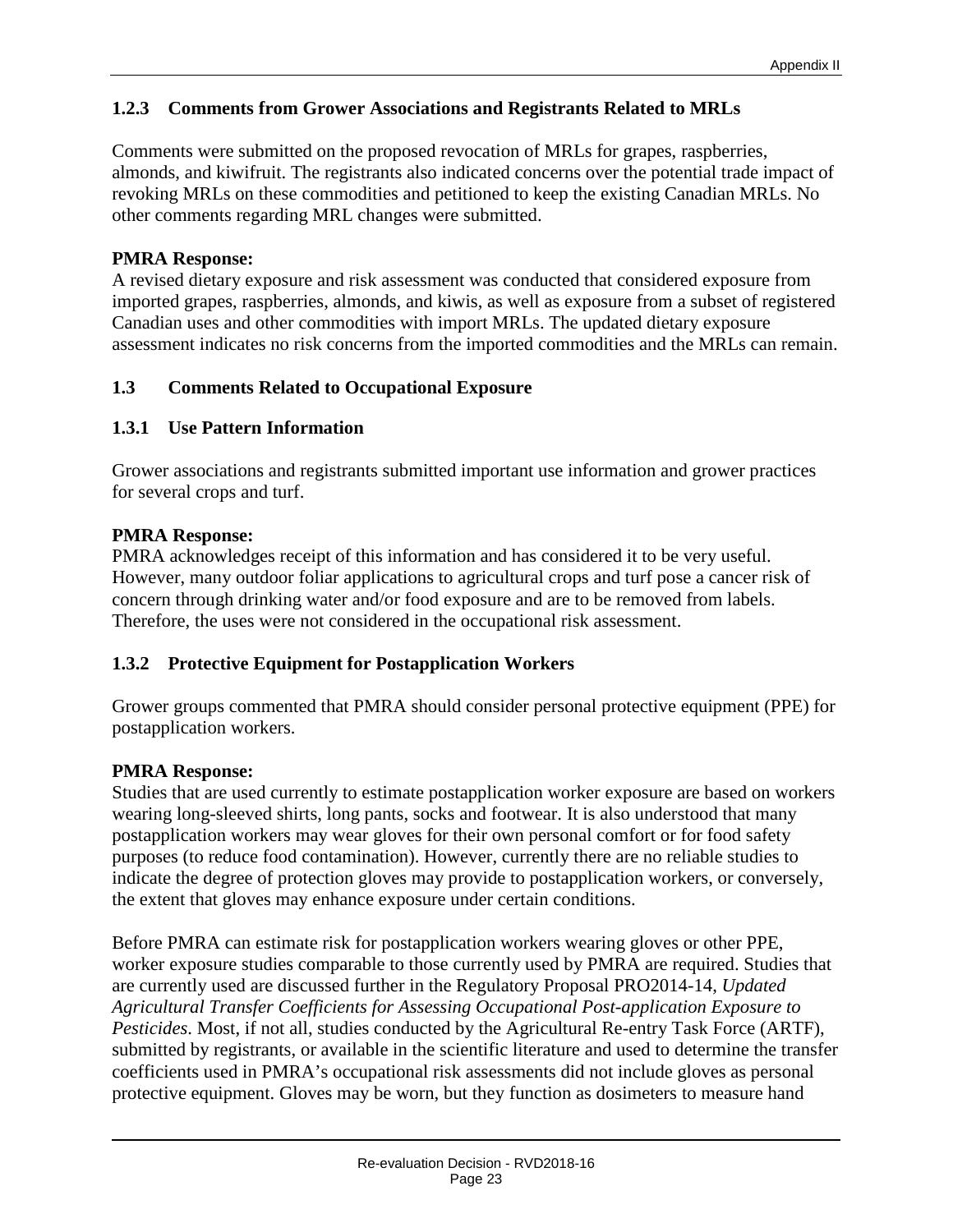exposure, rather than for the purpose of reducing exposure as a result of protection from the glove. Some available studies suggest that exposure actually increases when wearing gloves (Brouwer, 2000; Boman et al., 2005; Garrigou et al., 2011; Graves et al., 1995; Keifer, 2000; Rawson et al., 2005).

In addition to the lack of scientific studies to estimate postapplication exposures while using specific PPE, the feasibility of postapplication workers wearing PPE must also be considered. As such, compliance, enforcement, training, regulatory jurisdiction, labelling, and communication are all aspects that need to be in place. PMRA is actively exploring these issues, including the feasibility of obtaining postapplication exposure studies for workers wearing certain PPE, for the purpose of estimating risk under these types of conditions.

#### <span id="page-27-0"></span>**1.3.3 Imported Treated Carrot Seeds**

Grower associations provided specific use information for imported carrot seeds including the low potential for occupational exposure.

#### **PMRA Response:**

This information was considered in the revised risk assessment. Imported carrot seeds may be planted in Canada provided label statements are in place according to Appendix VI.

# <span id="page-27-1"></span>**2.0 Comments Related to the Environmental Risk Assessment**

### <span id="page-27-2"></span>**2.1 Comments Relating to the Drinking Water Assessment**

Registrants recommended that estimated environmental concentrations (EECs) of iprodione in potential sources of drinking water be generated using the Pesticide in Water Calculator (PWC v1.52) model, as this model is more recent than the Leaching Estimation and Chemistry Model (LEACHM) used for PRVD2016-09.

In addition, registrants submitted their own modelling results based on PWC and/or PRZM-GW (a groundwater modelling component of PWC). Several refinement options were discussed by the registrants, including the consideration of the percent cropped area (PCA) to refine the surface water modelling.

### **PMRA Response**:

PMRA updated the drinking water modelling for most use patterns using PWC v1.52 and recent calculation tools for selecting the modelling input parameters. The updated EECs in potential surface water and groundwater drinking water sources include those for the combined residue of iprodione, RP30228 and RP32490, as well as for 3,5-DCA (RP32596). These EECs were used in the updated dietary assessment, as presented in this document.

The modelling approaches and refinements used by registrants were examined. With respect to the percent cropped area (PCA), the registrant compared USEPA water resource regions and Canada crop growing areas to select the most appropriate PCA adjustment factor from the range of PCAs considered by the USEPA when refining surface water modelling. As a general comment, it is noted that the PCAs used at the PMRA are different than those used at the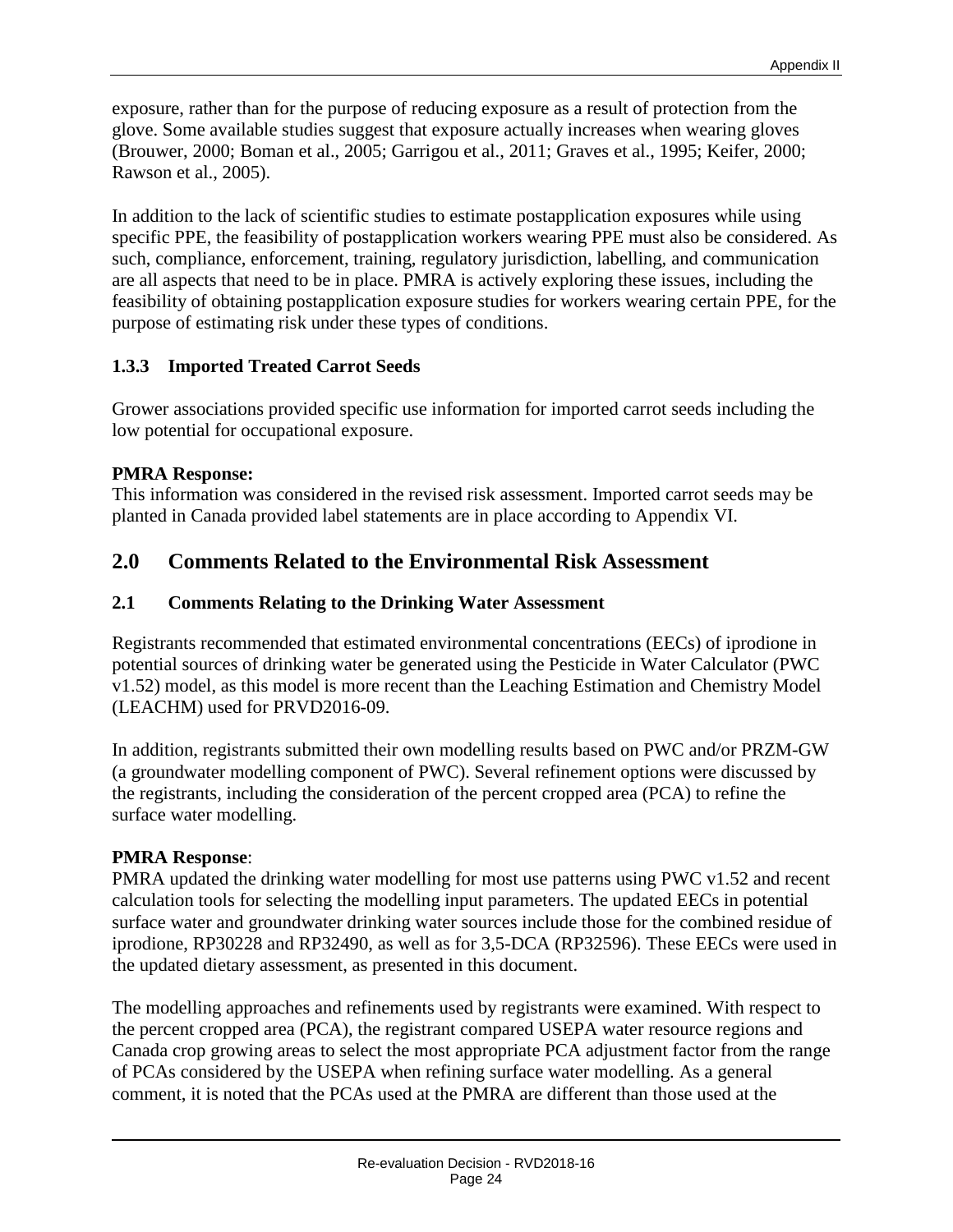USEPA, as PMRA PCAs are based on Census of Agriculture data at the consolidated census subdivision level, and thus are specific to Canada. More importantly, for iprodione, a refinement based on the PCA was not applied given that the groundwater EEC is the dietary risk driver for most use patterns and the use of a PCA factor is only appropriate for surface water.

Other differences were noted when comparing the approaches used by registrants with the PMRA approach. For example, in the ground modelling, PMRA considered the dynamic transformation of iprodione to RP30228 through both aerobic soil transformation and hydrolysis, and the transformation of iprodione to 3,5-DCA by biotransformation in soil, as well as the degradation of all the compounds. By this way, PMRA modelled iprodione, RP30228 and 3,5- DCA separately and simultaneously. In the surface water modelling, PMRA included the transformation product RP32490. Overall, the revised modelling approach used by PMRA for iprodione is considered realistic based on available environmental fate data.

# <span id="page-28-0"></span>**3.0 Comments Related to the Value Assessment**

#### <span id="page-28-1"></span>**3.1 Comments relating to the Importance of Iprodione for Resistance Management**

Comments received from grower associations and other stakeholders indicated that iprodione is effective as a protective and curative fungicide. Because of these properties, it can be used as a tank-mix partner or as a rotational fungicide with fungicides from other chemical groups in an integrated pest management (IPM) program to manage development of resistance in pathogens.

#### **PMRA Response:**

The PMRA agrees that iprodione is important for resistance management in a disease management program, both as a tank-mix partner and as a rotational fungicide. For the uses that will be retained, iprodione will continue to be available to growers to use in their plant protection programs. For the iprodione uses that will be cancelled, there are a number of other active ingredients registered that growers can use, including those uses identified by growers as being important to their production practices. These alternatives include multi-site fungicides such as captan and chlorothalonil, as well as other fungicides with a low resistance risk, such as fluazinam, in addition to several other fungicides that have a higher risk for resistance development. Growers may use these fungicides in rotation with, or as a tank-mix partner with fungicides from different mode of action groups for resistance management.

#### <span id="page-28-2"></span>**3.2 Comments relating to Canola Production**

Comments received from grower associations, registrants and other stakeholders indicated that iprodione is valued by canola farmers since it is an effective solution for managing *Sclerotinia*  stem rot and *Alternaria* black spot. It remains the best control strategy farmers have available and ensures the profitability of their crop. As a generic, it also provides a lower price option. Cancellation of iprodione use will negatively impact canola yields and quality due to the lack of fungicides for rotation to treat the most important disease, *Sclerotinia*.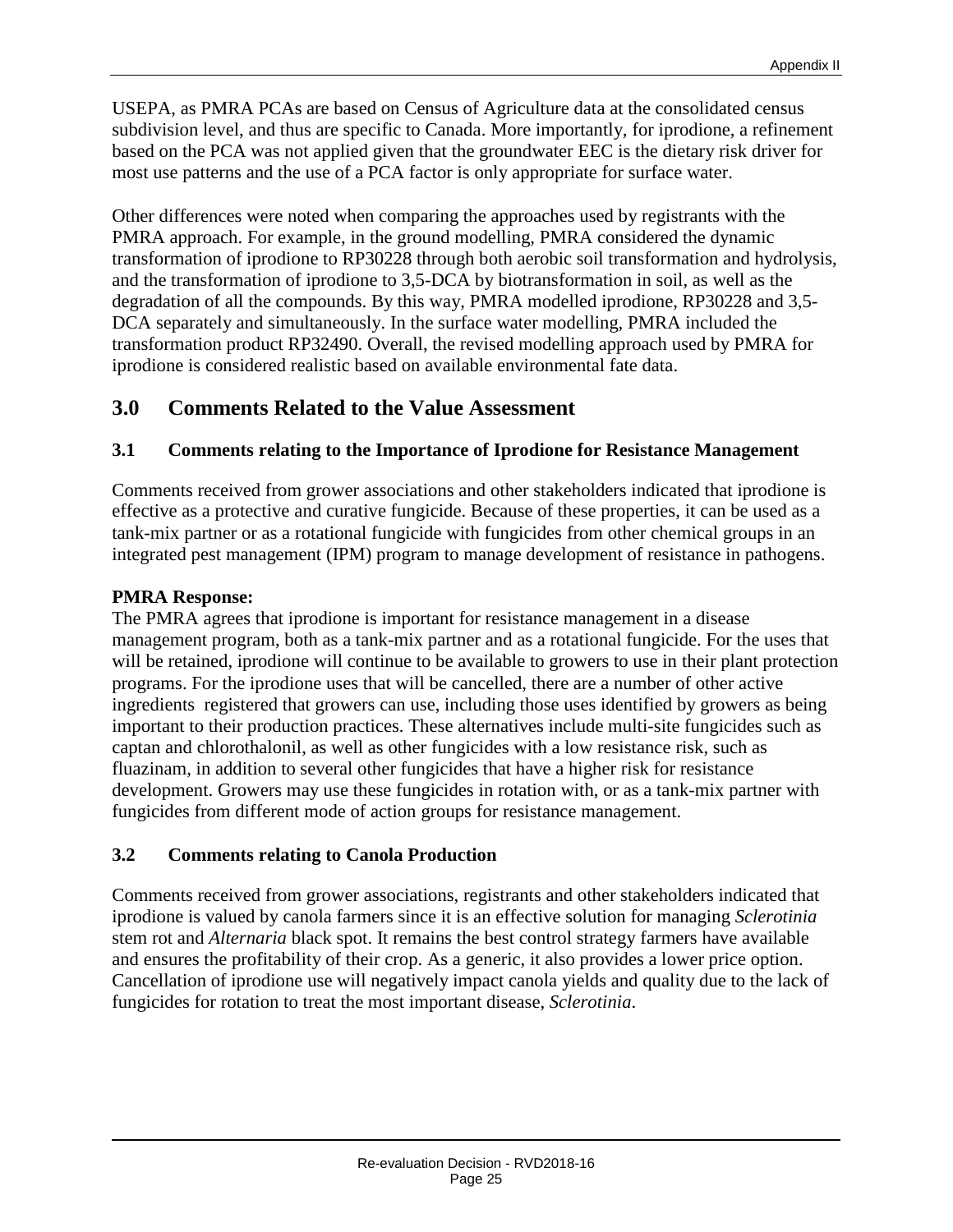#### **PMRA Response:**

The PMRA acknowledges the value of iprodione use on canola; however, despite updates to the health risk assessments, risks of concern remain and this use will be cancelled.

There are multiple active ingredients registered for the management of *Sclerotinia* stem rot and *Alternaria* black spot on canola, including co-formulated products, multi-site fungicides and fungicides from other mode of action groups. In addition there are several azoxystrobin generic products registered that are more cost-effective options for growers.

#### <span id="page-29-0"></span>**3.3 Comments relating to Grapes**

Comments received from grower associations and registrants indicated that maintaining the use of iprodione is of critical importance so that the production system can include rotation to this active ingredient as a measure to limit the development of pathogen resistance.

#### **PMRA Response:**

The PMRA acknowledges the value of iprodione for *Botrytis* bunch rot control on grapes; however, despite updates to the health risk assessments, risks of concern remain and this use will be cancelled.

Active ingredients from eight single-site fungicide mode of action groups, co-formulated products and one multi-site biofungicide (BLAD polypeptide) are currently registered to manage this disease on grapes. They can be alternated as part of good resistance management practices in grape production.

#### <span id="page-29-1"></span>**3.4 Comments relating to Ginseng**

Comments received from grower associations and registrants indicated that iprodione is an important tool in the management of *Alternaria* leaf and stem blight of ginseng, especially for protection of seed crops. Many new tools are available to control *Alternaria* in most situations. However, growers rely on cheaper options in their rotations that also provide resistance management.

#### **PMRA Response:**

The PMRA acknowledges the value of iprodione for *Alternaria* blight control on ginseng; however, despite updates to the health risk assessments, risks of concern remain and this use will be cancelled.

A number of alternative active ingredients from five different fungicide mode of action groups, including multi-site fungicides such as chlorothalonil, are currently registered. Growers may use these fungicides and in rotation as part of their resistance management program.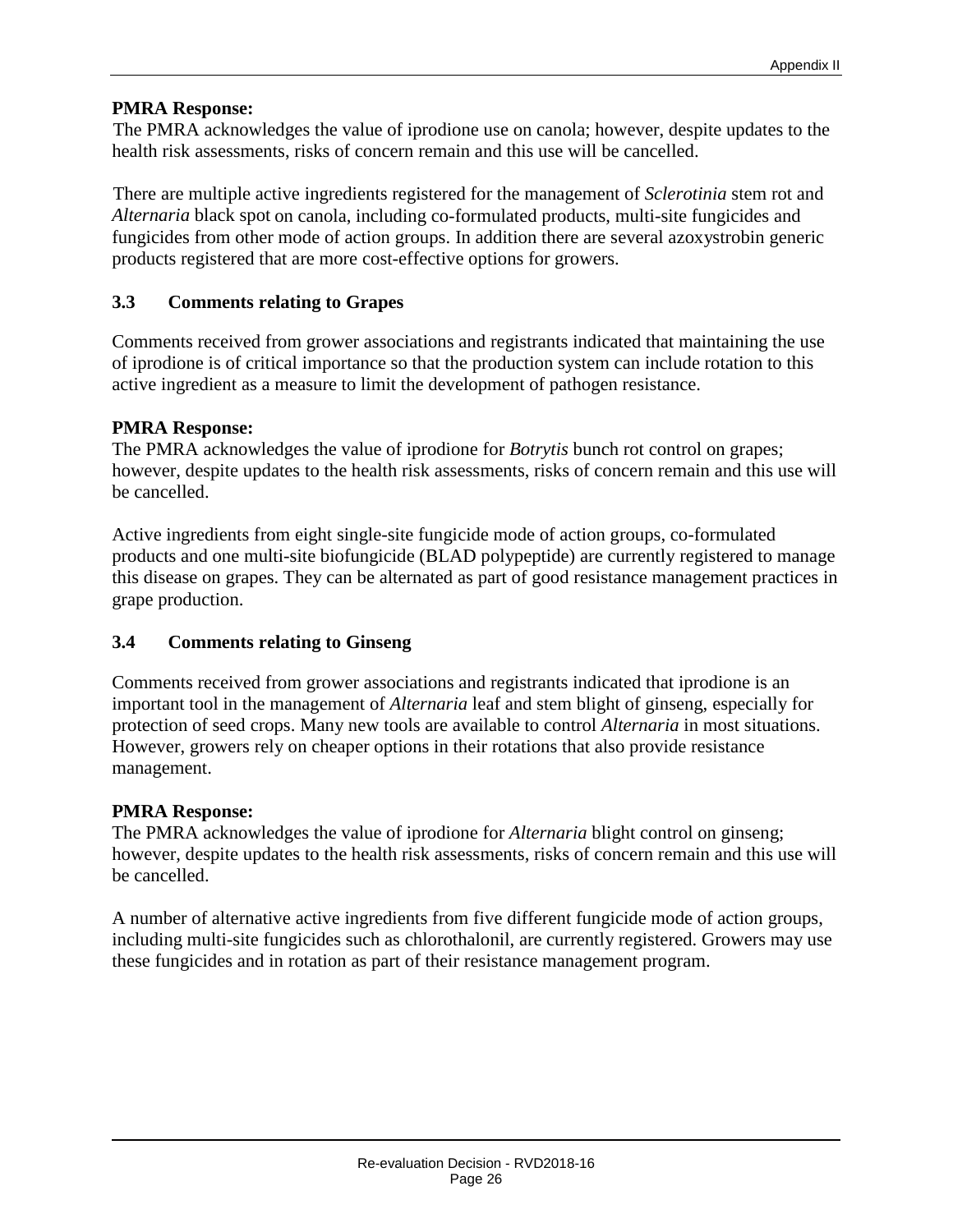#### <span id="page-30-0"></span>**3.5 Comments relating to Strawberries**

Comments received from grower associations indicated that iprodione is one of the most effective fungicides to control multi-fungicide resistant isolates of *Botrytis cinerea* (the causal agent of fruit rot) as it has been reported that strains of *Botrytis cinerea* are developing resistance to some conventional fungicides.

#### **PMRA Response:**

The PMRA acknowledges the value of iprodione for *Botrytis* fruit rot control on strawberries and that some of the single-site mode of action fungicides have developed some level of resistance to the fruit rot pathogen. However, despite updates to the health risk assessments, risks of concern remain and this use will be cancelled.

A number of alternative active ingredients from 11 fungicide mode of action groups including the multi-site fungicides captan, folpet, BLAD polypeptide and chlorothalonil are registered for this use. Growers may use these fungicides for Botrytis fruit rot control and resistance management.

#### <span id="page-30-1"></span>**3.6 Comments relating to Alfalfa Grown for Seed**

Comments received from stakeholders indicated that cancellation of this use will negatively impact alfalfa yields and quality due to the lack of proper fungicide rotation to treat the most economically important disease, *Sclerotinia*. This will result significant financial implications to alfalfa seed industries in Saskatchewan.

#### **PMRA Response:**

The PMRA acknowledges the importance of iprodione for *Sclerotinia* control on alfalfa grown for seed; however, despite updates to the health risk assessments, risks of concern remain and this use will be cancelled.

In terms of alternative active ingredients, fluxapyroxad and pyraclostrobin are registered for suppression of *Sclerotinia*. In addition, boscalid and penthiopyrad are registered for the control of *Sclerotinia*. The PMRA acknowledges that these alternative active ingredients are from a single site fungicide mode of action, and that resistance management of *Sclerotinia* on alfalfa is a growing concern.

#### <span id="page-30-2"></span>**3.7 Comments relating to Carrot Seed Treatment**

Comments were received from grower associations regarding the importance of iprodione for carrot seed treatment for the control of seed-borne *Alternaria.* It is the only chemical seed treatment option that effectively controls seed-borne *Alternaria* in carrots. Carrot seeds are not commercially produced in Canada and the growers depend on imported seeds which are typically treated with a fungicide.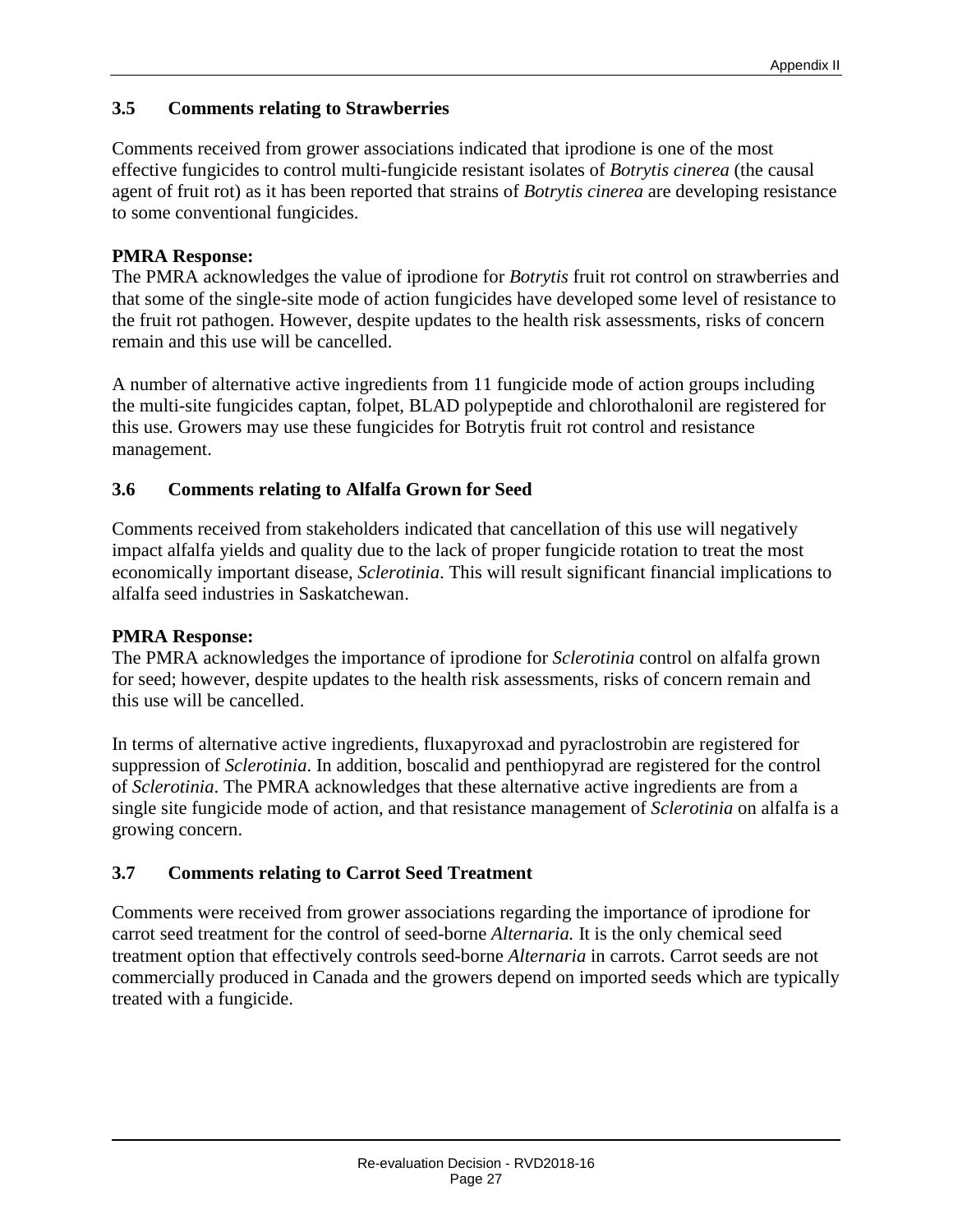#### **PMRA Response:**

The PMRA acknowledges the value of iprodione for imported carrot seed treatment for the control of seed-borne *Alternaria*. The PMRA has refined the risk assessments associated with the use of imported iprodione treated carrot seeds and as a result this use is acceptable for continued registration with respect to importation of iprodione treated carrot seeds into Canada.

#### <span id="page-31-0"></span>**3.8 Comments relating to Dry Beans**

Comments received from grower associations indicated that one of the major uses of iprodione is the control of *Sclerotinia* white mould on dry beans.

#### **PMRA Response:**

The PMRA acknowledges the value of iprodione for Sclerotinia white mould control on dry beans; however, despite updates to the health risk assessments, risks of concern remain and this use will be cancelled.

Several other active ingredients including co-formulated products belonging to five fungicide mode of action groups are currently registered for control of Sclerotinia white mould on dry beans. Growers may use these fungicides for rotation as a part of resistance management programs.

#### <span id="page-31-1"></span>**3.9 Comments relating to the Management of Turf Diseases**

Comments received from grower associations and other stakeholders indicated that for golf course turf, iprodione is an affordable and key component in the management of pink and grey snow mould, Fusarium patch, brown patch and dollar spot. It is the only active ingredient registered for turf in Canada with protective and curative mode of action which makes it very important for disease resistance management. Iprodione is particularly effective against the two most devastating diseases in Canada, snow mould and dollar spot, which make up approximately 90% of the disease pressure faced in Canada. Removing this product on turf would have a large negative impact on this industry and a safe and reliable product will be removed from our toolkit. Options for quality snow mould control products are very limited and removing iprodione would be a major blow to golf courses all over Canada that need to protect their turf over the winter.

#### **PMRA Response:**

The PMRA acknowledges the value of iprodione for turf disease management especially for snow moulds and dollar spot control; however, despite updates to the health risk assessments, risks of concern remain and this use will be cancelled.

Other active ingredients from several different fungicide mode of action groups are currently registered for turf disease management of brown patch, dollar spot, Fusarium patch, grey and pink snow moulds. In addition, the multi-site fungicide chlorothalonil is also registered for control of brown patch, dollar spot and snow moulds. Golf course superintendents and managers may use these fungicides for turf disease control and for resistance management.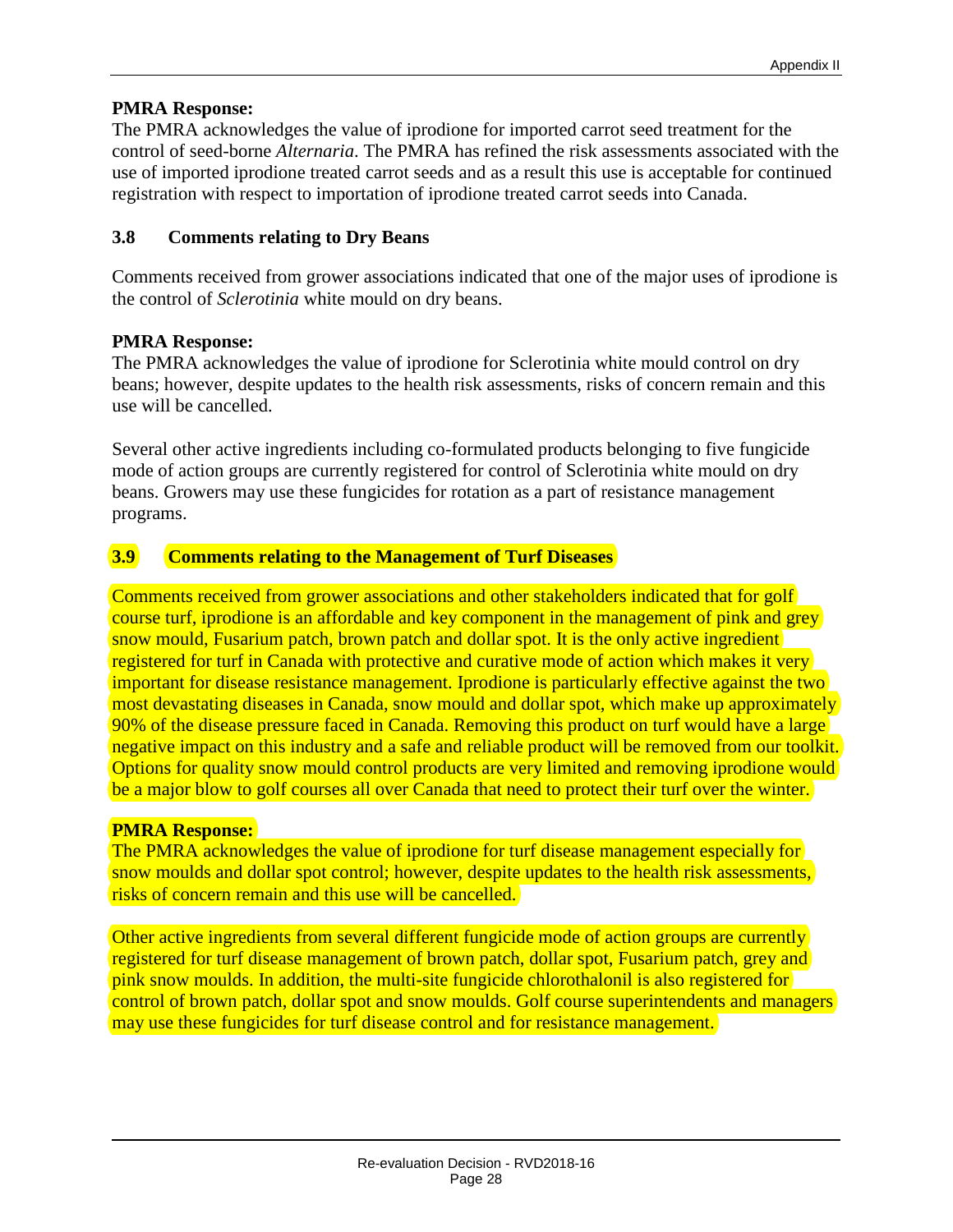#### <span id="page-32-0"></span>**3.10 Comments relating to the Management of** *Monolinia* **Brown Rot on Stone Fruit**

The PMRA received comments from grower associations regarding the value of iprodione for the control of *Monolinia* brown rot as this pathogen is at medium risk of developing resistance to fungicides.

#### **PMRA Response:**

The PMRA acknowledges the value of iprodione for the control of *Monolinia* brown rot/ blossom blight on apricot, cherry, peach and plum/prune. However, despite updates to the health risk assessments, risks of concern remain and this use will be cancelled.

A number of active ingredients are registered from several fungicide mode of action groups including multi-site fungicides for control of *Monolinia* brown rot/ blossom blight on these crops. Growers may rotate these fungicides for resistance management.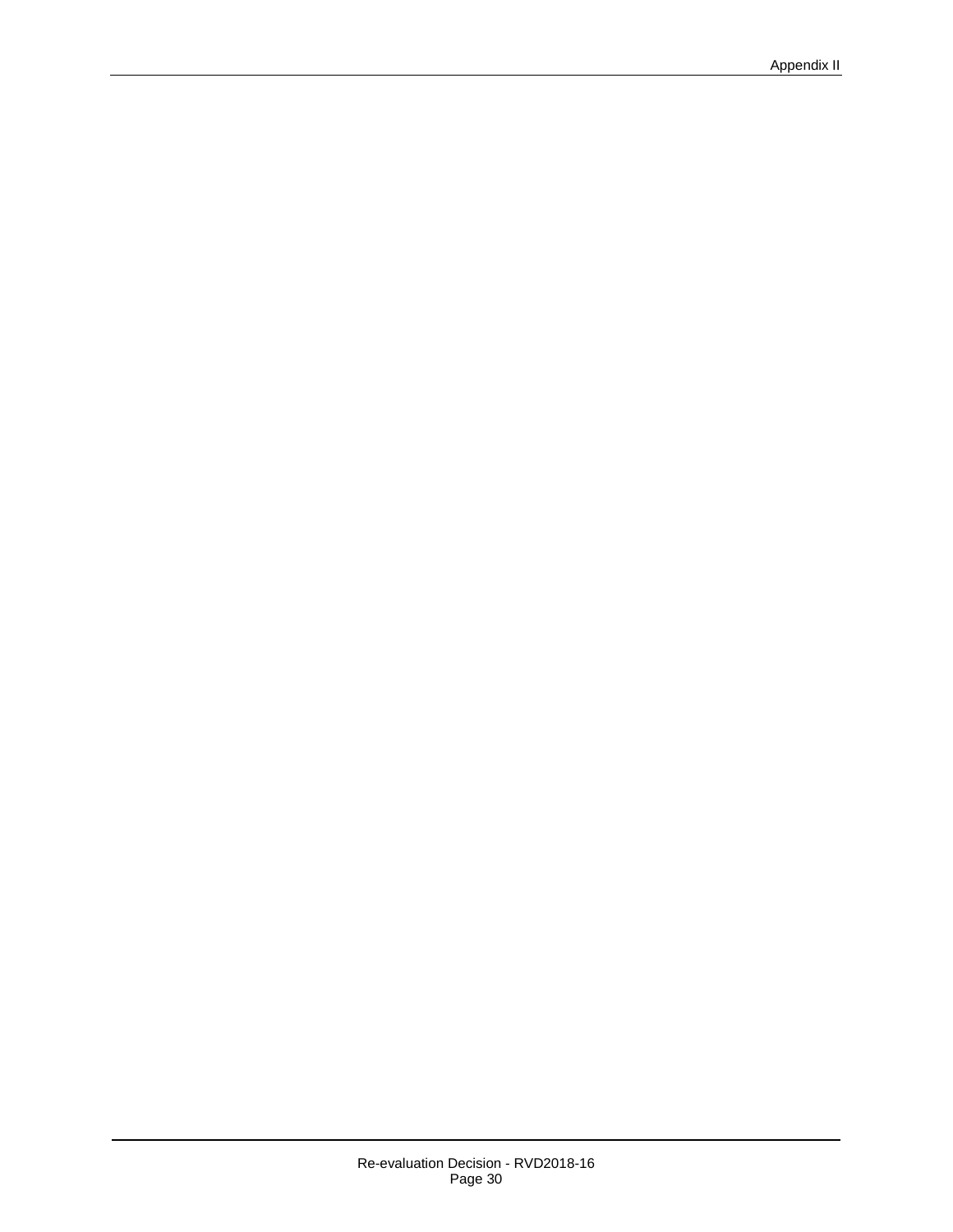# <span id="page-34-0"></span>**Appendix III Revised Toxicological Reference Values**

#### <span id="page-34-1"></span>**Table 1 Toxicology Endpoints for Use in Health Risk Assessment for Iprodione**

| <b>Acute Dietary</b><br>Decreased anogenital<br>Rat gavage developmental toxicity<br>300<br>(females 13-49 years<br>distance in fetuses<br>study<br>NOAEL: 20 mg/kg bw<br>of age)<br>$ARfD = 0.067$ mg/kg bw<br>Dog 1-yr oral study<br>Chronic Dietary<br>Increased adrenal<br>300<br>LOAEL: 4.1 mg/kg bw/day<br>weights and decreased<br>in prostate weights.<br>$ADI = 0.014$ mg/kg bw/day<br>Dermal <sup>b</sup><br>Decreased testes and<br>Rat 13-wk oral study<br>300<br>(Short-term)<br>NOAEL: 15 mg/kg bw/day<br>prostate weights.<br>Increased adrenal<br>weights.<br>Dermal <sup>b</sup><br>Increased adrenal<br>Dog 1-yr oral study<br>300<br>(Intermediate-<br>LOAEL: 4.1 mg/kg bw/day<br>weights and decreased<br>term/Long-term)<br>prostate weights.<br>Inhalation<br>Decreased body<br>Rat 28-day inhalation toxicity study<br>300<br>(Short-<br>weight, body weight<br>NOAEC = $0.043$ mg/L (7.3/9 mg/kg)<br>gain (both sexes) and<br>term/Intermediate-<br>bw/day)<br>food consumption $(\text{I})$<br>term)<br>and increased ovarian<br>and liver weights $(\varphi)$<br>Inhalation <sup>b</sup><br>Increased adrenal<br>Dog 1-yr oral study<br>300<br>weights and decreased<br>LOAEL: 4.1 mg/kg bw/day<br>(Long-term)<br>prostate weights. | <b>Exposure Scenario</b> | Endpoint          | <b>Study/Point of Departure</b> | CAF or MOE <sup>a</sup> |
|---------------------------------------------------------------------------------------------------------------------------------------------------------------------------------------------------------------------------------------------------------------------------------------------------------------------------------------------------------------------------------------------------------------------------------------------------------------------------------------------------------------------------------------------------------------------------------------------------------------------------------------------------------------------------------------------------------------------------------------------------------------------------------------------------------------------------------------------------------------------------------------------------------------------------------------------------------------------------------------------------------------------------------------------------------------------------------------------------------------------------------------------------------------------------------------------------------------------------------------------------------------|--------------------------|-------------------|---------------------------------|-------------------------|
|                                                                                                                                                                                                                                                                                                                                                                                                                                                                                                                                                                                                                                                                                                                                                                                                                                                                                                                                                                                                                                                                                                                                                                                                                                                               |                          |                   |                                 |                         |
|                                                                                                                                                                                                                                                                                                                                                                                                                                                                                                                                                                                                                                                                                                                                                                                                                                                                                                                                                                                                                                                                                                                                                                                                                                                               |                          |                   |                                 |                         |
|                                                                                                                                                                                                                                                                                                                                                                                                                                                                                                                                                                                                                                                                                                                                                                                                                                                                                                                                                                                                                                                                                                                                                                                                                                                               |                          |                   |                                 |                         |
|                                                                                                                                                                                                                                                                                                                                                                                                                                                                                                                                                                                                                                                                                                                                                                                                                                                                                                                                                                                                                                                                                                                                                                                                                                                               |                          |                   |                                 |                         |
|                                                                                                                                                                                                                                                                                                                                                                                                                                                                                                                                                                                                                                                                                                                                                                                                                                                                                                                                                                                                                                                                                                                                                                                                                                                               |                          |                   |                                 |                         |
|                                                                                                                                                                                                                                                                                                                                                                                                                                                                                                                                                                                                                                                                                                                                                                                                                                                                                                                                                                                                                                                                                                                                                                                                                                                               |                          |                   |                                 |                         |
|                                                                                                                                                                                                                                                                                                                                                                                                                                                                                                                                                                                                                                                                                                                                                                                                                                                                                                                                                                                                                                                                                                                                                                                                                                                               |                          |                   |                                 |                         |
|                                                                                                                                                                                                                                                                                                                                                                                                                                                                                                                                                                                                                                                                                                                                                                                                                                                                                                                                                                                                                                                                                                                                                                                                                                                               |                          |                   |                                 |                         |
|                                                                                                                                                                                                                                                                                                                                                                                                                                                                                                                                                                                                                                                                                                                                                                                                                                                                                                                                                                                                                                                                                                                                                                                                                                                               |                          |                   |                                 |                         |
|                                                                                                                                                                                                                                                                                                                                                                                                                                                                                                                                                                                                                                                                                                                                                                                                                                                                                                                                                                                                                                                                                                                                                                                                                                                               |                          |                   |                                 |                         |
|                                                                                                                                                                                                                                                                                                                                                                                                                                                                                                                                                                                                                                                                                                                                                                                                                                                                                                                                                                                                                                                                                                                                                                                                                                                               |                          |                   |                                 |                         |
|                                                                                                                                                                                                                                                                                                                                                                                                                                                                                                                                                                                                                                                                                                                                                                                                                                                                                                                                                                                                                                                                                                                                                                                                                                                               |                          |                   |                                 |                         |
|                                                                                                                                                                                                                                                                                                                                                                                                                                                                                                                                                                                                                                                                                                                                                                                                                                                                                                                                                                                                                                                                                                                                                                                                                                                               |                          |                   |                                 |                         |
|                                                                                                                                                                                                                                                                                                                                                                                                                                                                                                                                                                                                                                                                                                                                                                                                                                                                                                                                                                                                                                                                                                                                                                                                                                                               |                          |                   |                                 |                         |
|                                                                                                                                                                                                                                                                                                                                                                                                                                                                                                                                                                                                                                                                                                                                                                                                                                                                                                                                                                                                                                                                                                                                                                                                                                                               |                          |                   |                                 |                         |
|                                                                                                                                                                                                                                                                                                                                                                                                                                                                                                                                                                                                                                                                                                                                                                                                                                                                                                                                                                                                                                                                                                                                                                                                                                                               |                          |                   |                                 |                         |
|                                                                                                                                                                                                                                                                                                                                                                                                                                                                                                                                                                                                                                                                                                                                                                                                                                                                                                                                                                                                                                                                                                                                                                                                                                                               |                          |                   |                                 |                         |
|                                                                                                                                                                                                                                                                                                                                                                                                                                                                                                                                                                                                                                                                                                                                                                                                                                                                                                                                                                                                                                                                                                                                                                                                                                                               |                          |                   |                                 |                         |
|                                                                                                                                                                                                                                                                                                                                                                                                                                                                                                                                                                                                                                                                                                                                                                                                                                                                                                                                                                                                                                                                                                                                                                                                                                                               |                          |                   |                                 |                         |
|                                                                                                                                                                                                                                                                                                                                                                                                                                                                                                                                                                                                                                                                                                                                                                                                                                                                                                                                                                                                                                                                                                                                                                                                                                                               |                          |                   |                                 |                         |
|                                                                                                                                                                                                                                                                                                                                                                                                                                                                                                                                                                                                                                                                                                                                                                                                                                                                                                                                                                                                                                                                                                                                                                                                                                                               |                          |                   |                                 |                         |
|                                                                                                                                                                                                                                                                                                                                                                                                                                                                                                                                                                                                                                                                                                                                                                                                                                                                                                                                                                                                                                                                                                                                                                                                                                                               |                          |                   |                                 |                         |
|                                                                                                                                                                                                                                                                                                                                                                                                                                                                                                                                                                                                                                                                                                                                                                                                                                                                                                                                                                                                                                                                                                                                                                                                                                                               |                          |                   |                                 |                         |
|                                                                                                                                                                                                                                                                                                                                                                                                                                                                                                                                                                                                                                                                                                                                                                                                                                                                                                                                                                                                                                                                                                                                                                                                                                                               |                          |                   |                                 |                         |
|                                                                                                                                                                                                                                                                                                                                                                                                                                                                                                                                                                                                                                                                                                                                                                                                                                                                                                                                                                                                                                                                                                                                                                                                                                                               | Aggregate <sup>b</sup>   | Increased adrenal | Oral/Dermal                     | 300                     |
| Short-term<br>Rat 13-wk oral study<br>weight.                                                                                                                                                                                                                                                                                                                                                                                                                                                                                                                                                                                                                                                                                                                                                                                                                                                                                                                                                                                                                                                                                                                                                                                                                 |                          |                   |                                 |                         |
| NOAEL: 15 mg/kg bw/day Inhalation<br>(Oral/Dermal/                                                                                                                                                                                                                                                                                                                                                                                                                                                                                                                                                                                                                                                                                                                                                                                                                                                                                                                                                                                                                                                                                                                                                                                                            |                          |                   |                                 |                         |
| Inhalation)<br>Rat 28-day inhalation toxicity study                                                                                                                                                                                                                                                                                                                                                                                                                                                                                                                                                                                                                                                                                                                                                                                                                                                                                                                                                                                                                                                                                                                                                                                                           |                          |                   |                                 |                         |
| NOAEC = $0.043$ mg/L (7.3/9 mg/kg)                                                                                                                                                                                                                                                                                                                                                                                                                                                                                                                                                                                                                                                                                                                                                                                                                                                                                                                                                                                                                                                                                                                                                                                                                            |                          |                   |                                 |                         |
| bw/day)                                                                                                                                                                                                                                                                                                                                                                                                                                                                                                                                                                                                                                                                                                                                                                                                                                                                                                                                                                                                                                                                                                                                                                                                                                                       |                          |                   |                                 |                         |
| $q_1^*$ value = 3.48 × 10 <sup>-2</sup> (mg/kg bw/day)-1 for rat Leydig cell tumours ( $\circ$ )<br>Cancer                                                                                                                                                                                                                                                                                                                                                                                                                                                                                                                                                                                                                                                                                                                                                                                                                                                                                                                                                                                                                                                                                                                                                    |                          |                   |                                 |                         |

<sup>a</sup> - CAF (composite assessment factor) refers to the total of uncertainty and PCPA factors for dietary risk assessments, MOE refers to target MOE for occupational assessments.

<sup>b</sup> Since an oral point of departure was selected, a dermal absorption value of 16% or inhalation absorption value of 100% (default value) was used in route-to-route extrapolation.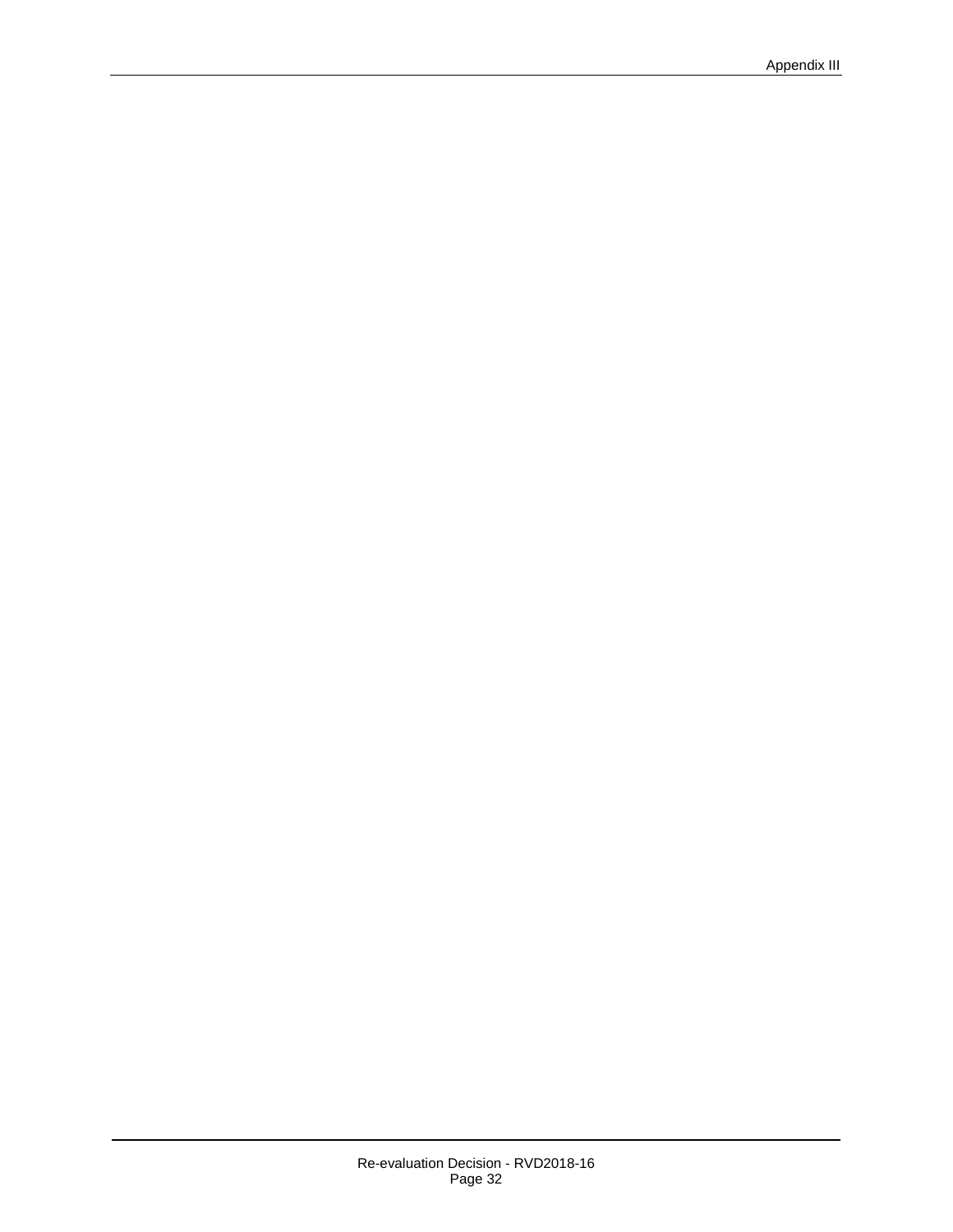# <span id="page-36-0"></span>**Appendix IV Dietary Exposure and Risk Estimates for Iprodione**

#### <span id="page-36-1"></span>**Table IV-1 Use Patterns Considered in Drinking Water Modelling**

| <b>Use Pattern</b>                               | Rate (g a.i./ha)                                    |
|--------------------------------------------------|-----------------------------------------------------|
| Seed treatment for carrot                        | $1 \times 18.24$                                    |
| Seed treatment for seed potato                   | $1 \times 406.7$                                    |
| Seed treatment for table and processing potatoes | $1 \times 203.4$                                    |
| Seed treatment for mustard                       | $1 \times 33.26$                                    |
| Typical rate for turf                            | $1 \times 5760 + 2 \times 1440$ at 14-day intervals |
| Typical rate for orchard                         | $1 \times 750$                                      |
| Minimum rate for canola                          | $1 \times 374$                                      |
| Maximum rate for turf                            | $3 \times 9000$ at 14-day intervals                 |

#### <span id="page-36-2"></span>**Table IV-2 Estimated Environmental Concentrations for Iprodione, RP30228, and RP30249**

| <b>Use Scenarios</b>              | Ground Water $(\mu g/L)$ |                     | Surface Water $(\mu g/L)$ |                    |                     |                      |
|-----------------------------------|--------------------------|---------------------|---------------------------|--------------------|---------------------|----------------------|
|                                   | Daily <sup>1</sup>       | Yearly <sup>2</sup> | Average <sup>5</sup>      | Daily <sup>3</sup> | Yearly <sup>4</sup> | Average <sup>5</sup> |
| <b>Outdoor Foliar Uses</b>        |                          |                     |                           |                    |                     |                      |
| Turf High Rate                    | 6.1                      | 6.1                 | 2.8                       | 98                 | 35                  | 18                   |
| <b>Turf Typical Rate</b>          | 2.1                      | 2.1                 | 0.94                      | 50                 | 15                  | 7.9                  |
| Orchard                           | 0.14                     | 0.14                | 0.063                     | 12                 | 3.6                 | 2.0                  |
| Canola                            | 0.12                     | 0.12                | 0.054                     | 9.1                | 2.6                 | 1.7                  |
| <b>Seed Treatment Uses</b>        |                          |                     |                           |                    |                     |                      |
| Potato for Seed Only <sup>6</sup> | 0.37                     | 0.37                | 0.17                      | $\Omega$           | $\theta$            | $\Omega$             |
| Potato for                        | 0.19                     | 0.18                | 0.084                     | $\theta$           | $\overline{0}$      | $\theta$             |
| Consumption <sup>6</sup>          |                          |                     |                           |                    |                     |                      |
| Mustard                           | 0.009                    | 0.009               | 0.004                     | 4.5                | 0.57                | 0.30                 |
| Carrot                            | 0.005                    | 0.005               | 0.002                     | 2.5                | 0.31                | 0.16                 |

 $\frac{1}{2}$  90<sup>th</sup> percentile of daily average concentrations.

<sup>2</sup> 90<sup>th</sup> percentile of 365-day moving average concentrations.

 $3^3$  90<sup>th</sup> percentile of the peak concentrations from each year.

<sup>4</sup> 90<sup>th</sup> percentile of yearly average concentrations.

5  $\frac{5}{6}$  Overall mean of 50 years of daily average concentrations.

<sup>6</sup> Surface water EECs are reported as zero for seed treatment on seed, table and processing potatoes because seeding depths are deeper than 2 cm and the model, PWC, assumes that the pesticide does not enter surface water bodies via runoff or eroded soil when the pesticide is applied at the depth.

#### <span id="page-36-3"></span>**Table IV-3 Estimated Environmental Concentrations for 3,5-DCA**

| <b>Use Scenario</b>                    | Ground Water $(\mu g/L)$ |            | Surface Water $(\mu g/L)$ |                    |                     |                      |
|----------------------------------------|--------------------------|------------|---------------------------|--------------------|---------------------|----------------------|
|                                        | Daily <sup>1</sup>       | $Yearly^2$ | Average <sup>5</sup>      | Daily <sup>3</sup> | Yearly <sup>4</sup> | Average <sup>5</sup> |
| <b>Foliar Uses</b>                     |                          |            |                           |                    |                     |                      |
| Turf High Rate                         | 87                       | 87         | 60                        | < 98               | $<$ 35              | < 18                 |
| Turf Typical Rate                      | 28                       | 28         | 19                        | < 50               | < 15                | < 7.9                |
| Orchard                                | 2.3                      | 2.3        | 1.6                       | < 12               | < 3.6               | < 2.0                |
| Canola                                 | 1.2                      | 1.2        | 0.81                      | < 9.1              | < 2.6               | < 1.7                |
| <b>Seed Treatment Uses</b>             |                          |            |                           |                    |                     |                      |
| Potato for Seed Only <sup>6</sup>      | 1.7                      | 1.7        | 1.2                       | $\theta$           | $\theta$            | $\theta$             |
| Potato for<br>Consumption <sup>6</sup> | 0.84                     | 0.83       | 0.59                      | $\overline{0}$     | $\overline{0}$      | $\theta$             |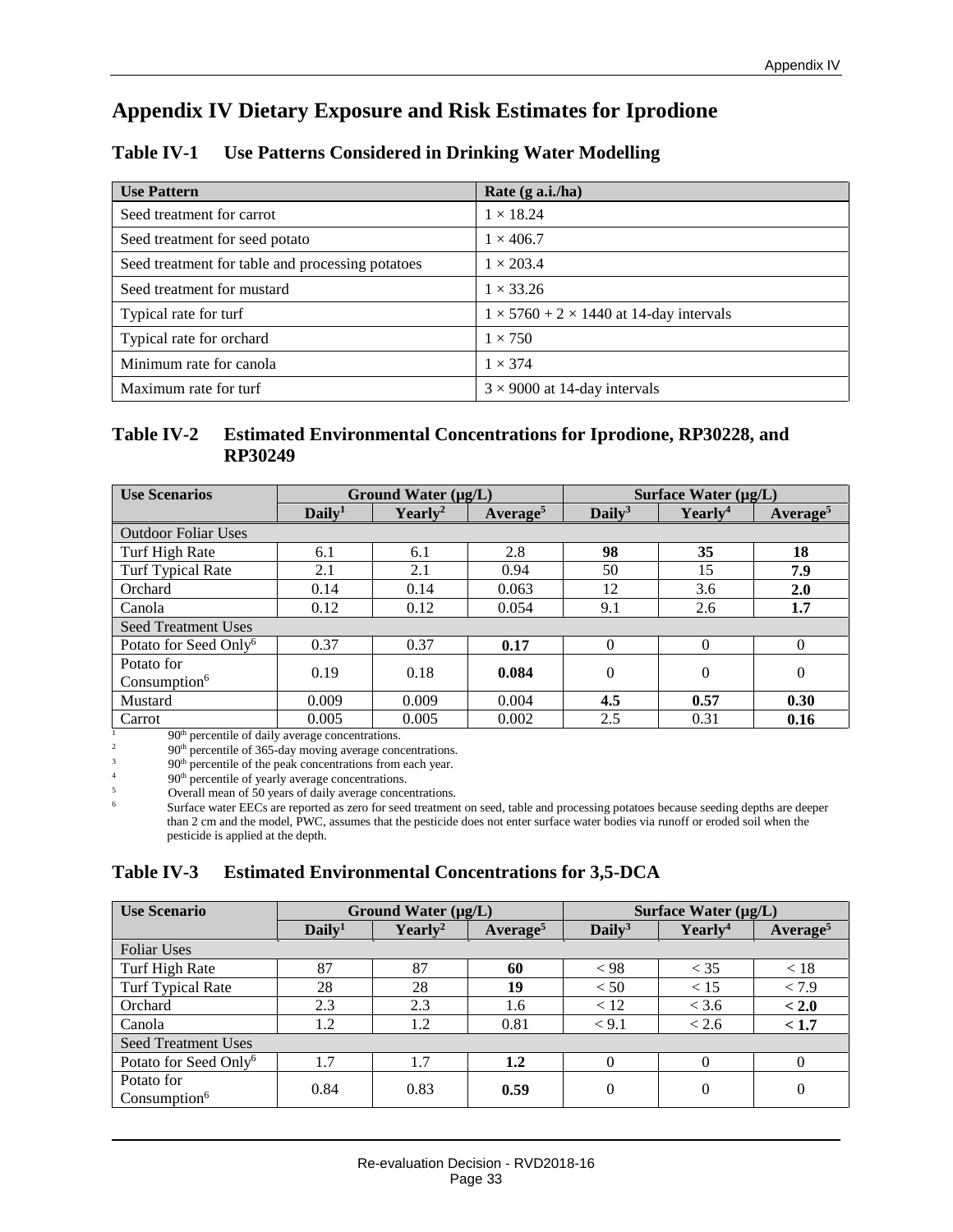| <b>Use Scenario</b> | Ground Water $(\mu g/L)$ |            |                      |               | Surface Water $(\mu g/L)$ |                |
|---------------------|--------------------------|------------|----------------------|---------------|---------------------------|----------------|
|                     | Dailv <sup>1</sup>       | $Yearlv^2$ | Average <sup>5</sup> | $\bf Daily^3$ | Yearly <sup>4</sup>       | <b>Average</b> |
| Mustard             | $0.11\,$                 | 0.11       | 0.077                | : 4.5         | < 0.57                    | < 0.30         |
| Carrot              | 0.061                    | 0.061      | 0.042                | ل دیگر        | < 0.31                    | < 0.16         |

 $\frac{1}{2}$  90<sup>th</sup> percentile of daily average concentrations.

<sup>2</sup> 90<sup>th</sup> percentile of 365-day moving average concentrations.<sup>3</sup>

 $\frac{3}{200}$  90<sup>th</sup> percentile of the peak concentrations from each year.

<sup>4</sup> 90<sup>th</sup> percentile of yearly average concentrations.

Overall mean of 50 years of daily average concentrations.

<sup>6</sup> Surface water EECs are reported as zero for seed treatment on seed, table and processing potatoes because seeding depths are deeper than 2 cm and the model, PWC, assumes that the pesticide does not enter surface water bodies via runoff or eroded soil when the pesticide is applied at the depth.

#### <span id="page-37-0"></span>**Table IV-4 Iprodione Drinking Water Acute Exposure and Risk Assessment**

| <b>Population Group</b> | Exposure (mg/kg bw/day) <sup>1</sup> | $%$ ARfD <sup>2</sup> |
|-------------------------|--------------------------------------|-----------------------|
| Female 13–49 years      |                                      |                       |

<sup>1</sup> Exposure estimate taken at the 99.9<sup>th</sup> percentile. Drinking water estimate at 98 µg/L was used based on the daily

modelled EEC for surface water for turf use at the high rate.

<sup>2</sup> Acute Reference Dose (ARfD) = 0.067 mg/kg bw for females 13–49 years. No ARfD is required for any other population subgroup.

#### <span id="page-37-1"></span>**Table IV-5 Iprodione Drinking Water Chronic Exposure and Risk Assessment**

| <b>Population Group</b>   | Exposure $(mg/kg$ bw/day) <sup>1</sup> | $\%$ ADI <sup>2</sup> |
|---------------------------|----------------------------------------|-----------------------|
| <b>General Population</b> | 0.000707                               |                       |
| All Infants               | 0.002642                               | 19                    |
| Children $1-2$ years      | 0.000973                               |                       |
| Children 3–5 years        | 0.000791                               |                       |
| Children 6-12 years       | 0.000588                               |                       |
| Youth 13-19 years         | 0.000499                               |                       |
| Adults 20–49 years        | 0.000703                               |                       |
| Adults 50–99 years        | 0.000683                               |                       |
| Female 13-49 years        | 0.000691                               |                       |

<sup>1</sup> Drinking water estimate at 35 µg/L was based on the yearly modelled surface water EEC for turf at the high rate.<br><sup>2</sup> Acceptable Daily Intake (ADI) – 0.014 mg/kg by/day for all population groups

Acceptable Daily Intake  $(ADI) = 0.014$  mg/kg bw/day for all population groups.

#### <span id="page-37-2"></span>**Table IV-6 Iprodione Drinking Water Cancer Exposure and Risk Assessment**

| <b>Use</b>                 | Exposure $(mg/kg$ bw/day) <sup>1</sup> | Cancer Risk <sup>2</sup> |  |  |  |
|----------------------------|----------------------------------------|--------------------------|--|--|--|
| <b>Foliar Uses</b>         |                                        |                          |  |  |  |
| Turf High Rate             | 0.000364                               | $1 \times 10^{-5}$       |  |  |  |
| Turf Typical Rate          | 0.000160                               | $6 \times 10^{-6}$       |  |  |  |
| Orchard                    | 0.000040                               | $1 \times 10^{-6}$       |  |  |  |
| Canola                     | 0.000034                               | $1 \times 10^{-6}$       |  |  |  |
| <b>Seed Treatment Uses</b> |                                        |                          |  |  |  |
| Potato for Seed Only       | 0.000003                               | $1 \times 10^{-7}$       |  |  |  |
| Potato                     | 0.000002                               | $6 \times 10^{-8}$       |  |  |  |
| Mustard                    | 0.000006                               | $2 \times 10^{-7}$       |  |  |  |
| Carrot                     | 0.000003                               | $1 \times 10^{-7}$       |  |  |  |

<sup>1</sup> Exposure estimate for the general population. The highest modelled average EEC was used for each use scenario. Iprodione, RP30228, and RP30249 are included in the EEC.

<sup>2</sup> Cancer risk = exposure  $\times$  q<sub>1</sub>\*. The q<sub>1</sub>\* = 0.0348 (mg/kg bw/day)<sup>-1</sup>.

Shaded cells represent scenarios with unacceptable risk.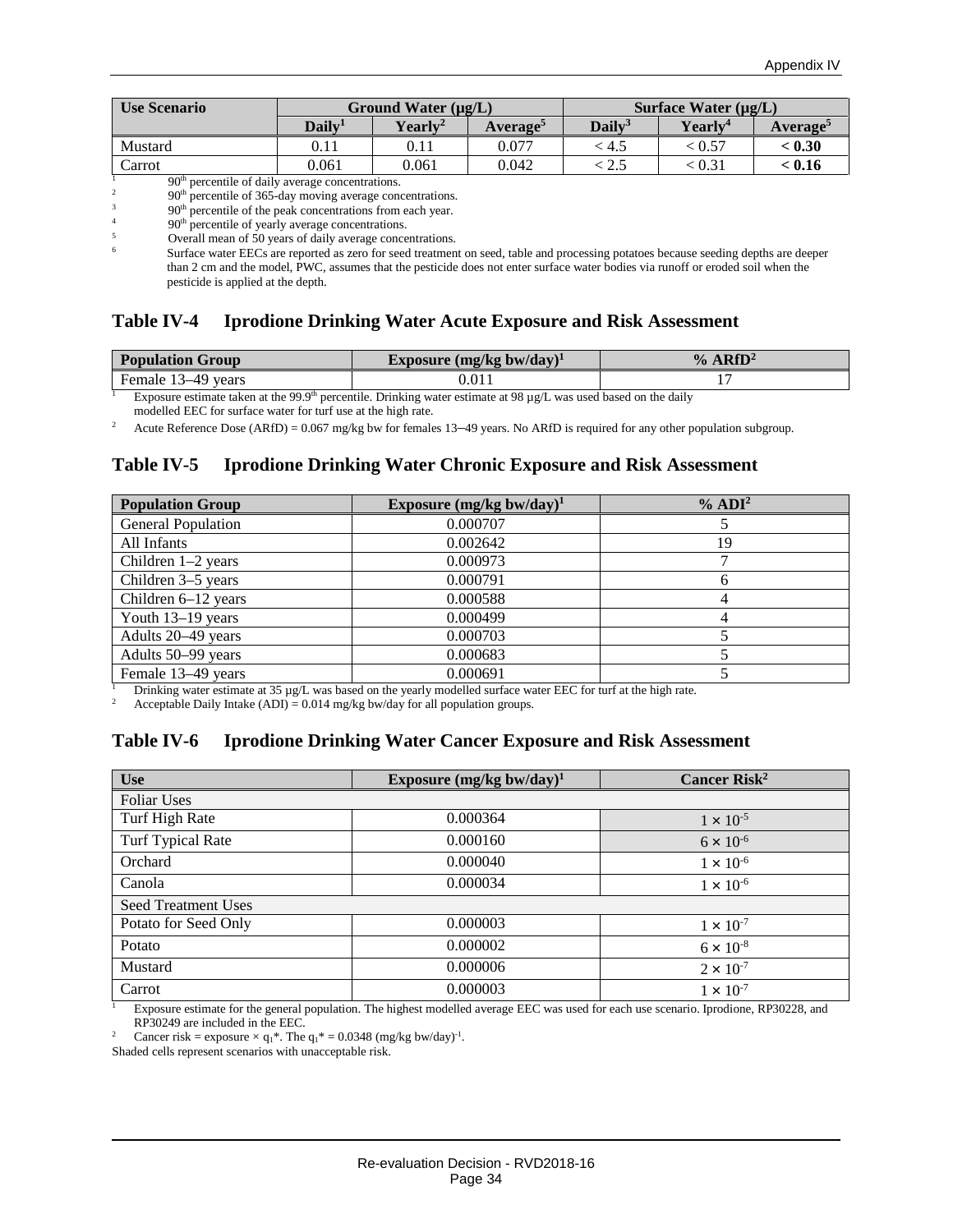| <b>Use</b>                 | Exposure $(mg/kg$ bw/day) <sup>1</sup> | Cancer $Risk2$     |  |  |
|----------------------------|----------------------------------------|--------------------|--|--|
| <b>Foliar Uses</b>         |                                        |                    |  |  |
| Turf High Rate             | 0.001212                               | $8 \times 10^{-5}$ |  |  |
| <b>Turf Typical Rate</b>   | 0.000384                               | $2 \times 10^{-5}$ |  |  |
| Orchard                    | 0.000040                               | $3 \times 10^{-6}$ |  |  |
| Canola                     | 0.000034                               | $2 \times 10^{-6}$ |  |  |
| <b>Seed Treatment Uses</b> |                                        |                    |  |  |
| Potato for Seed Only       | 0.000024                               | $2 \times 10^{-6}$ |  |  |
| Potato                     | 0.000012                               | $8 \times 10^{-7}$ |  |  |
| Mustard                    | 0.000006                               | $4 \times 10^{-7}$ |  |  |
| Carrot                     | 0.000003                               | $2 \times 10^{-7}$ |  |  |

#### <span id="page-38-0"></span>**Table IV-7 3,5-DCA Drinking Water Cancer Exposure and Cancer Risk Assessment**

<sup>1</sup> Exposure estimate for the general population. The highest modelled average EEC was used for each use scenario.<br><sup>2</sup> Capcer risk = exposure  $\times a.*$  The  $a.* = 0.0638$  (mg/kg by/day)<sup>-1</sup>

<sup>2</sup> Cancer risk = exposure  $\times$  q<sub>1</sub>\*. The q<sub>1</sub>\* = 0.0638 (mg/kg bw/day)<sup>-1</sup>.

Shaded cells represent scenarios with unacceptable risk.

#### <span id="page-38-1"></span>**Table IV-8 Iprodione Food Acute Exposure and Risk Assessment**

| <b>Population Group</b> | Exposure $(mg/kg$ bw/day) <sup>1</sup> | ARfD <sup>2</sup><br>$\frac{0}{0}$ |
|-------------------------|----------------------------------------|------------------------------------|
| Female<br>3–49 vears    | 0.002750                               |                                    |

Exposure estimate taken at the 99.9<sup>th</sup> percentile.<br><sup>2</sup> Acute Reference Dose (ARfD) = 0.067 mg/kg bw for females 13–49 years. No ARfD is required for any other population subgroup.

#### <span id="page-38-2"></span>**Table IV-9 Iprodione Food Chronic Exposure and Risk Assessment**

| <b>Population Group</b>   | Exposure (mg/kg bw/day) | $\%$ ADI <sup>1</sup> |
|---------------------------|-------------------------|-----------------------|
| <b>General Population</b> | 0.000031                |                       |
| All Infants               | 0.000028                | $\lt$                 |
| Children $1-2$ years      | 0.000101                | $\lt'$                |
| Children 3–5 years        | 0.000072                |                       |
| Children 6-12 years       | 0.000035                | $\lt$                 |
| Youth 13-19 years         | 0.000020                | $\lt'$                |
| Adults 20–49 years        | 0.000026                |                       |
| Adults 50-99 years        | 0.000028                |                       |
| Female 13-49 years        | 0.000027                |                       |

<sup>1</sup> Acceptable Daily Intake (ADI) =  $0.014$  mg/kg bw/day for all population groups.

#### <span id="page-38-3"></span>**Table IV-10 Iprodione Food Cancer Exposure and Risk Assessment**

| <b>Population Group</b><br>Exposure (mg/kg bw/day) |      | $\mathcal L$ ancer Risk $^1$ |
|----------------------------------------------------|------|------------------------------|
| ieneral<br>Population                              | 0003 | $\cdot 10^{-6}$              |

<sup>1</sup> Cancer risk = exposure  $\times$  q<sub>1</sub>\*. The q<sub>1</sub>\* = 0.0348 (mg/kg bw/day)<sup>-1</sup>.

#### <span id="page-38-4"></span>**Table IV-11 Food and Drinking Water Acute Exposure and Risk Assessment**

| <b>Population Group</b>     | Exposure (mg/kg bw/day) <sup>+</sup> | RfD<br>$\mathbf{v}_0$ |
|-----------------------------|--------------------------------------|-----------------------|
| emale.<br>$\Box$ u<br>vears | 0.00287                              |                       |

<sup>1</sup> Exposure estimate taken at the 99.9<sup>th</sup> percentile. The highest daily EEC for mustard seed treatment at 4.5 ug/L was used. Acute reference dose (ARfD) = be 0.067 mg/kg bw for females 13–49 years. No ARfD is required for any other Population subgroup.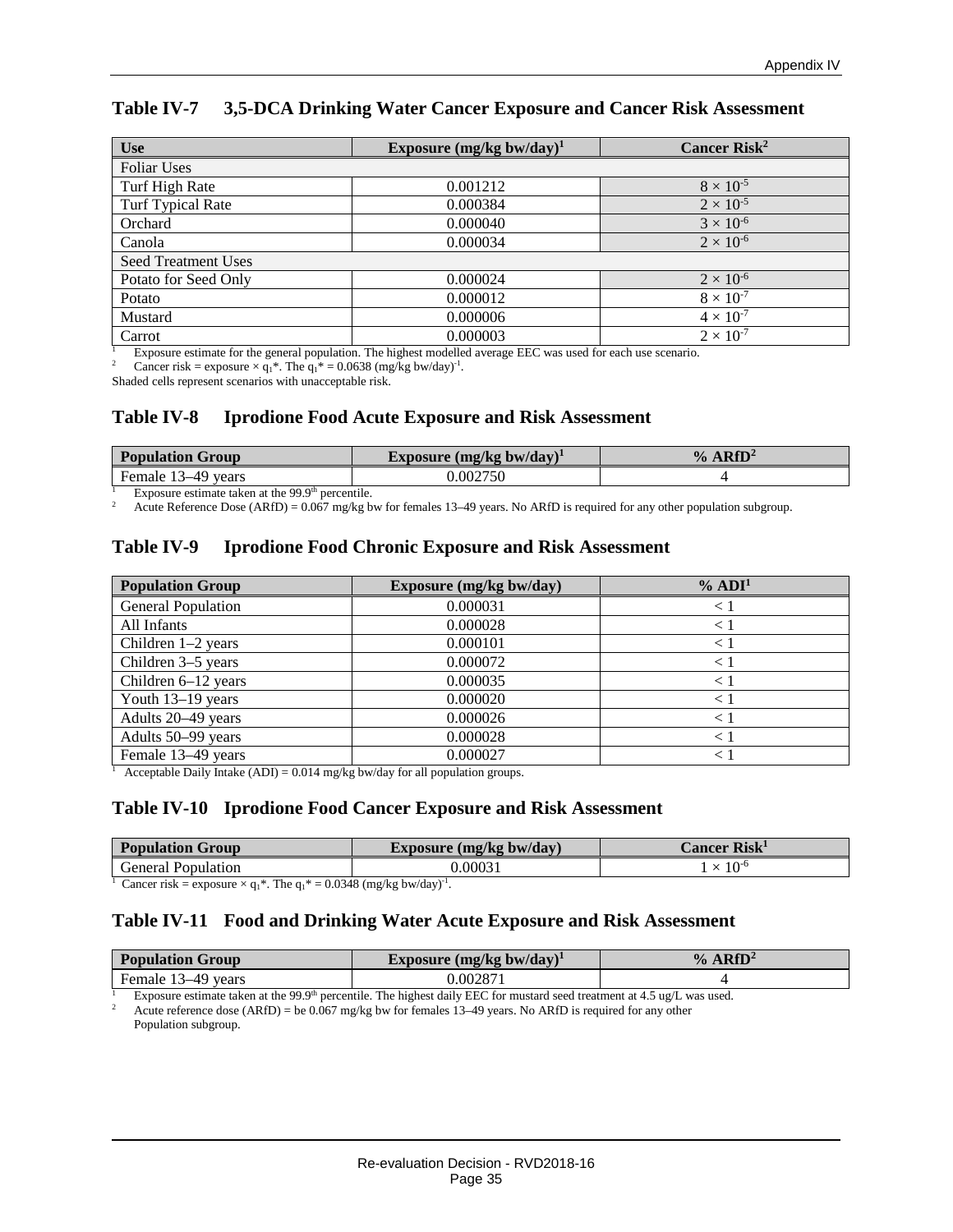#### <span id="page-39-0"></span>**Table IV-12 Food and Drinking Water Chronic Exposure and Risk Assessment**

| <b>Population Group</b>   | Exposure $(mg/kg$ bw/day) <sup>1</sup> | % ADI <sup>2</sup> |
|---------------------------|----------------------------------------|--------------------|
| <b>General Population</b> | 0.000042                               |                    |
| All Infants               | 0.000071                               | $<$ .              |
| Children $1-2$ years      | 0.000117                               | $\leq 1$           |
| Children 3–5 years        | 0.000085                               | $\lt$              |
| Children 6-12 years       | 0.000044                               | $\lt$              |
| Youth 13-19 years         | 0.000028                               | $\lt$              |
| Adults 20-49 years        | 0.000037                               | $\lt'$             |
| Adults 50–99 years        | 0.000039                               | $\lt$ .            |
| Female 13–49 years        | 0.000039                               |                    |

<sup>1</sup> The highest yearly EEC for mustard seed treatment at  $0.57$  ug/L was used.

<sup>2</sup> Acceptable Daily Intake (ADI) = be 0.014 mg/kg bw/day for all population groups

#### <span id="page-39-1"></span>**Table IV-13 Food and Drinking Water Cancer Exposure and Risk Assessment**

| <b>Population Group</b>                                            | Exposure $(mg/kg$ bw/day)          | $\mathcal L$ ancer Risk $^1$ |  |
|--------------------------------------------------------------------|------------------------------------|------------------------------|--|
| General Population                                                 | 0.000037                           | $\rm X~10^{-6}$              |  |
| ---<br>$\blacksquare$ $\blacksquare$ $\blacksquare$ $\blacksquare$ | $\sim$ $\sim$ $\sim$ $\sim$ $\sim$ |                              |  |

<sup>1</sup> The highest average EEC for mustard seed treatment at 0.3 ug/L was used.<br><sup>2</sup> Cancer risk = exposure x  $q_1^*$ . The  $q_1^* = 0.0348$  (mg/kg bw/day)<sup>-1</sup>.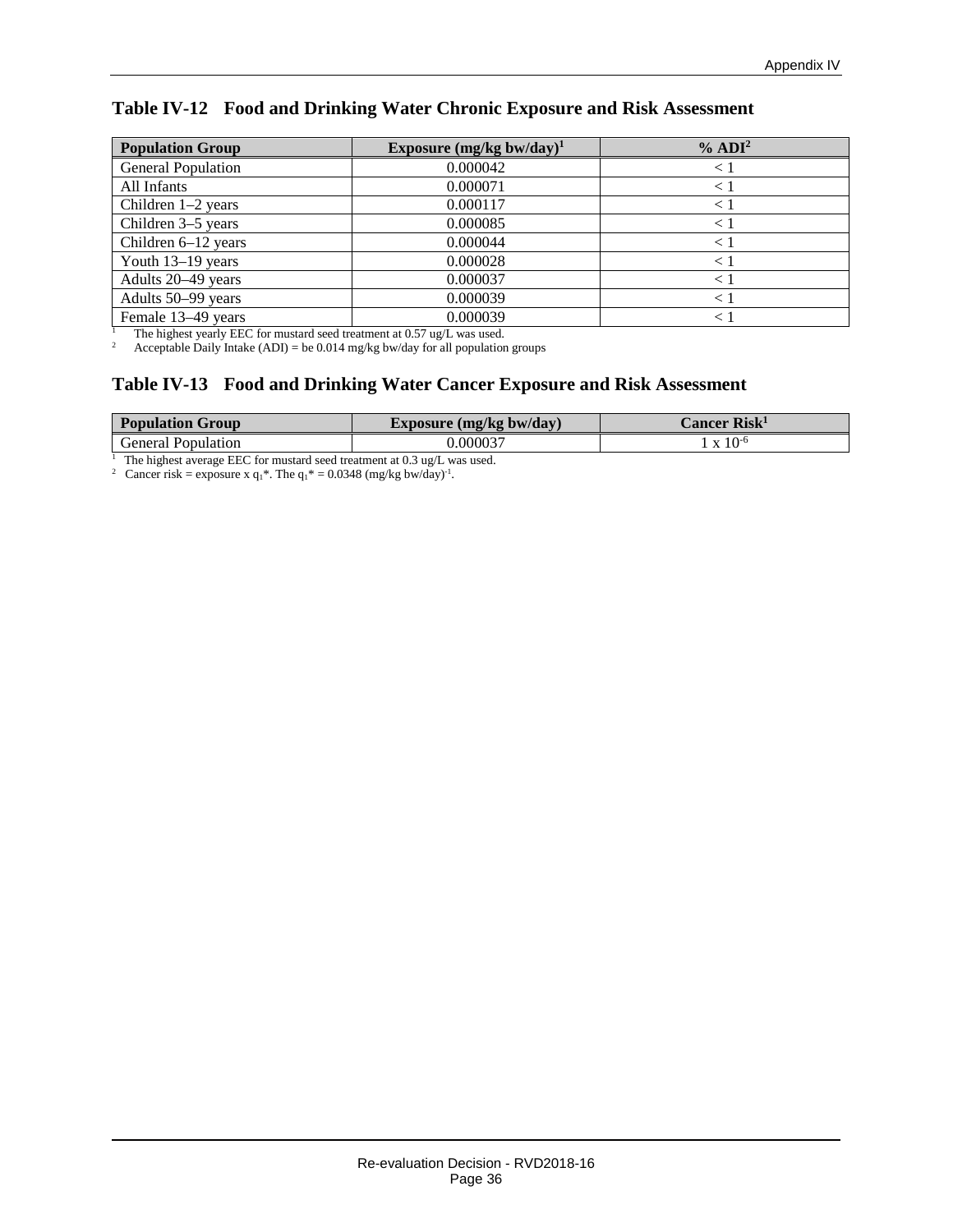# <span id="page-40-0"></span>**Appendix V Occupational Mixer/Loader/Applicator (MLA) and Postapplication Exposure and Risk Estimates for Iprodione**

Details for the revised risk assessment are included in this appendix and supporting documentation. Please refer to PRVD2016-09 for additional information.

#### **Toxicological Reference Values**

The toxicological reference values have been revised since the PRVD 2016-09 (Appendix II Table 1). The inhalation scenario was updated and the  $q_1$ <sup>\*</sup> value for the mouse liver tumours was removed and replaced with a  $q_1$ <sup>\*</sup> value for rat testicular tumours. All human health risk assessments have been updated as necessary using the revised values.

#### **Dermal Absorption**

The dermal absorption value described in the PRVD2016-09 was used in the human health risk assessments. No new studies were submitted during the PRVD comment period.

#### **Use Pattern**

The full use pattern was not revised for occupational exposure. Only uses determined to have acceptable food and drinking water risk were considered. Application rates are consistent with PRVD2016-09; however, the number of applications has been limited as a mitigation measure where required.

#### **Seed Treatment**

The surrogate seed treatment studies described in PRVD2016-09 were used to estimate worker exposure from commercial and on-farm canola and mustard seed treatment, potato seed piece treatment, as well as from planting treated seeds. Workers who perform planting duties were also reassessed using an additional in-house study available at PMRA.

#### **Dislodgeable Foliar Residue (DFR)**

Chemical-specific DFR studies and default values described in PRVD2016-09 were used in the outdoor postapplication risk assessment. No new DFR studies were submitted during the PRVD comment period. For greenhouse ornamental crops the default DFR values were updated; therefore, the current default values were used (peak DFR of 25% of the application rate, with a 2.3% dissipation rate per day).

#### <span id="page-40-1"></span>**Table 1 Wettable Powder/Wettable Granule Formulation:Occupational Exposure Risk Assessment Summary**

| <b>Scenario</b> |                                                | Mixer/Loader/Applicator                              | <b>Postapplication Risk</b>                                                        |
|-----------------|------------------------------------------------|------------------------------------------------------|------------------------------------------------------------------------------------|
| <b>USC</b>      | Crop                                           |                                                      | <b>Assessment/Mitigation Required</b>                                              |
| 5/6             | Greenhouse Lettuce                             | Hand held equipment: Mid<br>level $PPE + respirator$ | Limitation: 1 application only REI: 0.5 days                                       |
|                 | Greenhouse Cucumber                            | Hand held equipment: Mid<br>level $PPE + respirator$ | REI: unacceptable risk at 0.5 days. Data is<br>required to extend beyond 0.5 days. |
|                 | Greenhouse Tomato                              | Hand held equipment: Mid<br>level $PPE + respirator$ | REI: unacceptable risk at 0.5 days. Data is<br>required to extend beyond 0.5 days. |
| 6/27            | Conifer seedlings<br>(spruce, fir, hemlock and | Airblast: Midlevel PPE +<br>respirator $+$ CR hat    | Limitation: 3 applications, 21 days apart.<br>Only 2 applications can occur in the |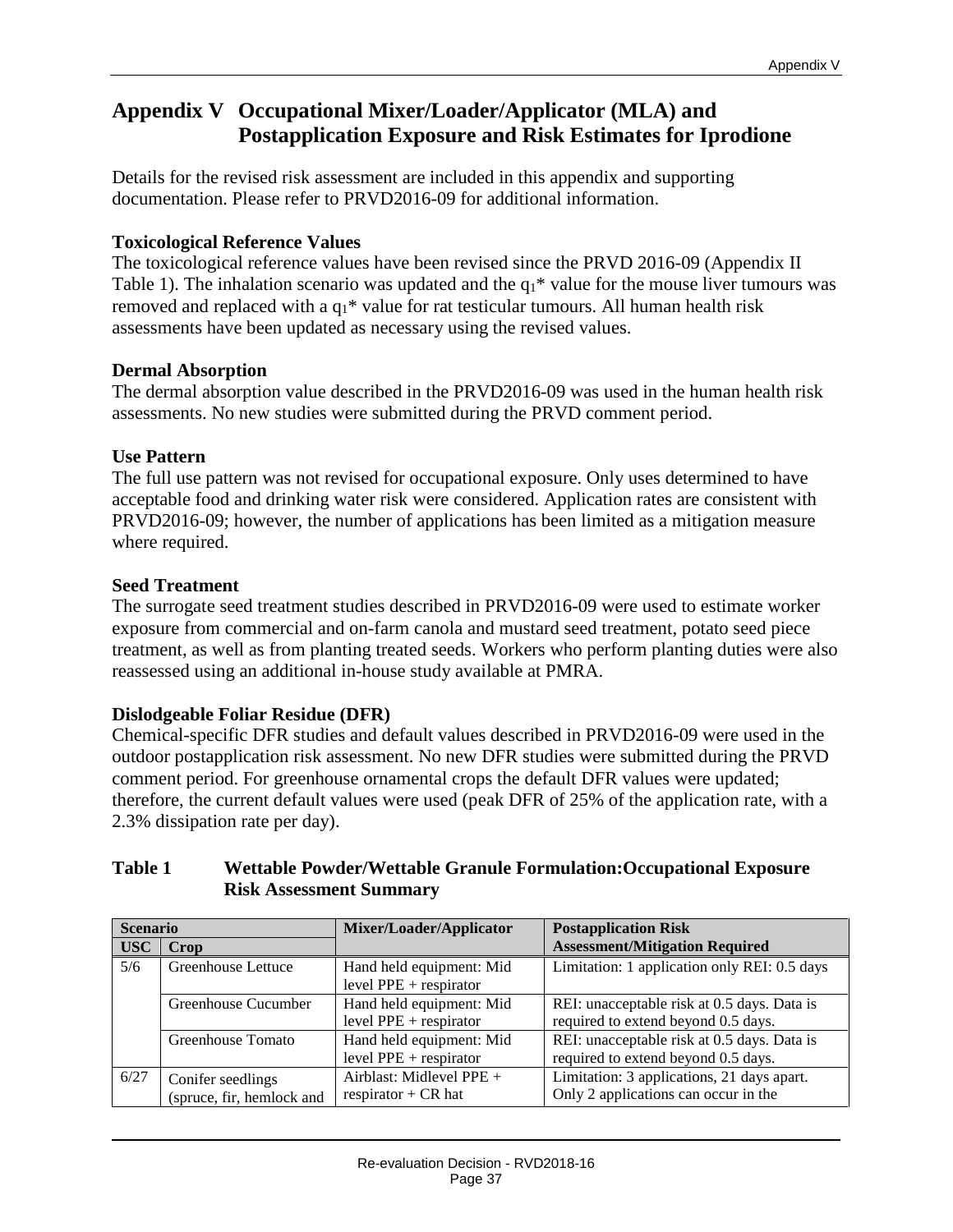| <b>Scenario</b> |                                                                                                | Mixer/Loader/Applicator                                                                                                    | <b>Postapplication Risk</b>                                                                                                                                                                                                                                                                                                                                |
|-----------------|------------------------------------------------------------------------------------------------|----------------------------------------------------------------------------------------------------------------------------|------------------------------------------------------------------------------------------------------------------------------------------------------------------------------------------------------------------------------------------------------------------------------------------------------------------------------------------------------------|
| <b>USC</b>      | Crop                                                                                           |                                                                                                                            | <b>Assessment/Mitigation Required</b>                                                                                                                                                                                                                                                                                                                      |
|                 | cedar) - container or<br>bareroot conifer<br>seedlings in greenhouses<br>and conifer nurseries | Groundboom: Mid level PPE                                                                                                  | greenhouse<br>Greenhouse REI (all tasks) : 1 day<br>Outdoor REI (all tasks): 0.5 days                                                                                                                                                                                                                                                                      |
|                 | Ornamentals Foliar<br>treatment for control of<br><i>Botrytis</i>                              | Hand held equipment: Mid<br>level $PPE + respirator$<br>Airblast: Mid level PPE and<br>CR hat<br>Groundboom: Mid level PPE | Limitation: 3 applications, 21 days apart<br>Greenhouse cut flower REI: 91 days (not<br>feasible)<br>Outdoor cut flower REI: 29 days (not)<br>feasible)<br>Greenhouse potted ornamental REI (all tasks)<br>$: 0.5$ days<br>Outdoor potted ornamental REI (handline<br>irrigation): 18 days<br>Outdoor potted ornamental REI (all other<br>tasks): 0.5 days |
|                 | Ornamentals – Soil<br>drench for control of<br>Rhizoctonia                                     | Soil Drench: Mid level $PPE +$<br>respirator                                                                               | Soil drench only; no foliar contact<br>Limitation: 2 applications, 21 days apart<br>REI (all tasks): 0.5 days                                                                                                                                                                                                                                              |
| 10              | Imported treated carrot<br>seeds                                                               | Not applicable                                                                                                             | Planting: Closed cab, baseline PPE + filtering<br>face piece (dust mask) respirator                                                                                                                                                                                                                                                                        |

USC: Use site category; PPE: personal protective equipment; Mid level: baseline + coveralls; Baseline: single layer + gloves; CR: chemical resistant

#### <span id="page-41-0"></span>**Table 2 Suspension Formulation: Occupational Exposure Risk Assessment Summary**

| <b>Scenario</b> |                                                                                                      | <b>Worker Risk Assessment / Mitigation Required</b>                                                                                                                      |
|-----------------|------------------------------------------------------------------------------------------------------|--------------------------------------------------------------------------------------------------------------------------------------------------------------------------|
| <b>USC</b>      | <b>Crop</b>                                                                                          |                                                                                                                                                                          |
| 10              | Canola and mustard commercial and on-farm   Cancer and non-cancer risks of concern<br>seed treatment |                                                                                                                                                                          |
|                 | Potato Seed Piece Treatment                                                                          | MLA: Baseline PPE                                                                                                                                                        |
|                 |                                                                                                      | Handlers: Mid level PPE                                                                                                                                                  |
|                 |                                                                                                      | Limitation: $< 60400$ kg planted per day                                                                                                                                 |
| TTOO TT         | and the state of the state of<br><b>DDD</b>                                                          | Not for use on potatoes grown for seed<br>$\mathbf{a}$ , and $\mathbf{a}$ , and $\mathbf{a}$ , and $\mathbf{a}$ , and $\mathbf{a}$ , and $\mathbf{a}$ , and $\mathbf{a}$ |

USC: Use site category; PPE: personal protective equipment; Baseline: single layer + gloves; Mid level: baseline + coverall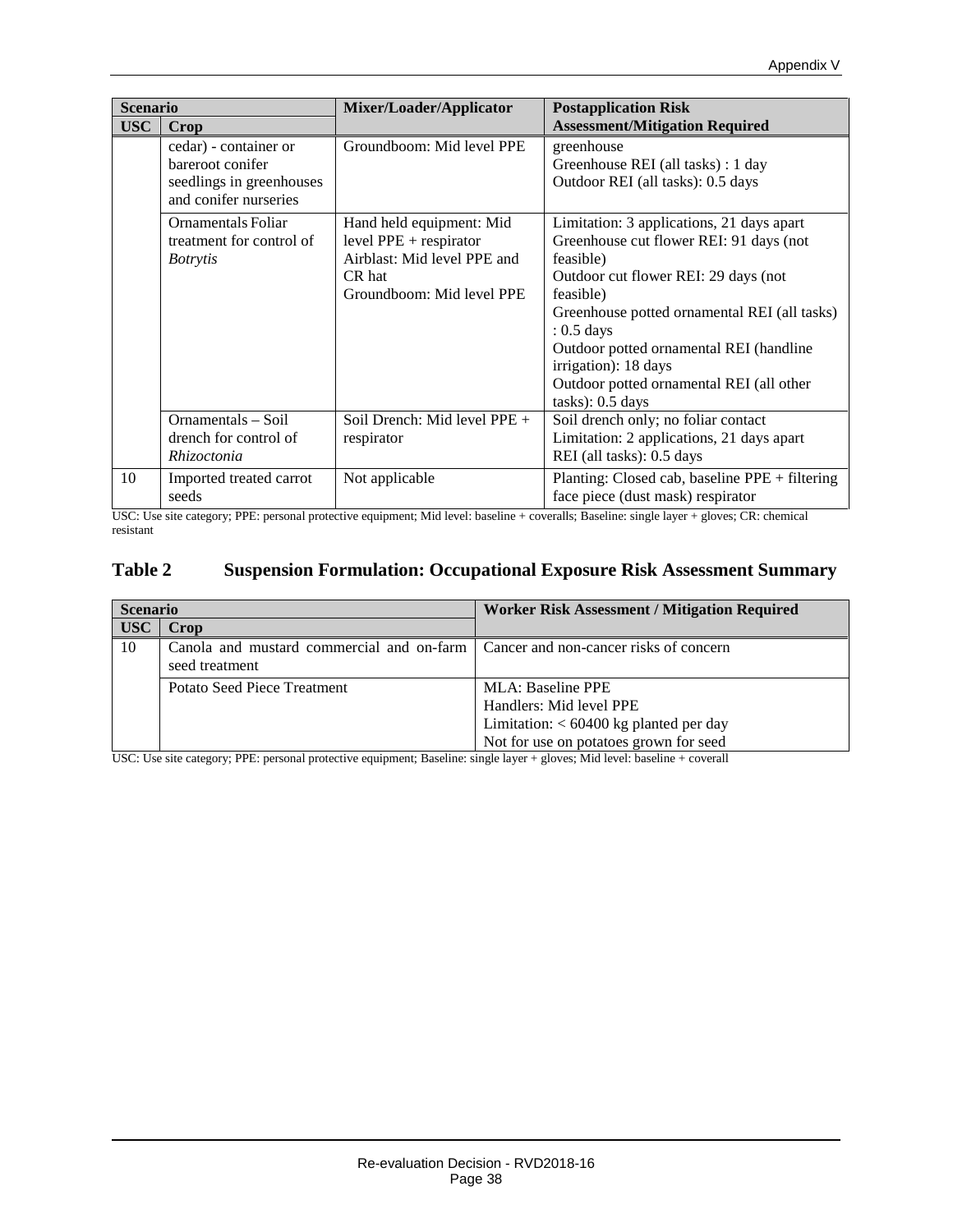# <span id="page-42-0"></span>**Appendix VI Label Amendments for Products Containing Iprodione**

The label amendments presented below do not include all label requirements for individual enduse products, such as first aid statements, disposal statements, precautionary statements and supplementary protective equipment. Information on labels of currently registered products should not be removed unless it contradicts the label statements provided below.

# **HUMAN HEALTH**

#### **1. Label Amendments for Commercial Class End-use Products Containing Iprodione**

The following uses must be removed from all commercial class end-use labels:

- Foliar treatment of:
	- o Canola
	- o Alfalfa
	- o Strawberries
	- o Raspberries
	- o Peaches
	- o Plums
	- o Prunes
	- o Cherries
	- o Apricots
	- o Grapes
	- o Lettuce
	- o Cauliflower
	- o Cabbage
	- o Snap beans
	- o Kidney beans
	- o White beans
	- o Onions
	- o Leeks
	- o Ginseng
	- o Tomatoes (greenhouse)
	- o Cucumbers (greenhouse)
	- o Cut flowers (foliar treatment of *Botrytis* spp.) greenhouse and outdoors
- Turf
- Garlic seed dip
- Seed treatment of canola and mustard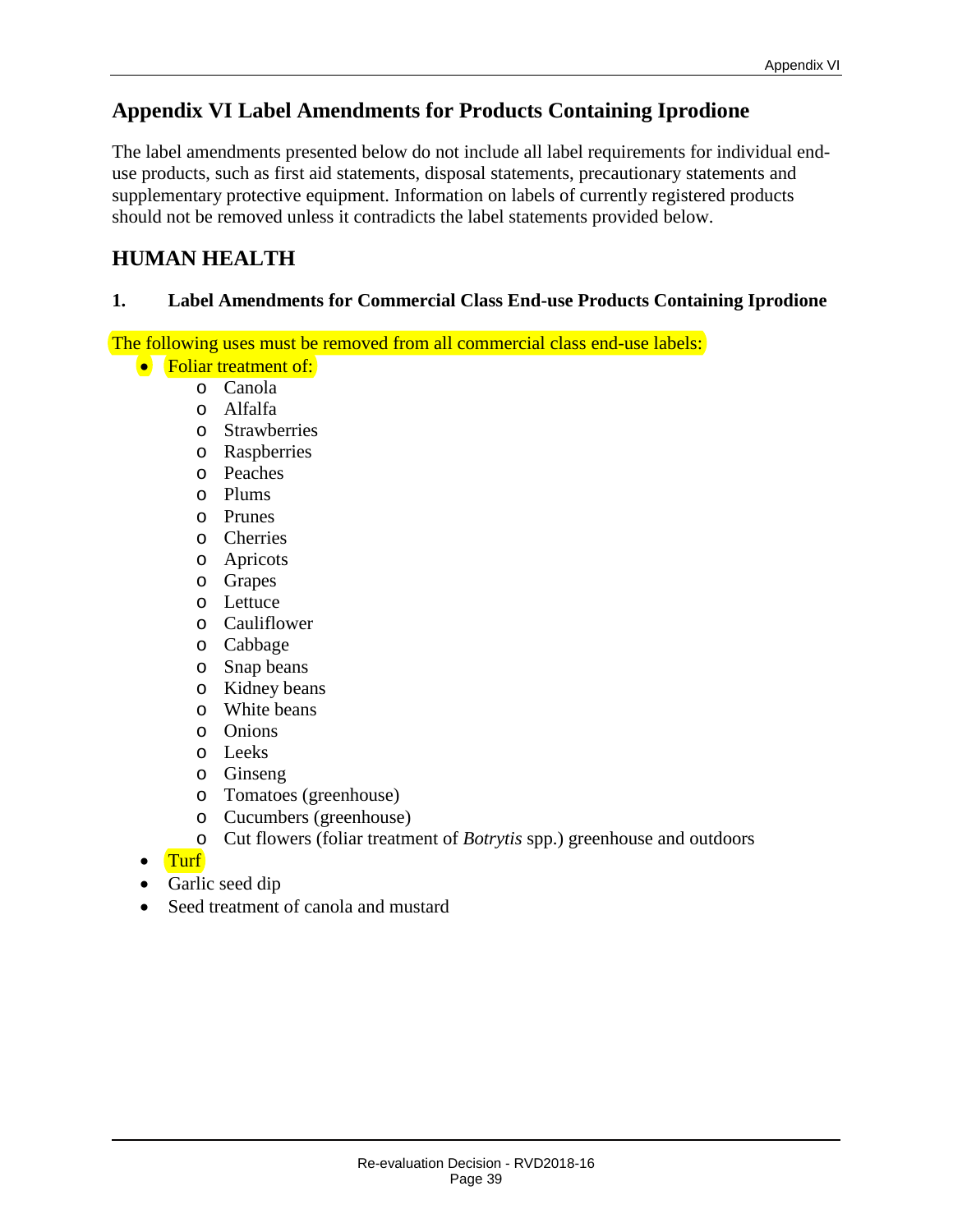#### **1.1 PRECAUTIONS**

#### **1.1.1 General Label Improvements**

#### **Spray Drift Statement:**

The following label statements are to be added to the **PRECAUTIONS** of all end-use product labels with the exception of seed treatment product labels:

"Apply only when the potential for drift to areas of human habitation or areas of human activity (houses, cottages, schools and recreational areas) is minimal. Take into consideration wind speed, wind direction, temperature inversions, application equipment and sprayer settings."

#### **1.1.2 Personal Protective Equipment**

#### **1.1.2.1 Wettable Powder Products**

Add the following statements:

"During mixing, loading, application, clean-up and repair, wear coveralls over a longsleeved shirt, long pants, chemical-resistant gloves, chemical-resistant footwear and a respirator with a NIOSH-approved organic-vapour-removing cartridge with a prefilter approved for pesticides or a NIOSH approved canister approved for pesticides."

"When applying using open airblast equipment or for overhead spray, also wear chemical resistant headgear. Chemical resistant headgear includes Sou'Wester hat, chemicalresistant rain hat or large brimmed waterproof hat and hood with sufficient neck protection."

#### **1.1.2.2 Water Dispersible Granule Products**

Add the following statements:

"During mixing, loading, application, clean-up and repair, wear coveralls over a longsleeved shirt, long pants, chemical-resistant gloves, chemical-resistant footwear and a respirator with a NIOSH-approved organic-vapour-removing cartridge with a prefilter approved for pesticides or a NIOSH approved canister approved for pesticides."

"When applying using open airblast equipment or for overhead spray, also wear chemical resistant headgear. Chemical resistant headgear includes Sou'Wester hat, chemicalresistant rain hat or large brimmed waterproof hat and hood with sufficient neck protection."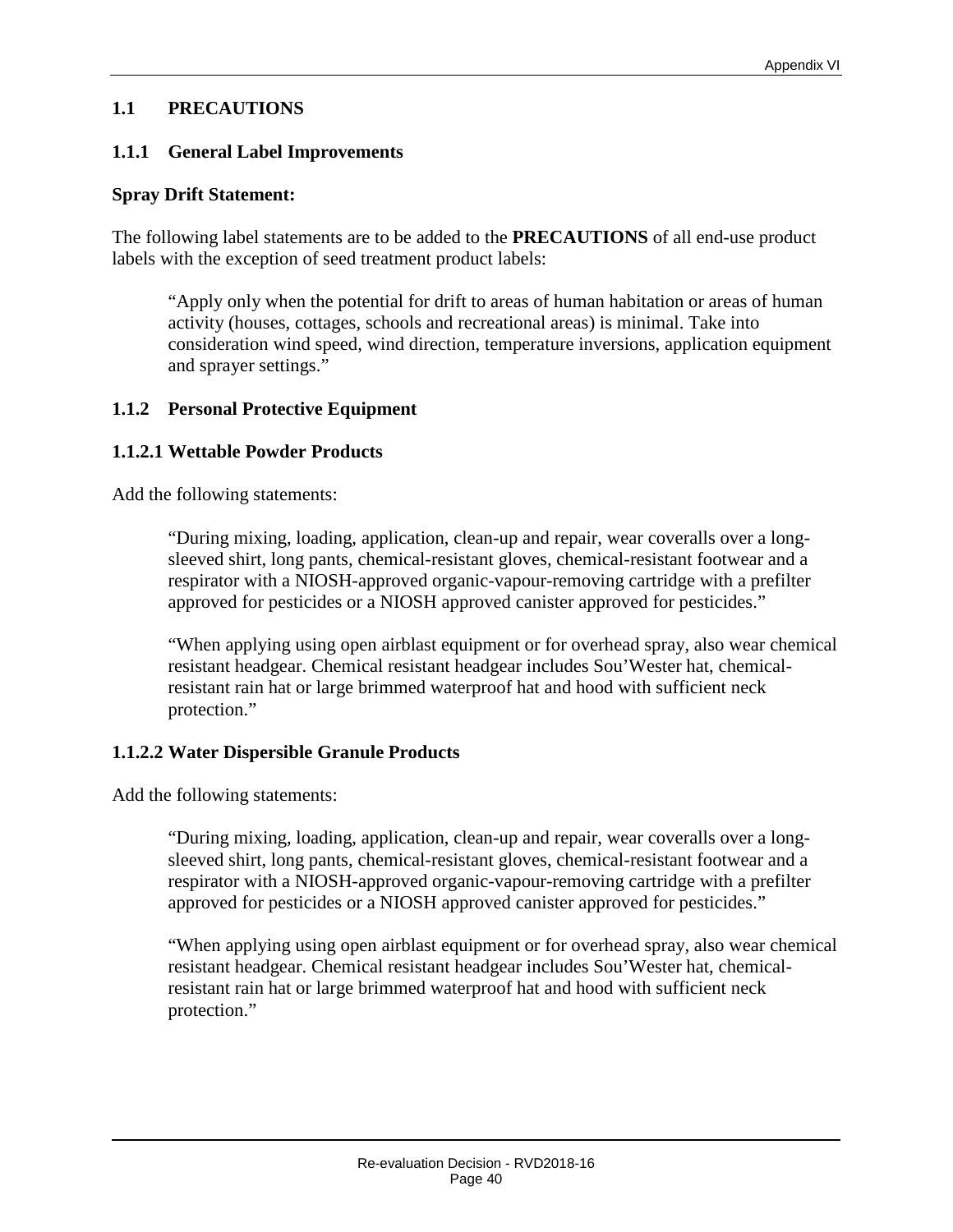#### **1.1.2.3 Liquid Commercial-Class Seed Treatment Products**

#### **Potato Seed Piece Treatment**

Add the following to the label under **PRECAUTIONS**:

"During mixing, loading, and application, wear:

• Long-sleeved shirt and long pants, chemical-resistant gloves and boots plus socks."

"When handling treated seed and/or riding at the back of the planter to monitor planting, workers must wear:

• Coveralls over a long-sleeved shirt, long pants, chemical-resistant gloves, boots and socks."

"DO NOT plant more than 60,400 kg of treated seed per day"

"Only for use on potato seed pieces to be grown for processing and table potatoes. DO NOT treat potato seed pieces grown for seed."

#### **1.2 USE INSTRUCTIONS**

#### **a. Imported Treated Carrot Seed**

Create a new section in the label titled 'For Importation of Treated Seed' under 'Directions for Use'. Then add the following statement:

"**DO NOT** treat carrot seeds in Canada"

"Treated seed bags must be labelled or tagged with the following instructions for workers planting treated seed. If seed is not bagged, then the following information must be provided in writing to the farmer through another means, such as a pamphlet:

For all activities involving handling of treated seeds (including planting), wear a longsleeved shirt, long pants, chemical-resistant gloves, and a NIOSH-approved N95 (minimum) filtering facepiece respirator (dust mask) that is properly fit-tested. Closed cabs must be used for planting treated seeds. Respirators and chemical-resistant gloves are not required to be worn within the closed cab as long as the cab is equipped with equivalent respiratory protection (dust/mist filtering and/or vapour/gas purification system), but need to be available when exiting the cab for calibration, repair or cleaning of equipment."

#### **b. Potato Seed Piece Treatment Restriction**

The following restriction must be added to all labels as applicable: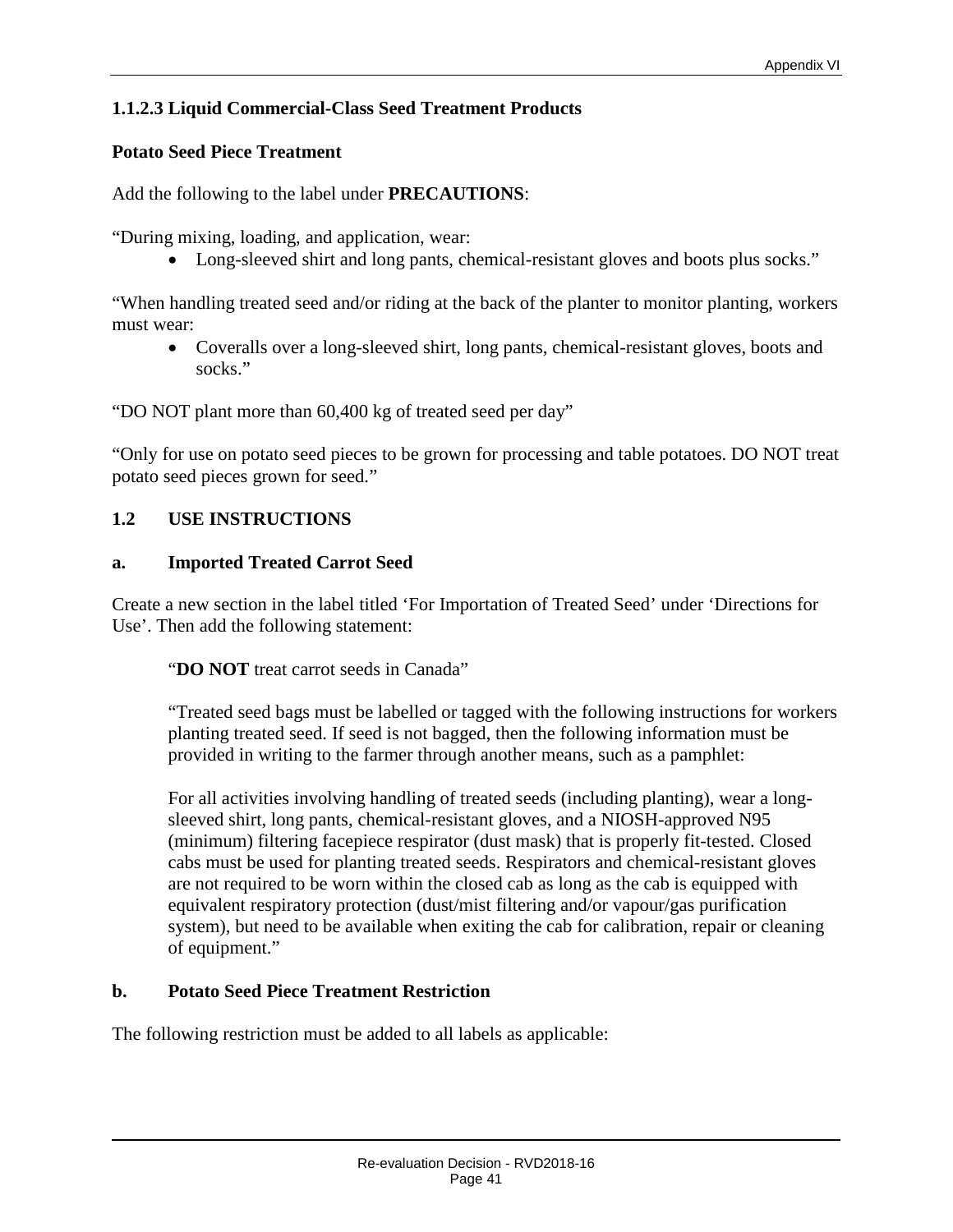"A minimum rotational crop plant back interval (PBI) of 30 days is required for all crops except root vegetables (crop group 1) and leafy brassica greens (crop group 5b). The PBI requirement for crop group 1 and 5b is 12 months."

#### **c. Equipment Limitations**

Add the following statement to all applicable labels:

"Do not apply using handheld mist blowers and handheld fogging equipment"

#### **d. Ornamental Restrictions**

#### **Ornamentals – control of Botrytis spp.**

Add the following statement: "Not for foliar use on cut flowers."

#### **Ornamentals – control of damping-off caused by Ryzoctonia**

Add the following statement:

"Do not spray foliage when treating for Ryzoctonia."

#### **e. Application Rates**

Table 1 lists the maximum number of applications and minimum intervals to be updated on products labels as per applicable crop.

#### <span id="page-45-0"></span>**Table 1 Maximum Rate and Number of Applications for Iprodione**

| Crop                                                                                                                                                    | <b>Maximum</b><br><b>Application</b><br>Rate(s) | <b>Maximum number of applications,</b><br>minimum retreatment interval                            |
|---------------------------------------------------------------------------------------------------------------------------------------------------------|-------------------------------------------------|---------------------------------------------------------------------------------------------------|
| Lettuce (greenhouse)                                                                                                                                    | $1$ kg a.i./ha                                  | 1 application                                                                                     |
| Conifer seedlings (greenhouse and outdoors)                                                                                                             | $1 \text{ kg a.i.}/ha$                          | 3 applications, 21 days apart. Only 2<br>of the applications can occur while in<br>the greenhouse |
| Soil drench ornamentals (control of damping-<br>off caused by <i>Rhizoctonia</i> ) (potted<br>ornamentals and cut flowers) (greenhouse and<br>outdoors) | $10$ kg a.i./ha                                 | 2 applications, 21 days apart.                                                                    |
| Ornamental foliar use (control of <i>Botrytis</i><br>spp.) (non-cut flowers) (greenhouse and<br>outdoors)                                               | 5 g a.i./10 L<br>$(0.5 - 0.7)$ kg<br>a.i./ha    | 3 applications, 21 days apart.                                                                    |

#### **1.3 Restricted-entry Interval (REI)**

Add the following to the label under **PRECAUTIONS**: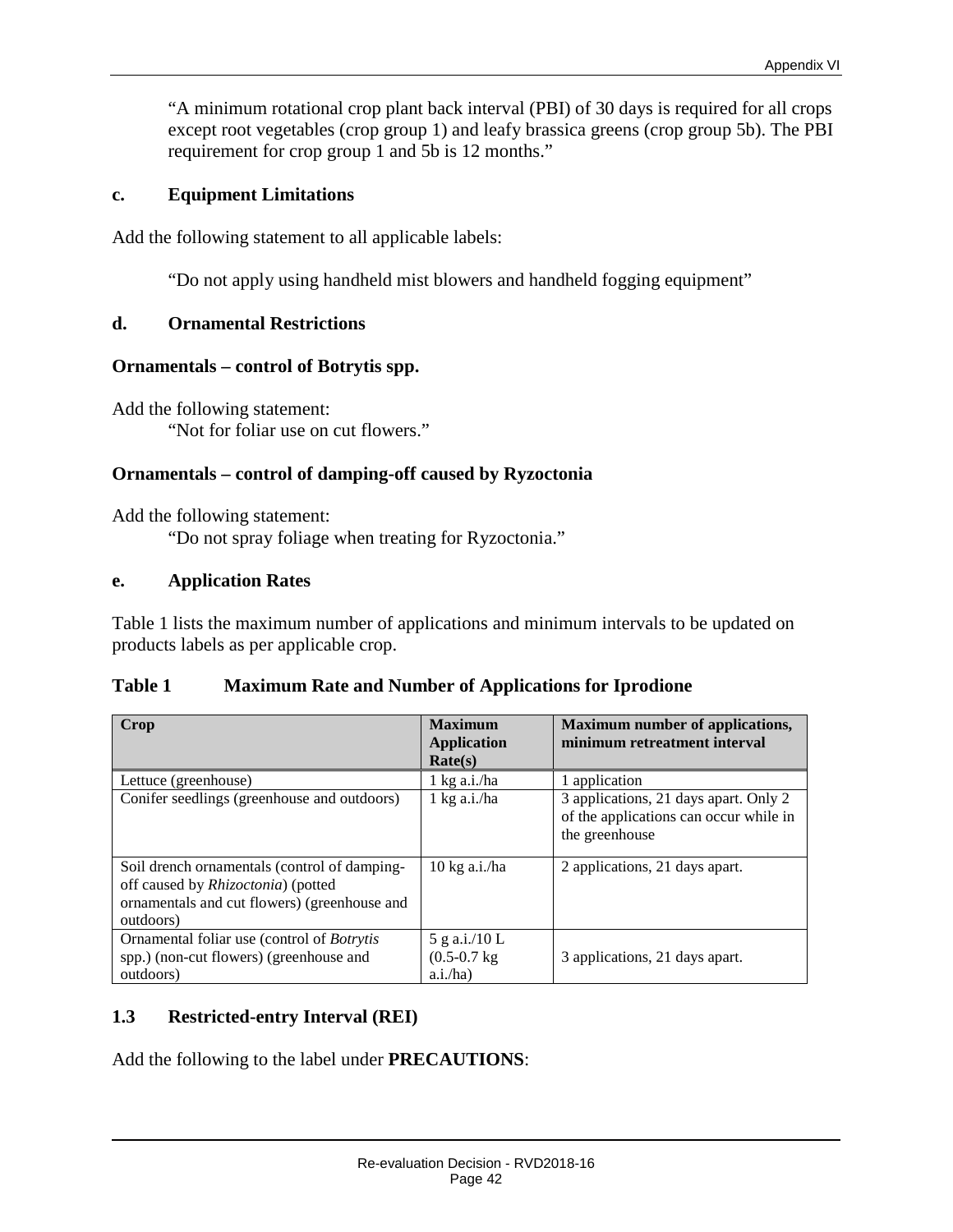a. For products that have label directions discussing entry into treated areas prior to expiry of the REI (specifically Registration #15213):

Replace the following, or similar wording:

"If required, individuals may re-enter treated areas within 12 hours for short-term tasks not involving hand labour if at least 4 hours have passed since application and long pants, long-sleeved shirt, hat, protective eyewear and chemical resistant gloves are worn. "

With:

"**DO NOT** enter or allow worker entry into treated areas during the restrictedentry interval (REI) on the label. Employers should make every effort to schedule pesticide applications and worker tasks in order to avoid early entry of workers into treated areas. Under exceptional circumstances, certified pesticide applicators may enter treated areas for short-term tasks not involving hand labour if at least 4 hours have passed since application and a long-sleeved shirt, long pants, rubber boots, socks, goggles, gloves and a respirator with a NIOSH-approved organicvapour-removing cartridge with a prefilter approved for pesticides OR a NIOSHapproved canister approved for pesticides is worn. Time spent in the treated area cannot exceed 1 hour in a 24 hour period or until restricted-entry interval is over."

b. For all products that include any of the following crops, add the following statement and the applicable REI:

"DO NOT enter or allow worker entry into treated areas during the restricted-entry interval REI(s) specified in the following table."

| Crop                                    | <b>Re-entry Activity</b> | <b>Restricted-entry Interval</b> |
|-----------------------------------------|--------------------------|----------------------------------|
| Greenhouse lettuce                      | All tasks                | 12 hours                         |
| Conifer seedlings (greenhouse)          | All tasks                | 1 day                            |
| Conifer seedlings (outdoors)            | All tasks                | 12 hours                         |
| Soil drench ornamentals (control of     | All tasks                | 12 hours                         |
| damping-off caused by Rhizoctonia)      |                          |                                  |
| (potted ornamentals and cut flowers)    |                          |                                  |
| (greenhouse and outdoors)               |                          |                                  |
| Ornamental foliar use (control of       | All tasks (except)       | 12 hours                         |
| <i>Botrytis</i> spp.) (non-cut flowers) | handline irrigation)     |                                  |
| (greenhouse and outdoors)               | Handline irrigation      | 18 days                          |

#### **REIs for Iprodione**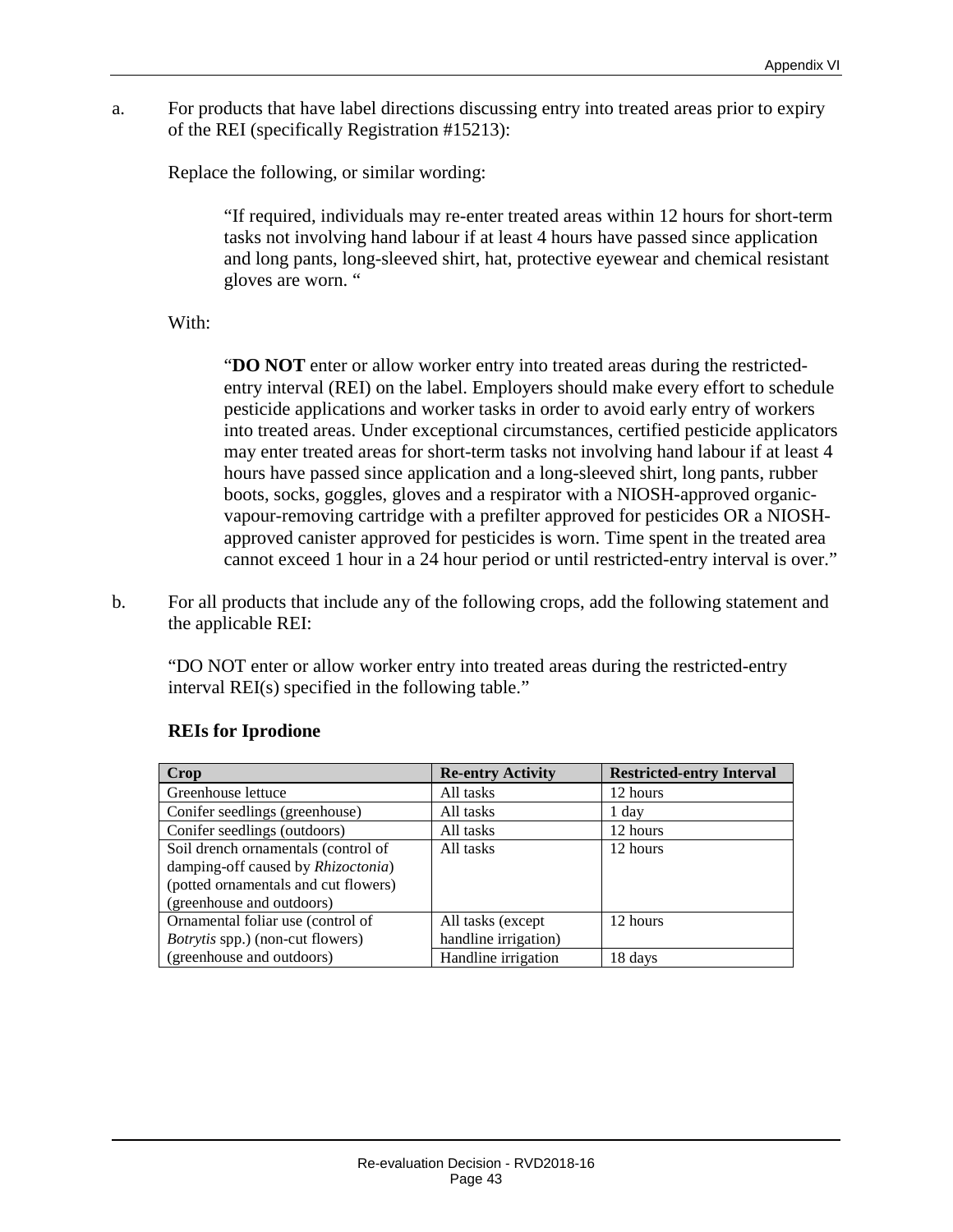#### **ENVIRONMENT**

#### **1. Label Amendments for Iprodione Technical Insecticide**

The following statements are to be added to the "Environmental Hazards" section of the Iprodione Technical Insecticide label:

TOXIC to aquatic organisms.

The following statements are required under the "Precautions" section of the Iprodione Technical Insecticide label:

DO NOT discharge effluent containing this product into sewer systems, lakes, streams, ponds, estuaries, oceans or other waters.

#### **2. Label Amendments for Commercial Class End-use Products Containing Iprodione**

#### **Add to ENVIRONMENTAL HAZARDS:**

TOXIC to aquatic organisms. Observe buffer zones specified under DIRECTIONS FOR

USE.

TOXIC to birds.

TOXIC to bees. Minimize spray drift to reduce harmful effects on bees in habitats close to the application site. Avoid application during the crop blooming period. If applications must be made during the crop blooming period, restrict applications to the early morning or the evening when most bees are not foraging. Avoid applications when bees are foraging in the treatment area in ground cover containing blooming weeds. To further minimize exposure to pollinators, refer to the complete guidance "Protecting Pollinators during Pesticide Spraying – Best Management Practices" on the Health Canada website (https://www.canada.ca/en/health-canada/services/consumer-product-safety/pesticides-pestmanagement/growers-commercial-users/pollinator-protection.html).

To reduce runoff from treated areas into aquatic habitats avoid application to areas with a moderate to steep slope, compacted soil, or clay.

Avoid application when heavy rain is forecast.

Contamination of aquatic areas as a result of runoff may be reduced by including a vegetative strip between the treated area and the edge of the water body.

The use of this chemical may result in contamination of groundwater particularly in areas where soils are permeable (e.g. sandy soil) and/or the depth to the water table is shallow.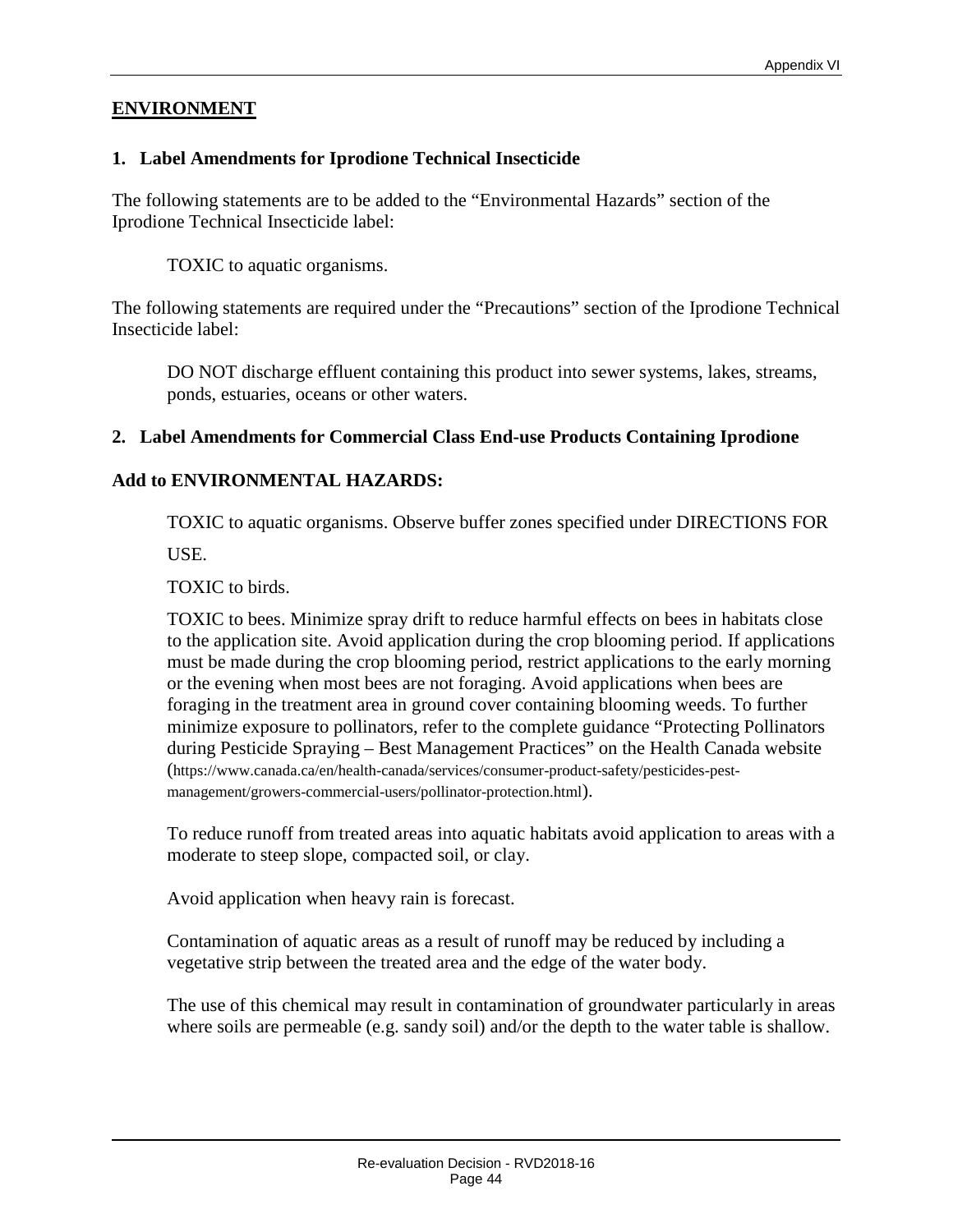#### **Add the GENERAL DIRECTIONS FOR USE after the MIXING INSTRUCTIONS:**

As this pesticide is not registered for the control of pests in aquatic systems, **DO NOT** use to control aquatic pests.

**DO NOT** contaminate irrigation or drinking water supplies or aquatic habitats by cleaning of equipment or disposal of wastes.

To protect pollinators, follow the instructions regarding bees in the Environmental Hazards section.

Field sprayer application: **DO NOT** apply during periods of dead calm. Avoid application of this product when winds are gusty. **DO NOT** apply with spray droplets smaller than the American Society of Agricultural Engineers (ASAE S572.1) medium classification. Boom height must be 60 cm or less above the crop or ground.

#### **Buffer zones:**

Spot treatments using handheld equipment **DO NOT** require a buffer zone.

The buffer zones specified in the table below are required between the point of direct application and the closest downwind edge of sensitive freshwater habitats (such as lakes, rivers, sloughs, ponds, prairie potholes, creeks, marshes, streams, reservoirs and wetlands) and estuarine/marine habitats.

| <b>Method of</b><br>application | Crop                                      | <b>Buffer Zones (metres) Required for the Protection of</b><br><b>Freshwater Habitat of Depths:</b> |                  |
|---------------------------------|-------------------------------------------|-----------------------------------------------------------------------------------------------------|------------------|
|                                 |                                           | Less than 1 m                                                                                       | Greater than 1 m |
| Field sprayer                   | Outdoor ornamentals, conifer<br>seedlings |                                                                                                     |                  |

For tank mixes, consult the labels of the tank-mix partners and observe the largest (most restrictive) buffer zone of the products involved in the tank mixture and apply using the coarsest spray (ASAE) category indicated on the labels for those tank mix partners.

The buffer zones for this product can be modified based on weather conditions and spray equipment configuration by accessing the Buffer Zone Calculator on the Pest Management Regulatory Agency web site.

#### **For products with seed treatment uses:**

Add the following statement to ENVIRONMENTAL HAZARDS section:

Treated seed is toxic to birds and small wild mammals. Any spilled or exposed seeds must be incorporated into the soil or otherwise cleaned-up from the soil surface.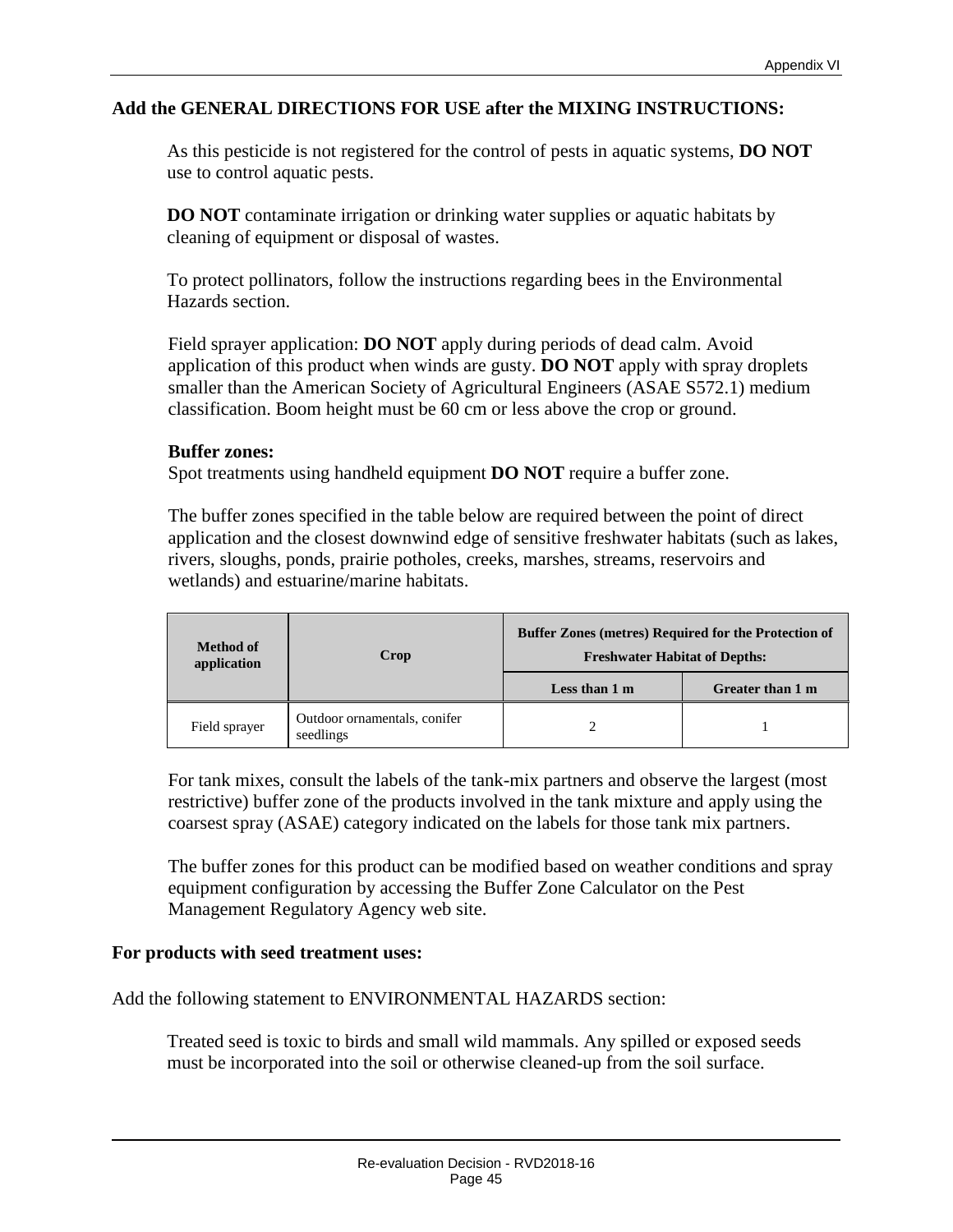#### **For products with greenhouse uses:**

Add the following statement to the ENVIRONMENTAL HAZARDS section:

Toxic to certain beneficial insects. May harm certain beneficial insects, including those used in greenhouse production.

DO NOT allow effluent or runoff from greenhouses containing this product to enter lakes, streams, ponds or other waters.

The following statements is required under the DIRECTIONS FOR USE section:

To protect pollinators, follow the instructions regarding bees in the Environmental Precautions section.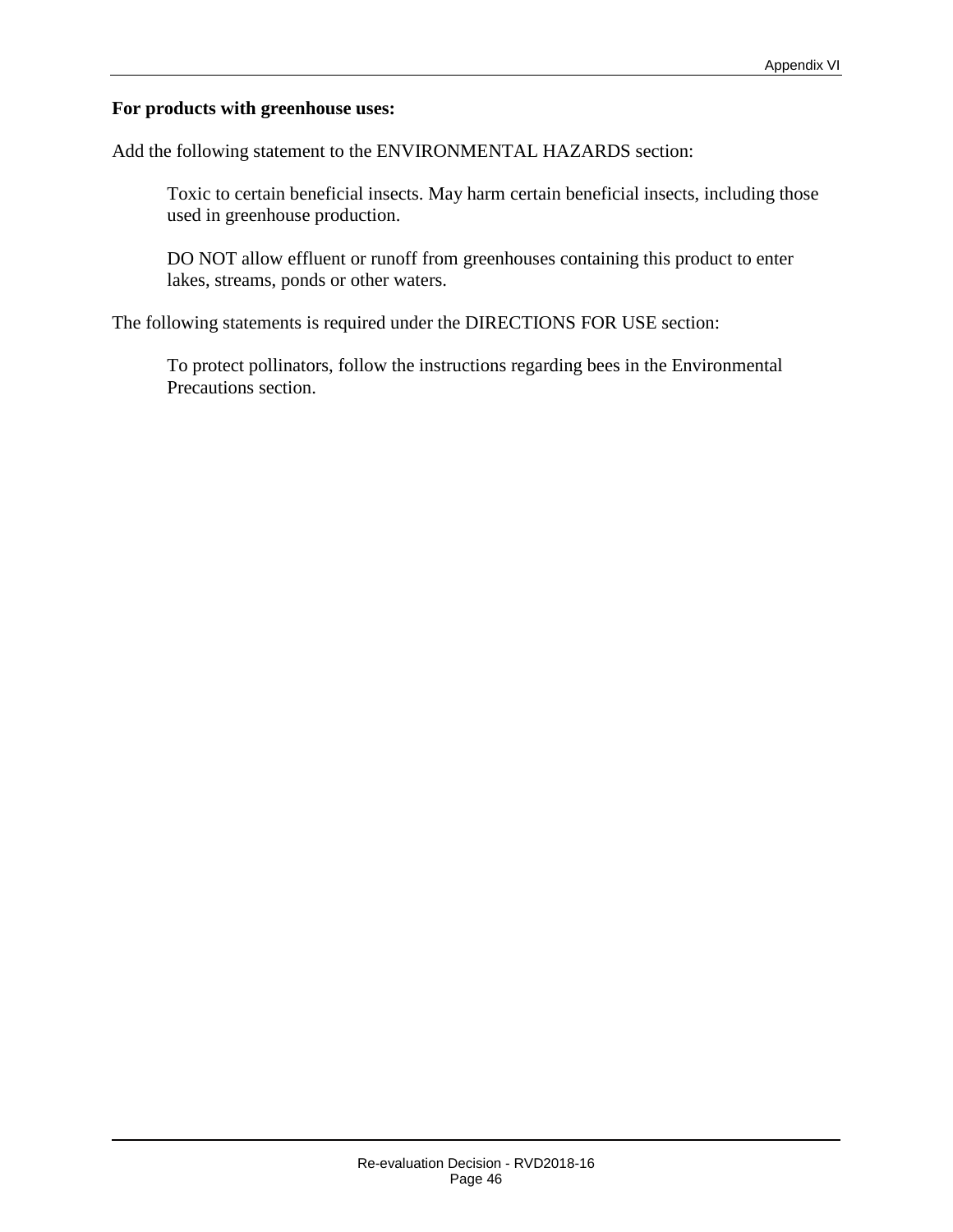# <span id="page-50-0"></span>**Appendix VII Additional References**

#### **Toxicology**

#### **A. List of Studies/Information Submitted by Registrant**

| <b>PMRA Document</b> | Reference                                                                                                                                                                                                                                       |
|----------------------|-------------------------------------------------------------------------------------------------------------------------------------------------------------------------------------------------------------------------------------------------|
| <b>Number</b>        |                                                                                                                                                                                                                                                 |
| 2661283              | Iprodione: Mode of action and human relevance analysis of rodent-specific liver<br>tumors found in the carcinogenicity mouse study"                                                                                                             |
| 2661280              | Iprodione Technical: A 4-WEEK REPEAT-DOSE INHALATION TOXICITY<br>STUDY OF IPRODIONE TECHNICAL IN SPRAGUE DAWLEY RATS, WITH<br>TESTOSTERONE MEASUREMENTS (GLP). BATTELLE STUDY NUMBER:<br>49770B. Study report date: APRIL 26, 2016. DACO 4.3.7. |

#### **B. Published Information**

| <b>PMRA Document</b> | Reference                                                                                                                                                  |
|----------------------|------------------------------------------------------------------------------------------------------------------------------------------------------------|
| <b>Number</b>        |                                                                                                                                                            |
| 2780058              | Chhabra, R.S. et al. Toxicity of p-chloroanaline in rats and mice. Fd Chem. Toxic. Vol.                                                                    |
|                      | 28, No. 10, pp. 717-722 (1990)                                                                                                                             |
| 2780063              | G. Sabbioni and O. Sepai. Comparison of hemoglobin binding, mutagenicity, and<br>carcinogenicity of arylamines and nitroarenes. Chimia, 49, 374-380 (1995) |
| 2780065              | MA Valentovic et al. Comparison of the in Vitro Toxicity of Dichloroaniline Structural<br>Isomers Toxicol In Vitro 9 (1), 75-81. 2 (1995)                  |
| 2780064              | MA Valentovic et al. Characterization of methemoglobin formation induced by 3,5-                                                                           |
|                      | dichloroaniline, 4-amino-2,6-dichlorophenol and 3,5-dichlorophenylhydroxylamine.                                                                           |
|                      | Toxicology 118, 23-36 (1997)                                                                                                                               |
| 2780220              | Nyska et al. Association of Liver Hemangiosarcoma and Secondary Iron Overload in                                                                           |
|                      | B6C3Fl Mice-The National Toxicology Program Experience. Toxicologic Pathology,                                                                             |
|                      | 32:222-228, (2004)                                                                                                                                         |
| 2780059              | Cohen et al. Hemangiosarcoma in Rodents Mode-of-Action Evaluation and Human                                                                                |
|                      | Relevance. Toxicological Sciences 111(1), 4-18 (2009)                                                                                                      |
| 2780062              | CR Racine et al. The Role of Biotransformation and Oxidative Stress in 3,5-                                                                                |
|                      | Dichloroaniline (3,5-Dca) Induced Nephrotoxicity in Isolated Renal Cortical Cells                                                                          |
|                      | From Male Fischer 344 Rats. Toxicology 341-343, 47-55. (2016)                                                                                              |
| 2780061              | W. Kaufmann et al., 1st International ESTP Expert Workshop: "Larynx squamous                                                                               |
|                      | metaplasia". A re-consideration of morphology and diagnostic approaches in rodent                                                                          |
|                      | studies and its relevance for human risk assessment. Experimental and Toxicologic<br>Pathology 61 (2009) 591-603                                           |
| 2780060              | European Food Safety Authority (EFSA). Peer review of the pesticide risk assessment                                                                        |
|                      | of the active substance iprodione. (2016)                                                                                                                  |
| 2841393              | Lake BG et al., 2014. Mode of action analysis for pesticide-induced rodent liver                                                                           |
|                      | tumours involving activation of the constitutive androstane receptor: relevance to                                                                         |
|                      | human cancer risk. Pest Manag Sci 2015; 71: 829-834                                                                                                        |
| 2841386              | Elcombe CR. et al., 2014. Mode of action and human relevance analysis for nuclear                                                                          |
|                      | receptor-mediated liver toxicity: A case study with phenobarbital as a model                                                                               |
|                      | constitutive androstane receptor (CAR) activator. Crit Rev Toxicol. 2014 January;                                                                          |
|                      | $44(1): 64 - 82$                                                                                                                                           |
| 1927317              | Nesnow S et al., 2009. Discrimination of Tumorigenic Triazole Conazoles from                                                                               |
|                      | Phenobarbital by                                                                                                                                           |
|                      | Transcriptional Analyses of Mouse Liver Gene Expression. Toxicological Sciences.                                                                           |
|                      | 2009 110(1), 68-83                                                                                                                                         |